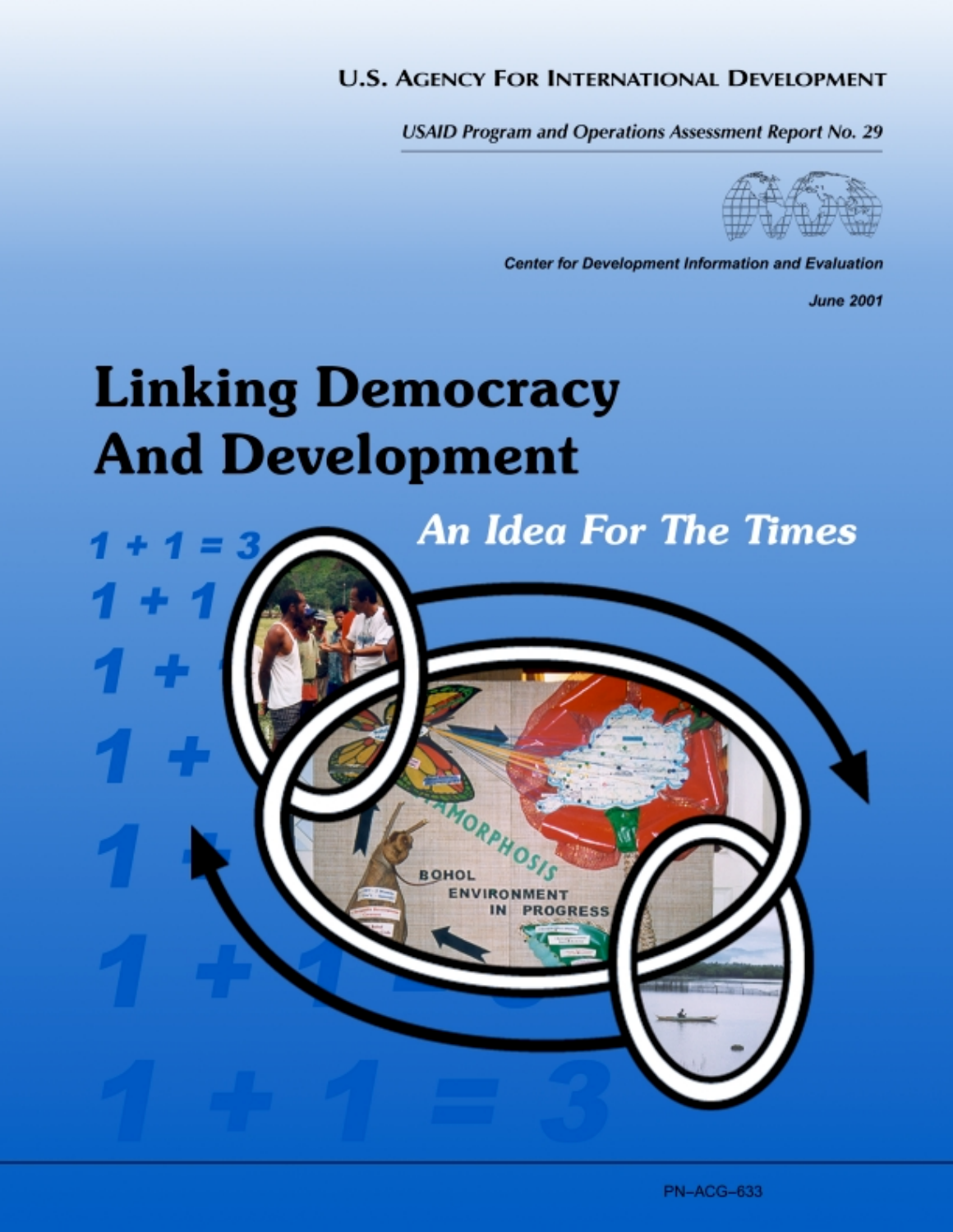

**USAID Program and Operations Assessment Report No. 29**

# **Linking Democracy and Development**

# *An Idea for the Times*

**by**

**Hal Lippman**

**Center for Development Information and Evaluation U.S. Agency for International Development Washington**

**June 2001**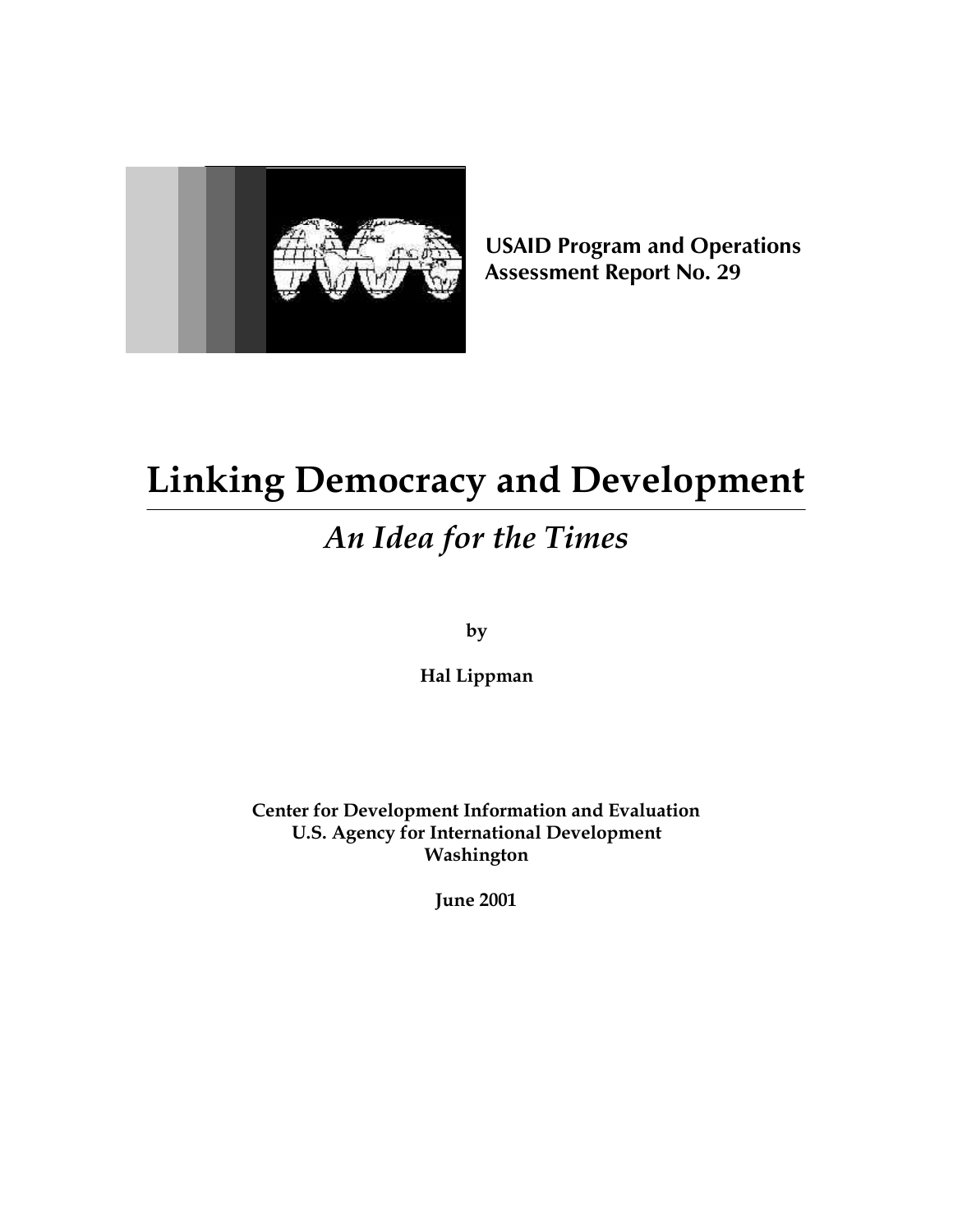

# **Contents**

| 1. Introduction:                      |  |
|---------------------------------------|--|
|                                       |  |
|                                       |  |
|                                       |  |
|                                       |  |
|                                       |  |
|                                       |  |
| 3. Why Linkages Are Happening  7      |  |
| Downsizing Prompts Innovation 7       |  |
|                                       |  |
| Staff and Partners Show Initiative  8 |  |
| Host-Country Context Conducive  8     |  |
| USAID Experiences Paradigm Shift  9   |  |
| <b>4. How Linkages Are</b>            |  |
| Coming Into Being  11                 |  |

| Structural Approaches 11   |  |
|----------------------------|--|
| Operational Approaches  14 |  |
| Individual Approaches  17  |  |

| 5. Linkages Boost Performance  21                               |
|-----------------------------------------------------------------|
| Linkages With Environment  21                                   |
| With Economic Growth  25                                        |
|                                                                 |
|                                                                 |
| 6. Factors Thwarting Linkages  31                               |
| Strategic Objective Framework  31                               |
| Results Monitoring,                                             |
| Reporting, and Review 32                                        |
| Unsupportive Agency Culture  34                                 |
| Staff and Budget Cuts  35                                       |
| Congressional Requirements  35                                  |
| Staff Specialization and Turnover  36                           |
| Procurement Arrangements 36                                     |
| 7. Conclusion, Lessons Learned,<br><b>Unresolved Issues </b> 39 |
|                                                                 |
|                                                                 |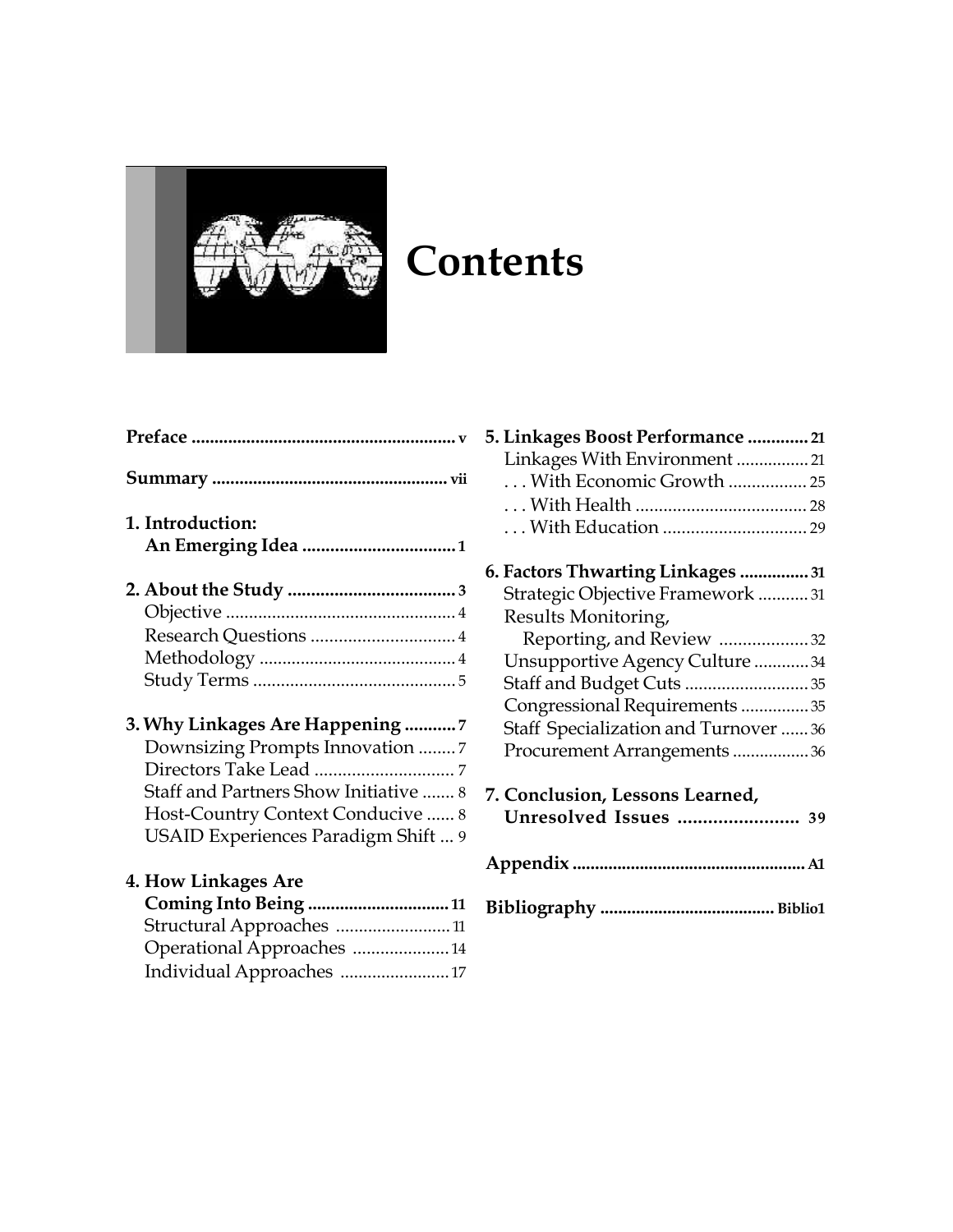

# **Preface**

HIS SYNTHESIS caps a study of link-<br>ages between democracy and goverages between democracy and governance (DG) and USAID's other strategic goals. USAID's Center for Development Information and Evaluation (CDIE), its Global Bureau Center for Democracy and Governance, and its Africa Bureau Office of Sustainable Development conducted the study. Given the emerging nature of DG cross-sectoral linkages, and USAID's limited experience with this trend, the study was exploratory as a matter of necessity and design.

This report summarizes interviews at USAID/Washington and field studies conducted in the late 1990s at USAID missions in the Dominican Republic, Guinea, Madagascar, Mali, the Philippines, Zambia, and Zimbabwe. These missions were selected because they were among the few at the time in which cross-sectoral activities had been under way long enough to have produced results sufficient for analysis. The report assesses USAID's experience with cross-sectoral linkages, detailing the study's overall findings, conclusions, and lessons learned.

Many contributed to the study and report. First and foremost are Pat Isman– Fn'Piere of the Center for Democracy and Governance and Dana Ott, Bob Groelsema, and Don Muncy of the Office of Sustainable Development. Reflective of the study's unique collaborative arrangement, these four shaped and guided the effort from start to finish. Next are Richard Blue and Joan Goodin of Management Systems International. Richard Blue conducted the "Washington Views and Issues*"* study segment, played an important part in the Madagascar and Philippines field studies, and helped draft this report. Joan Goodin played a critical role, moving the study from concept paper to implementation, serving on the Dominican Republic pilot study team, and coordinating essential contract support services.

In CDIE, several individuals played major roles. In her capacity as chief of CDIE's Program and Operations Assessment (POA) division, Susan Merrill worked diligently to get the study launched and oversaw the Dominican Republic, Guinea, and Madagascar field studies. Jean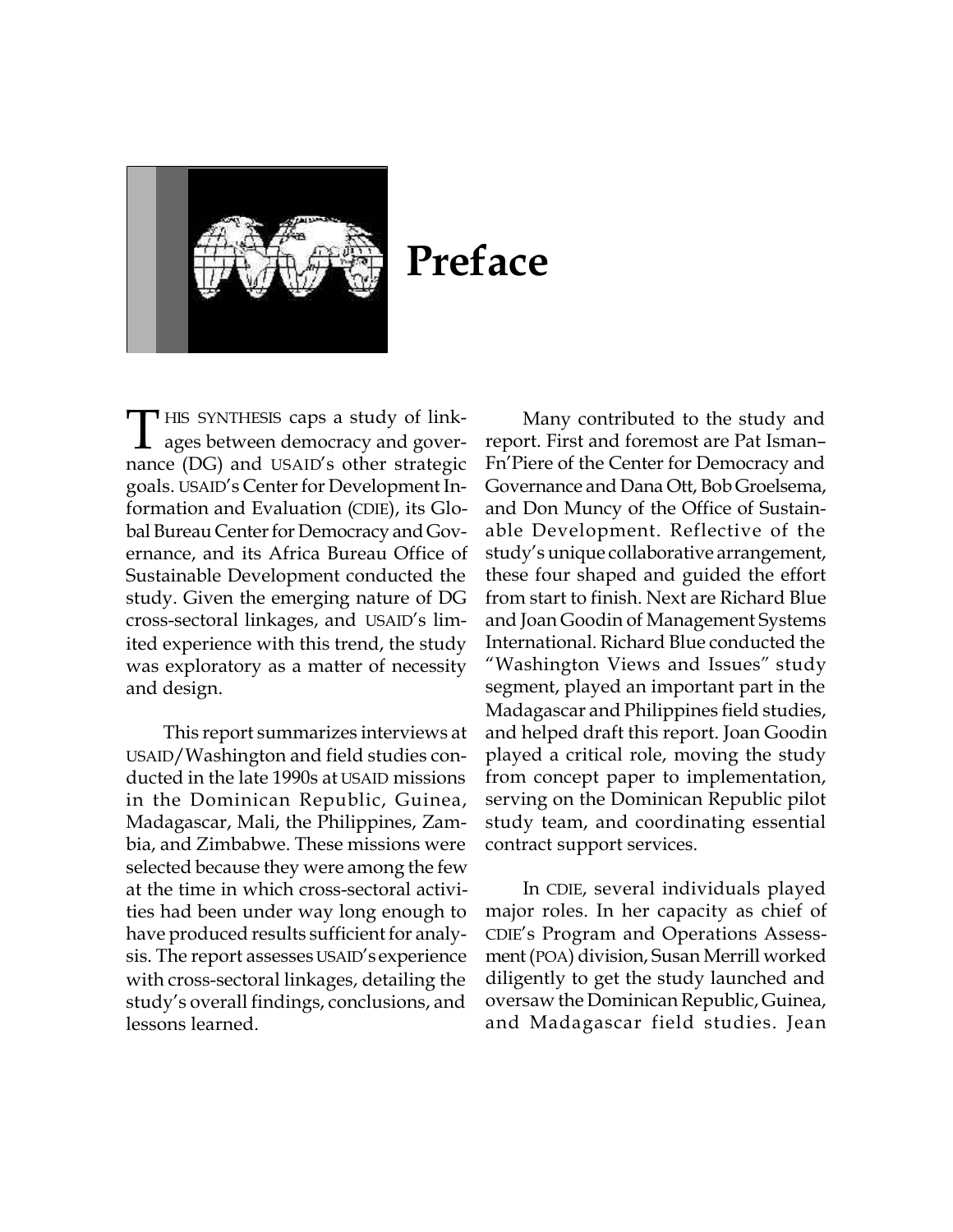DuRette, who succeeded Susan Merrill as POA chief, oversaw the Philippines field study and guided the assessment through to this report. Joe Lieberson, POA's deputy chief, provided logistical support in managing the contract with Management Systems International and throughout the study offered thoughtful ideas and procedural advice that aided significantly in its outcome.

Last, but by no means least, thanks go to the USAID/Washington officials who participated in the "Views and Issues" segment and to the mission staff and partners in Antananarivo, Madagascar; Bamako, Mali; Conakry, Guinea; Harare,

Zimbabwe; Lusaka, Zambia; Manila, Philippines; and Santo Domingo, Dominican Republic. They all gave generously of their time and energy in support of the field studies. In addition, Agency headquarters and field personnel played a vital role in reviewing and commenting on the initial draft of this report. The draft was circulated to some 85 prospective reviewers, about half of whom provided valuable feedback and critical insight that has been incorporated in the final product.

—HAL LIPPMAN

Center for Development Information and Evaluation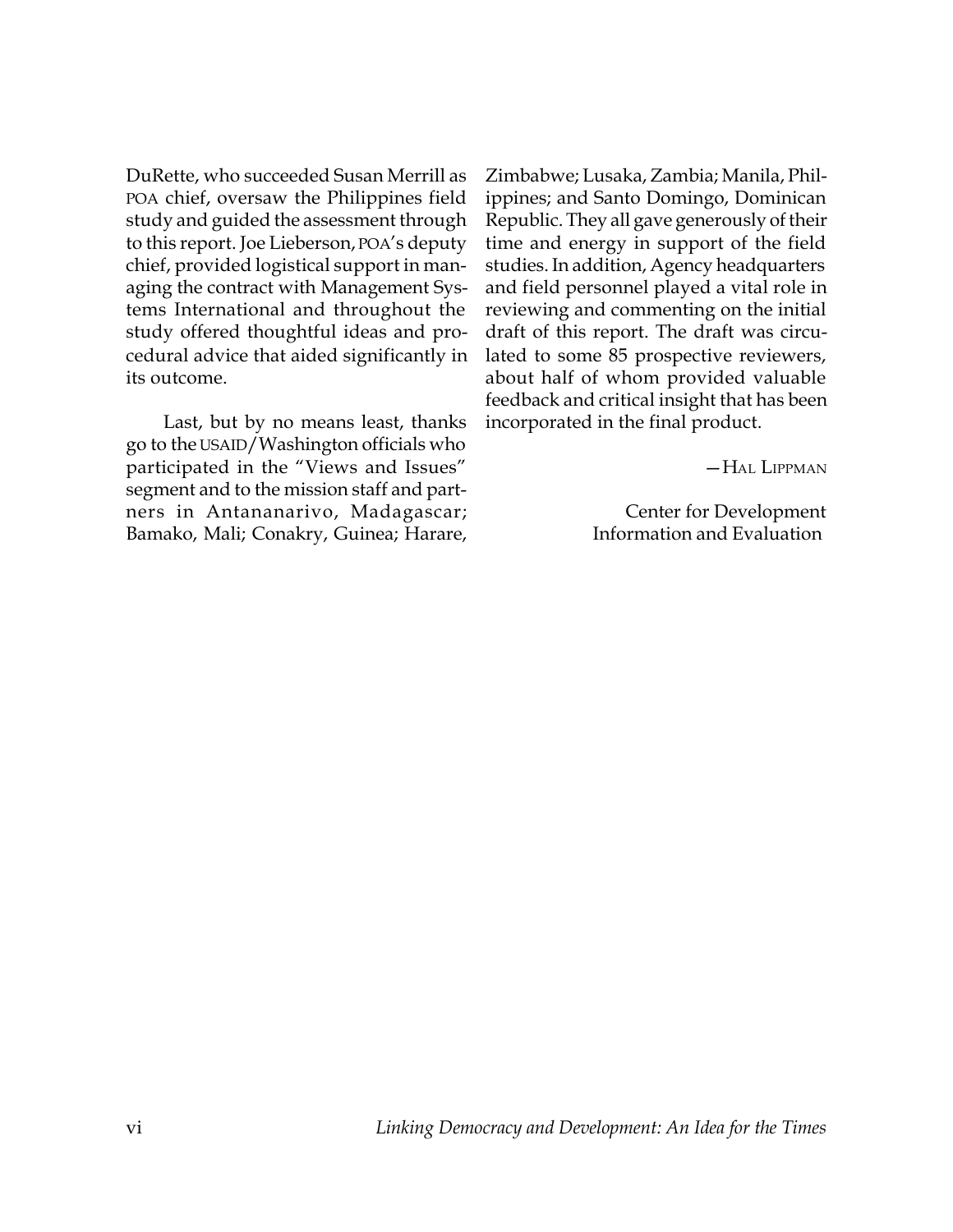

# **Summary**

<sup>N</sup> THE POST–COLD WAR ERA, a variety of factors, some internal to USAID, some external, have prompted the emergence of linkages between democracy and governance (DG) programs and those of the Agency's other strategic goals. Downsizing, conducive host-country situations, shifts in thinking about development, and creative leaders and staff all have spurred the incorporation of democratic principles into Agency activities. In some missions, accountability, participation, responsiveness, and transparency are now an integral part of environmental, economic growth, health, and education activities. And missions have found they are achieving positive results and bolstered governance, creating synergy that promotes USAID's overall mission. I N THE POST-COLD WAR ERA, a variety the linkages are occurring, what impact of factors, some internal to USAID, some they are having on USAID programs, and subsequences the concernent of the concernence of substantial and

# **A Look at An Emerging Trend**

In an effort to examine this trend, the Center for Development Information and Evaluation joined with the Global Bureau Center for Democracy and Governance and the Africa Bureau Office of Sustainable Development to study how and why

what obstacles are hindering their development and use. The study addressed a number of questions:

- Can cross-sectoral linkages enhance development?
- Can DG approaches enhance results in other sectors and help USAID achieve its overall mission of sustainable development?
- Do cross-sectoral linkages occur more readily and with greater success in certain sectors?
- Should USAID promote collaboration between DG and other sectors?
- Is the Agency hindering such collaboration?

Seeking answers, study teams reviewed documents and interviewed senior staff at USAID/Washington and examined mission programs in the Dominican Republic, Guinea, Madagascar, Mali, the Philippines, Zambia, and Zimbabwe.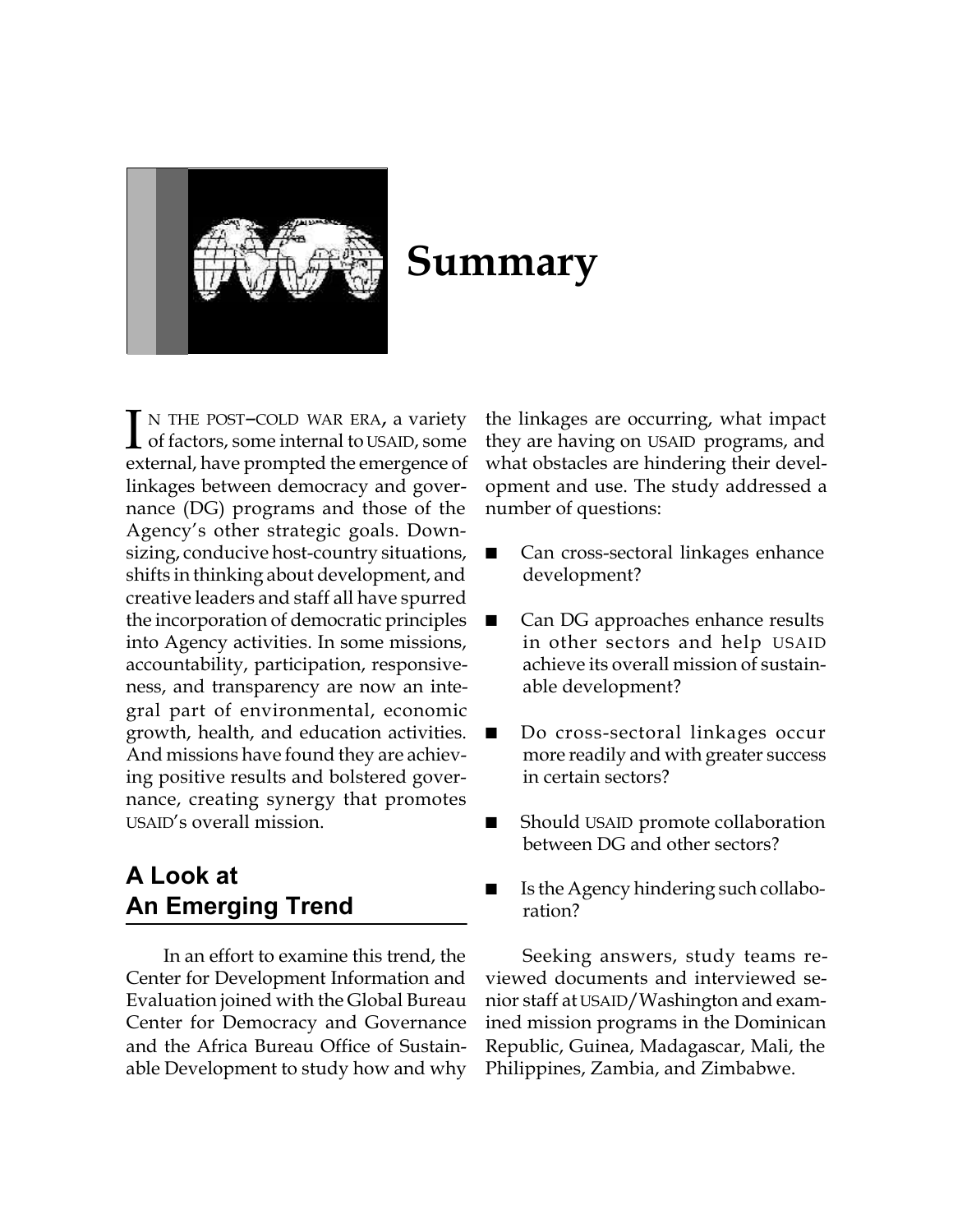# **Factors Prompting Linkages**

In the missions studied, a mix of factors prompted collaboration between DG and other sectors. In Guinea, the Philippines, and Madagascar, senior mission managers decided to pursue such collaboration after budget cuts and downsizing compelled them to consider doing things differently. Such difficult circumstances, the Guinea director explained, gave him an opportunity to take risks and be creative. "When things are going well," he noted, "you don't innovate."

Mission staff and partners were also primary factors in spurring cross-sectoral links. In Zambia and Zimbabwe, mission staff saw the potential benefits of incorporating DG principles in natural resources management projects and took the initiative to put their ideas into practice. In Guinea the primary change agent was a grantee field representative who envisioned blending the mission's economic growth assistance with efforts to increase democratization and improve governance at the local level.

Another factor was the host-country context. Countries in the process of decentralizing—such as Guinea, Mali, the Philippines, and Zambia—have offered rich opportunities for collaboration. In the Philippines, for example, the government's landmark Local Government Code made it possible for the mission to link DG principles and approaches with its economic growth, environment, and health activities. In a different vein, Zimbabwe's

political and economic deterioration in 1997–98 prompted the mission to link DG principles with its economic growth and health programs. The mission believed that improving Zimbabweans' access to "greater and more equitable benefits" of development would avert crises and help put the country back on track.

Finally, a shift in thinking within USAID has spurred DG linkages with other sectors. A growing number of Agency professionals are acting on the strategic assumption that democratization is an intrinsic feature of sustainable development. In an interview, the Madagascar mission director underscored this point, asserting, "Without democratic development, sustainability of Agency goals cannot be achieved." In short, USAID staff have increasingly equated democratic development with good development, and this has served as both a rationale and point of departure for cross-sectoral collaboration.

# **Carrying Out Linked Activities**

While cross-sectoral linkages are a still-evolving trend, study teams did uncover some patterns in what the missions did and how they did it. For example, missions established the institutional framework for cross-sectoral work through structural arrangements, such as strategic planning documents, strategic objectives, and organization plans. In six of the seven missions studied, previous and current country strategic plans supported cross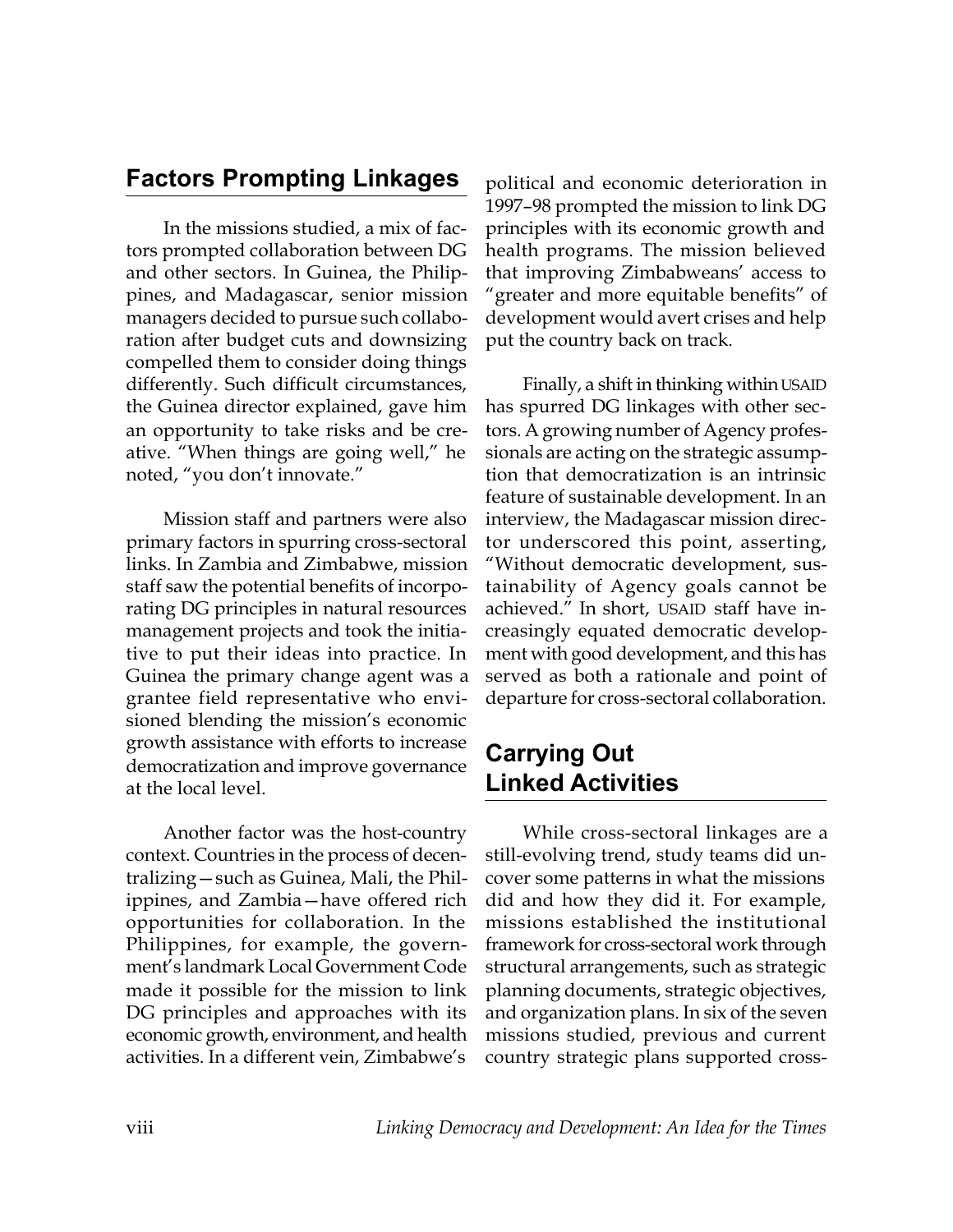sectoral programming. USAID/Philippines' 1995 strategic plan, for instance, notes that the country's decentralization effort made local governments natural partners in all of the mission's strategic objectives. The mission's March 1999 plan went even further, characterizing DG as the strategy's "integrating force."

In their work across sectors, mission staff have used a variety of formal and informal operational procedures. USAID/ Mali used joint cooperative agreements funded through its youth, economic growth, and DG strategic objectives. In USAID/Philippines, DG and environment staff jointly funded workshops on coastal resources management. Staff in the missions studied also emphasized the value of joint site visits, retreats, and including collaboration in annual work objectives. In addition, they reported that by far most cross-sectoral interaction takes place in meetings and informal contacts. USAID/ Guinea's early cross-sectoral work featured regularly scheduled meetings of an extended DG team. In Mali and Zambia, informal contacts (such as brief hallway conversations and e-mail) were the most common vehicle.

Ultimately, though, it was key individuals who brought together the structural and operational factors to establish collaboration. In all the missions studied, such individuals made cross-sectoral activities possible and, over time, supported the development of a culture of synergy. In USAID/Madagascar, for example, a succession of mission directors

placed a high value on coordination and made management flexibility a constant. This helped inculcate a common vision and commitment among staff, which in turn moved cross-sectoral linkages from being a new approach to becoming a feature of the way the mission does business.

# **Linkages Enhance Development**

When development projects are infused with democratic principles and approaches, the study found, a cycle of benefits accrues. The projects not only achieve better results but also can change the way communities go about solving problems. In some cases, this promoted democratic governance, which further enhanced development. Study teams found that projects in forestland use, rural economic development, health services delivery, and parents' involvement in their children's education achieved significant and, at times, remarkable results.

For example, USAID/Guinea blended rural economic development with efforts to promote democratic governance and ended up with a project that not only generated close to 230 profitable activities at the project's midpoint but also improved officials' performance and increased citizen participation. The project provided training for local officials and members of rural economic associations in democratic governance. As a result, the associations started running their groups more democratically and holding government offi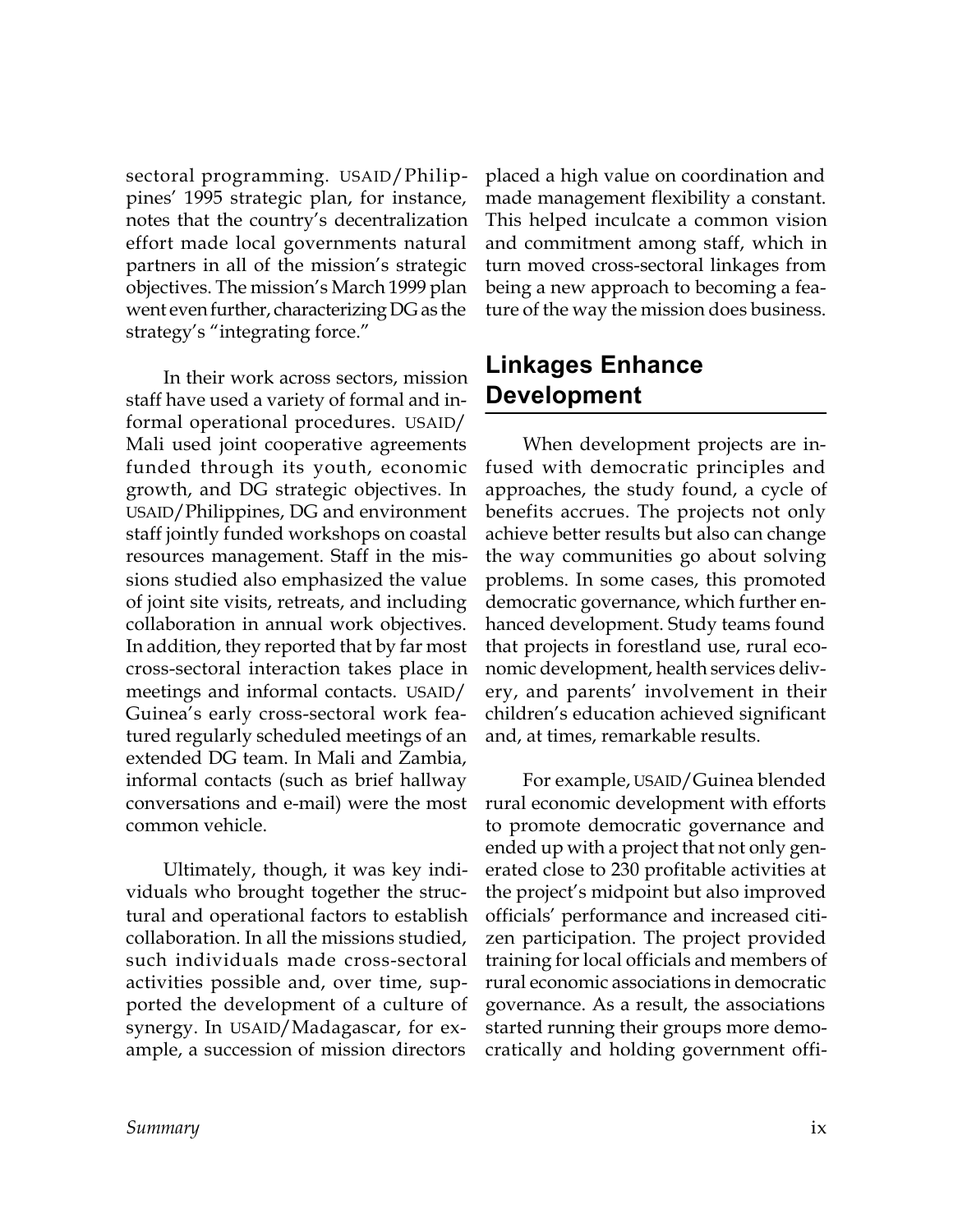cials accountable. One group brought about a reorganization of tax collection that increased local revenues. Another group withheld tax payments when officials failed to follow through on their promises. At the same time, local authorities became more open to citizen participation and more transparent in handling public finances.

In the Philippines, one municipality was struggling with the effects of deforestation. USAID helped local authorities develop a forest land-use plan, supported by a 90-member committee representing all segments of the community. The democratic processes used to develop the plan helped ensure its success. As inhabitants became stakeholders in the plan, for example, they began to report illegal logging. But the project's accomplishments transcended the environmental benefits. For instance, a municipal planning official, who had at first been skeptical of the committee, said the extra effort it required created mutual trust that made her work easier and more effective. Likewise, a community leader said he now views the municipal government more positively and interacts with local authorities in ways he and members of his tribe never had before.

### **Impediments to Linkages**

A variety of obstacles have impeded DG linkages. Most notably, the Agency's strategic framework and results reporting and review procedures create barriers between sectors by reinforcing independent treatment of strategic objectives. Because reporting requirements and the review process have no way of readily accounting for activities that cover more than one sector, the Agency is not getting the credit it should for accomplishments achieved through DG linkages. Guinea is an example. Efforts there to strengthen economic development groups and local governance made significant contributions to community infrastructure in the mission's health and education sectors. But these results went unreported because they did not originate under the health and education strategic objectives. Similarly, in Zimbabwe, a mission attempt to make DG a more explicit part of its environment strategic objective went awry when USAID/ Washington reviewers said the information provided was unacceptable because it was not based on straightforward natural resources management measures.

Another impediment is that crosssectoral linkages are not part of the Agency's culture. Employees are judged by the results they achieve in their specific sectors, so there is little incentive to pursue cross-sectoral activities. Even if employees decide to try, they will find little guidance and no clear constituency for such efforts. As one senior manager put it, linkages are "just not in the lore of the Agency."

Reduced staff and budgets have also been a hindrance. At least initially, collaboration can be labor intensive. But staff cuts mean missions already have too few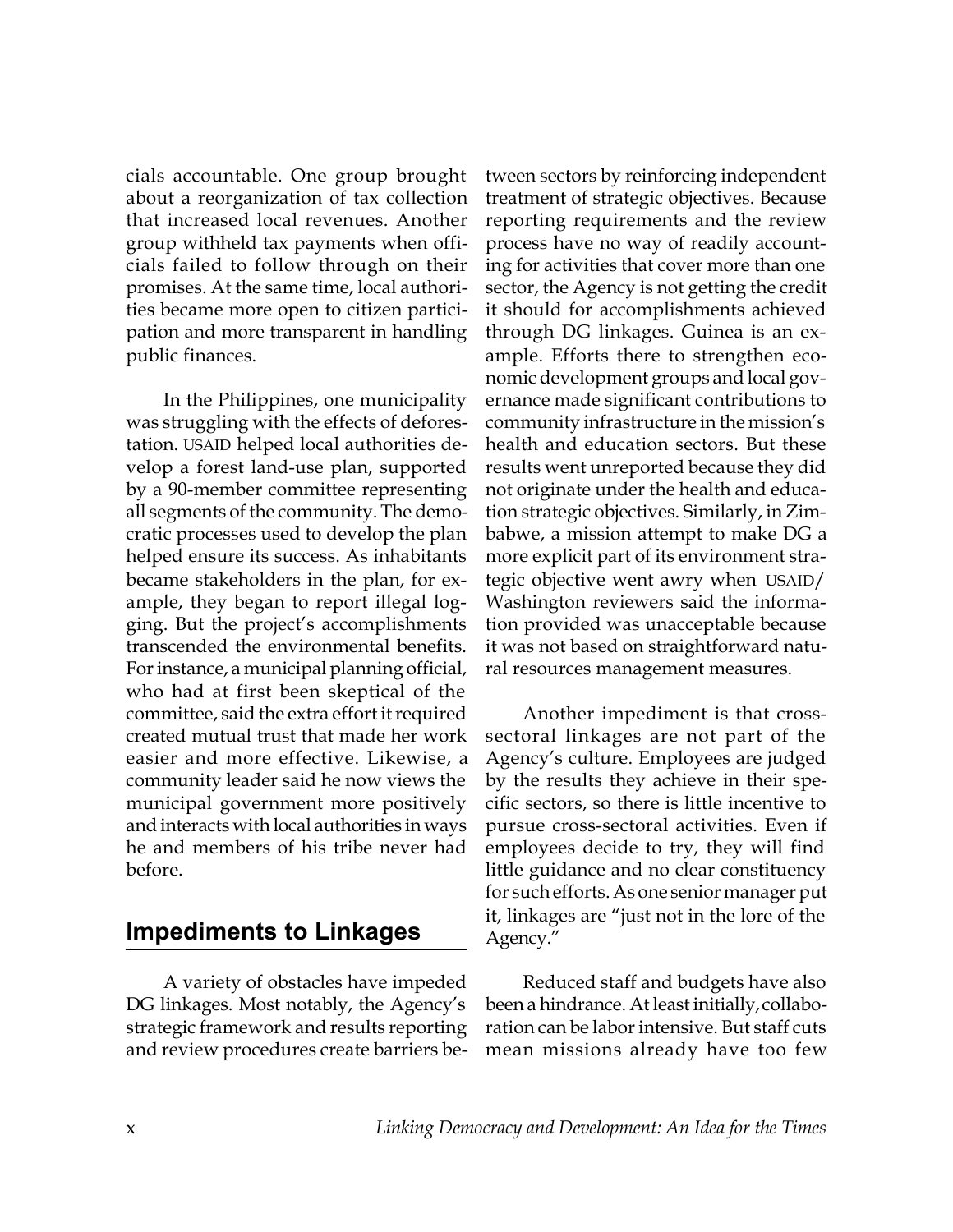people to handle existing work. And with continuing budget cuts the order of the day, missions are compelled to do less. Therefore, cross-sectoral activities get limited attention when it comes to designing and executing projects. Funding, often restricted by congressional directives and earmarks, is more readily available for health and the environment than for DG. Requirements attached to the funding, moreover, give staff little or no flexibility in designing programs involving more than one sector, even if that promised improved results for both.

# **Conclusions and Lessons Learned**

This Synthesis finds that DG linkages with other sectors can enhance democratic development and achievement of sectoral objectives. Such linkages are also valuable because they support the Agency's sustainable development mission, capturing DG's unique ability to serve as both a means and an end. However, the Agency's operating environment and institutional culture are barriers to the very collaboration on which such activities depend. While the experience of the missions studied demonstrates these obstacles can be overcome, for DG linkages to achieve their full potential, Agency attitudes and behavior—and the institutional constructs intertwined with them—will have to change.

The Synthesis concludes that DG linkages need to become part of the Agency's institutional culture and operating environment. One way to accomplish this could be to encourage strategic objective team leaders to consider the potential relevance of DG linkages in any activity in their areas of responsibility. Simultaneously, the Agency needs to work on reducing barriers by creating incentives for collaboration. Two possibilities in this regard are incorporating cross-sectoral linkages into strategic plans and making collaboration part of employees' annual work objectives. Most urgent, the Synthesis states, is a revision of reporting and review procedures to ensure that USAID captures and gets credit for its cross-sectoral accomplishments. A step in that direction would be to include narrative text in annual mission reports spelling out cross-sectoral results.

In addition, leadership commitment to cross-sectoral activities and staff initiative to carry them out are critical. To the extent that the Agency can promote such attitudes and behavior, either by having knowledgeable mission directors share experiences or by encouraging staff to think more broadly about their work, cross-sectoral linkages will increase. Finally, the Synthesis notes that missions have the tools, such as cooperative funding agreements and joint site visits, to facilitate DG linkages. Providing missions with information and ideas on how to develop and execute such activities is one positive step already being pursued by the Africa Bureau's Office of Sustainable Development and the Global Bureau's Center for Democracy and Governance.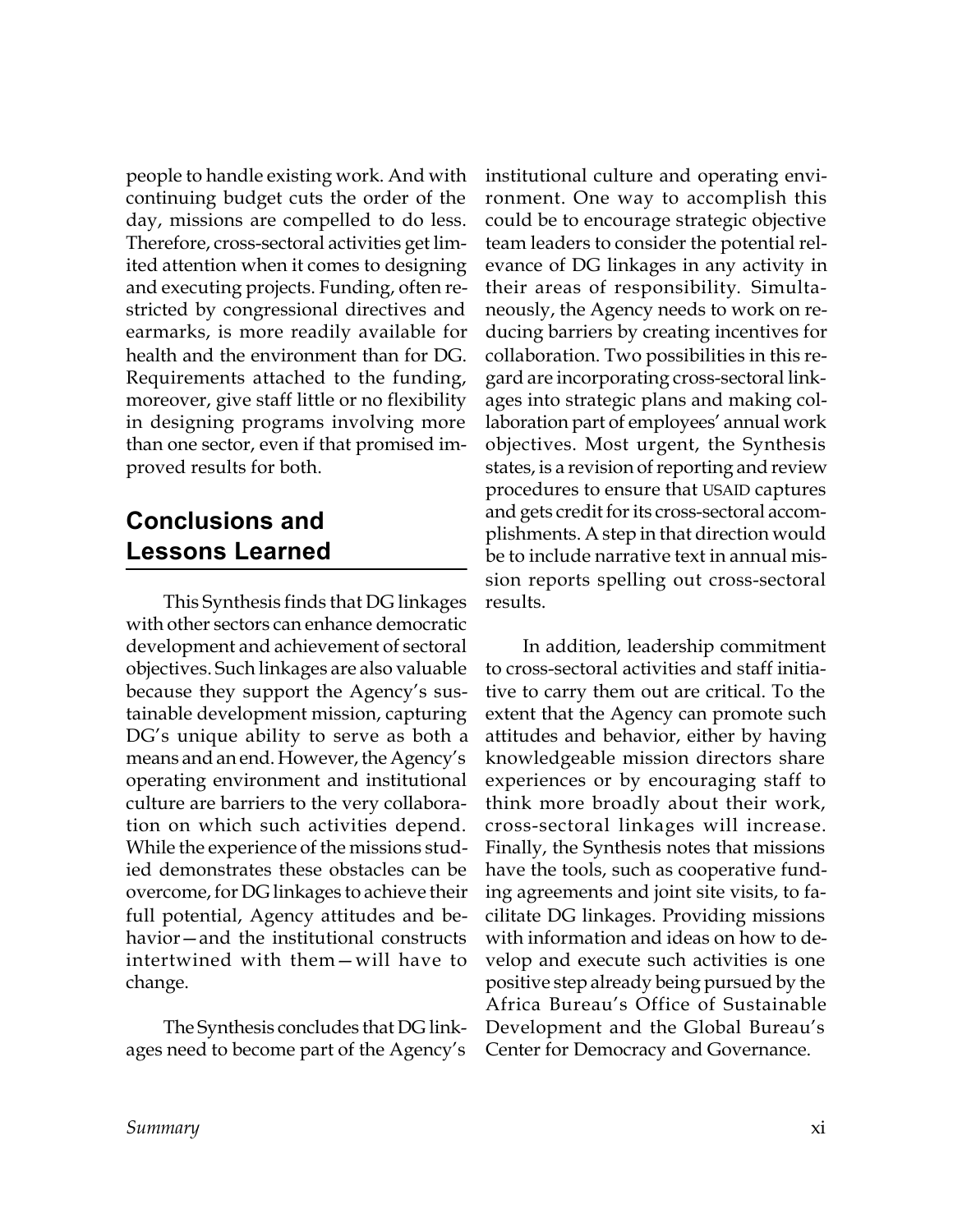

# **Introduction: 1 An Emerging Idea**

**O**NE OF USAID's more thought-provok-<br>of democracy and governance principles NE OF USAID's more thought-provoking recent trends is the application and approaches to other development sectors. Such linkages are part of the Agency's directed and expanded post–Cold War commitment to democratic development, first described in the Directorate for Policy's 1991 paper, *Democracy and Governance*. The paper fleshes out USAID's landmark Democracy Initiative, one of four launched in 1990 to shape the Agency's program for the new decade. In a section titled "Integrating Democracy into the USAID Program," the paper asserts, "There are important ways in which USAID can encourage the establishment of democratic practices . . . and lawful governance across all sectors" (USAID 1991, 10).

In the 1994 *Strategies for Sustainable Development* and its companion *Guidelines for Strategic Plans*, USAID linked promotion of DG even more explicitly to the achievement of its overall mission. *Strategies* states:

Democratization is an essential part of sustainable development because it facilitates the protection of human rights, informed participation, and public sector accountability. USAID's success in the other core areas of sustainable development is inextricably related to democratization and good governance. [USAID 1994, 18]

Similarly, *Guidelines* points out that USAID's experience in promoting democracy underscores the need for "integrating democratic approaches in other sectors and other sectoral concerns in democracy" (USAID 1995, 49).\*

During the 1990s, DG came to be viewed as both an end in itself and in anticipation of cross-sectoral linkages a means to an end in the Agency's other goal areas (for example, economic growth, education, environment, and health). As *Strategies* puts it: "USAID's strategic objective is the transition to and consolidation of democratic regimes throughout the world—as an end in itself and because it is a critical element in promoting sustainable development" (USAID 1994, 18).

<sup>\*</sup>See also the Democracy Center's *Strategic Plan, 1997– 2002*.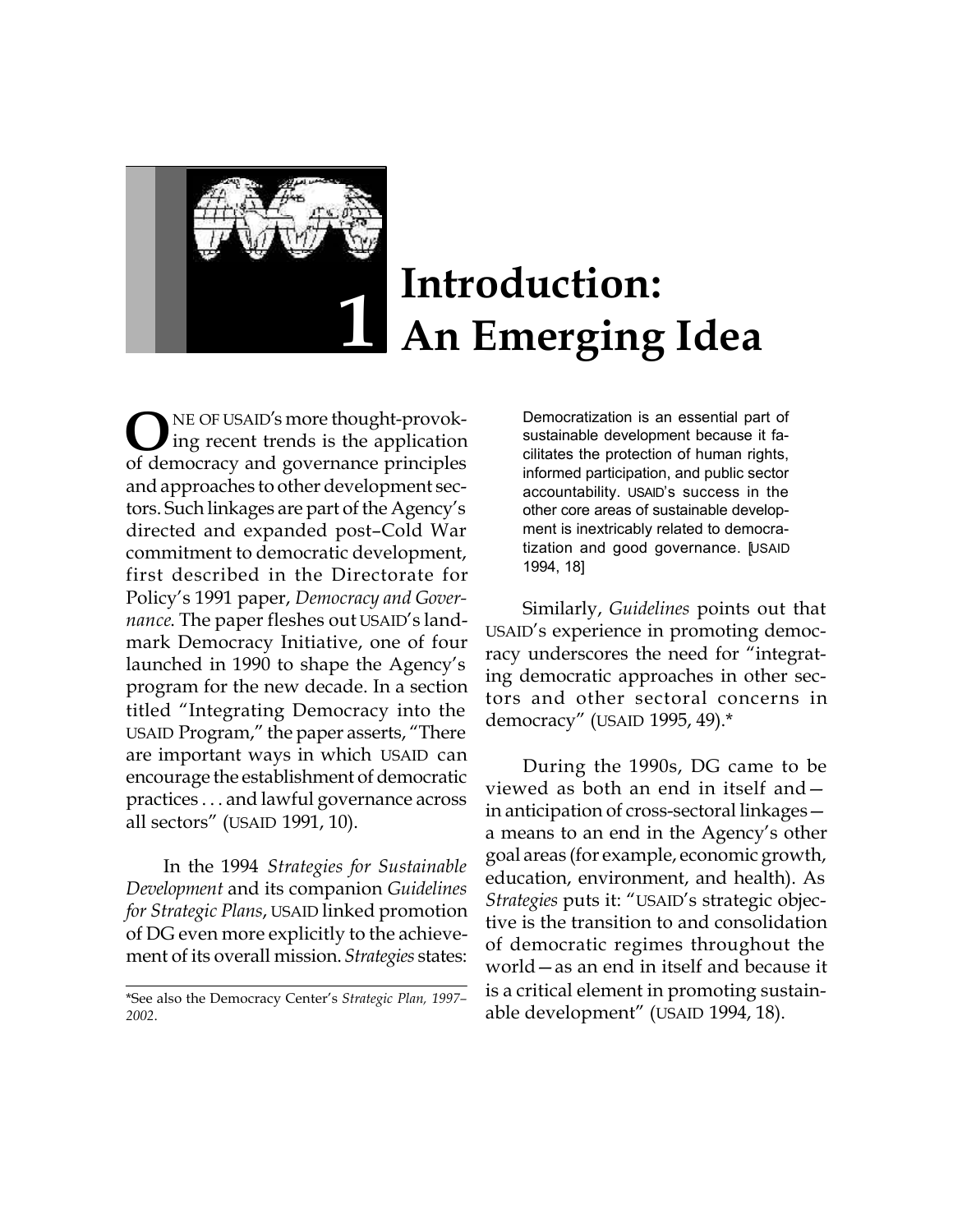But USAID's operations and institutional culture are neither conducive to nor supportive of collaboration across sectors, despite the commitment to cross-sectoral linkages suggested in Agency policy statements. For example, as *Strategies for Sustainable Development* was issued, USAID began reengineering a shift from directing inputs to managing for results. Because staff became responsible for results, they turned their attention almost exclusively

to activities in their own goal areas, paying scant attention to what was happening in other areas—a phenomenon known as stovepiping. Also, the addition of DG as a strategic objective coincided with a post–Cold War decline in political support and funding for USAID. For much of the 1990s, therefore, Agency staff characteristically engaged in intense competition for increasingly scarce resources.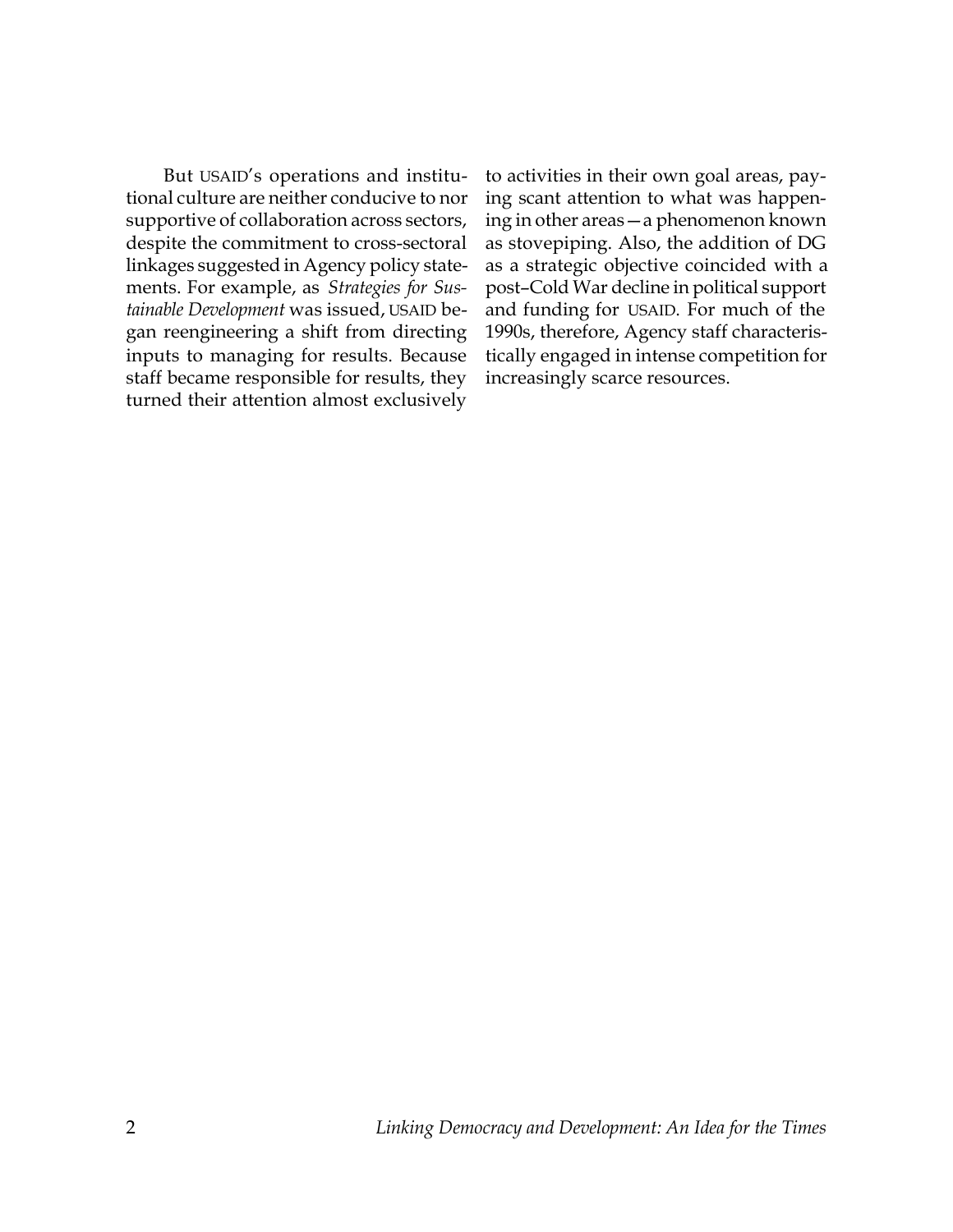

# **About the Study**

**S** EVERAL FACTORS prompted the study.<br>
"Democratic Local Governance in Initially, the CDIE Impact Evaluation "Democratic Local Governance in Ukraine" (Lippman and Blair 1997, 13, 15) found that USAID/Ukraine was ignoring or at least failing to recognize—natural tieins between DG and economic growth that could enhance results for both sectors. The mission's failure to take advantage of such

cross-sectoral links was emblematic of the Agency's stovepiped operations and outlook. These missed opportunities suggested that programs were not achieving their full potential.

Around the same time, Global Bureau's Center for Democracy and Governance and Africa Bureau's Office of Sustainable Development were starting to address the idea of cross-sectoral linkages and DG. The Democracy Center cosponsored the groundbreaking Conference on Economic Growth and Democratic Governance\* and launched a study of sectoral policy reform and DG.† In mid-1997, the Office of Sustainable Development became the first USAID unit to establish a strategic objective on DG crosssectoral linkages: "strengthen crosssectoral synergies between democracy and governance and Africa Bureau programs in key areas."‡

Building on these activities, CDIE joined with the Democracy Center and the Office of Sustainable Development in early 1998 to write a concept paper for the study. The Office of Sustainable Development's

<sup>\*</sup>Cosponsored with the Global Bureau's Center for Economic Growth, the two-day October 1997 conference brought together 130 participants from missions, USAID/ Washington, partner organizations, and academic institutions. Discussions highlighted the interdependence of economic growth and DG and the formidable obstacles to their integration.

<sup>†</sup>The study, *Democratic Governance and Sectoral Policy Reform: Linkages, Complementarities, and Synergies,* finds "multiple and complementary connections" between DG and sectoral policy reform. In practice, the study observes, "much of the 'action' of democratic governance happens in a sectoral context" and, conversely, "the efficiency and effectiveness of sectoral reforms are enhanced by incorporating explicit attention to democratic governance" (Brinkerhoff 1998, 22).

<sup>‡</sup>Key areas are defined as mission or regional program objectives other than DG that present opportunities for new or improved interventions involving participation and local governance. The new strategic objective is based on the premise that integrating DG principles into other Agency goal areas will achieve more efficient, and sustainable, results, while promoting development of democratic institutions and behavior.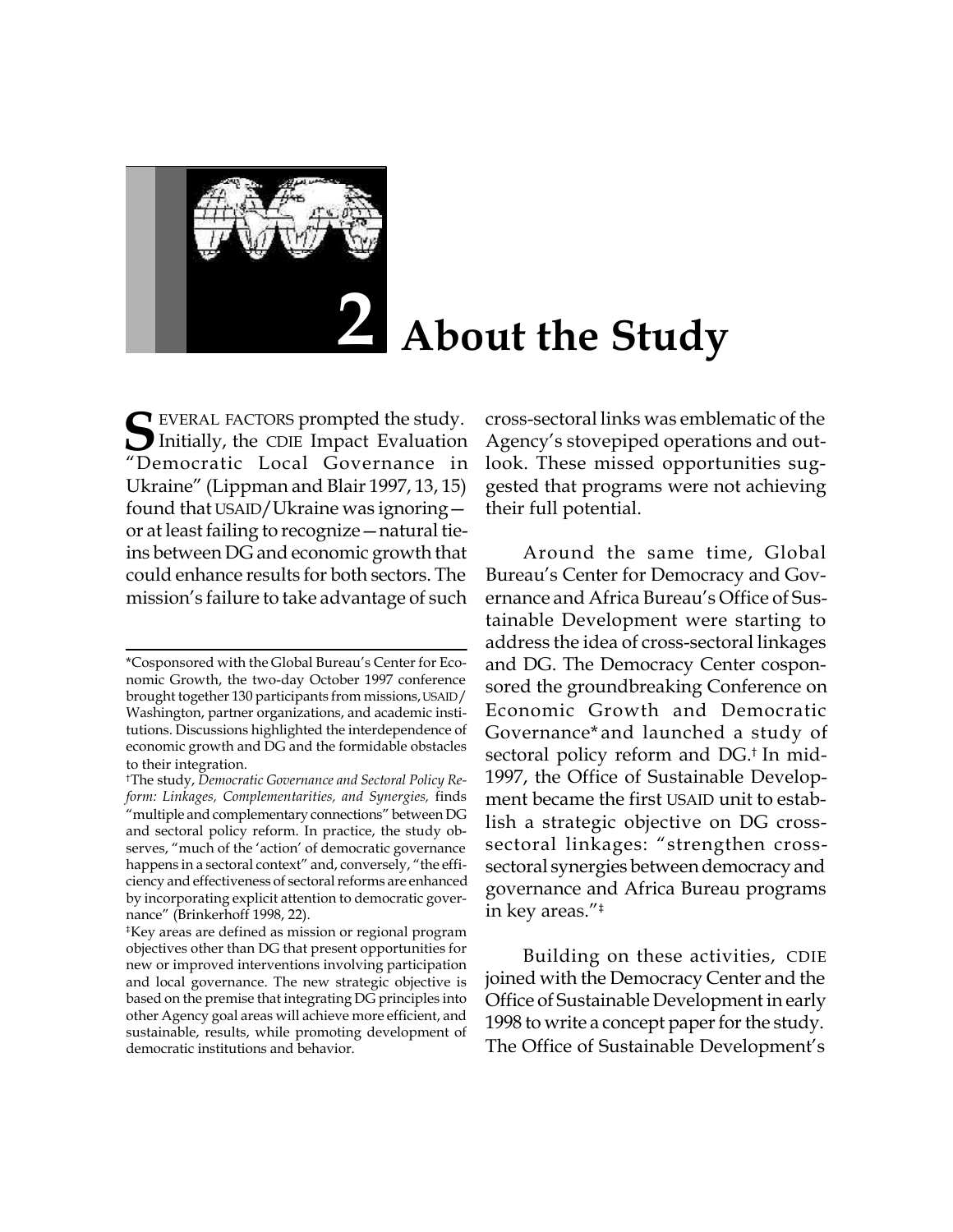plan to do a parallel study\*on ways to integrate DG into other sectors' activities facilitated the process. The concept paper, "Scope of Work for Study of Democracy and Governance and Cross-Sectoral Linkages," was approved in May 1998.

### **Objective**

The study examined the relationship evolving between DG and other USAID goals. Specifically, it looked at why and how the Agency was linking DG principles and approaches to other sectors in pursuing its objectives.† It looked at whether and how DG principles and approaches promote accomplishments in different sectors and, conversely, how activities in other sectors help achieve DG results. Finally, it assessed obstacles to cross-sectoral linkages and, where possible, efforts to overcome them.

The objective was to shed light on DG linkages as an emerging development approach with significant strategic and operational implications for the Agency. The study was meant to inform practitioners inside and outside USAID about what cross-sectoral linkages are, why and how they are being used, and their impact on Agency programming. Study findings and lessons learned are primarily for USAID managers and staff working to improve Agency performance and results.

#### **Research Questions**

The study considered several questions. First, it looked at cross-sectoral activities to see if they were beneficial to development. Second, it examined whether the application of DG principles can help other sectors reach their goals and help USAID achieve its overall sustainable development mission. A corollary question here was whether certain sectors link more readily and successfully with democracy and governance. Third, the study considered whether USAID's operating environment supports DG cross-sectoral efforts. Finally, it examined whether the Agency should expand collaboration between DG and other sectors.

### **Methodology**

Developed from the concept paper that CDIE, the Democracy Center, and the Office of Sustainable Development drafted, the study approach incorporates multicountry case studies with data from direct observation, key informant interviews, group discussions, and document reviews. The four primary tasks were 1) selecting missions to be studied, 2) organizing and conducting in-country fieldwork, 3) summarizing the case studies, and 4) examining USAID/Washington's role.‡

<sup>\*</sup>Robert Groelsema, Don Muncy, and Dana Ott. 2000. *Synthesis of Democracy and Governance Cross-Sectoral Case Studies.* Washington: USAID/Africa Bureau Office of Sustainable Development.

<sup>†</sup>By design, the study looked at cross-sectoral linkages solely from the DG point of view, even though linkages are applicable to any sector.

<sup>‡</sup>For details on these and other aspects of the methodology, see the appendix.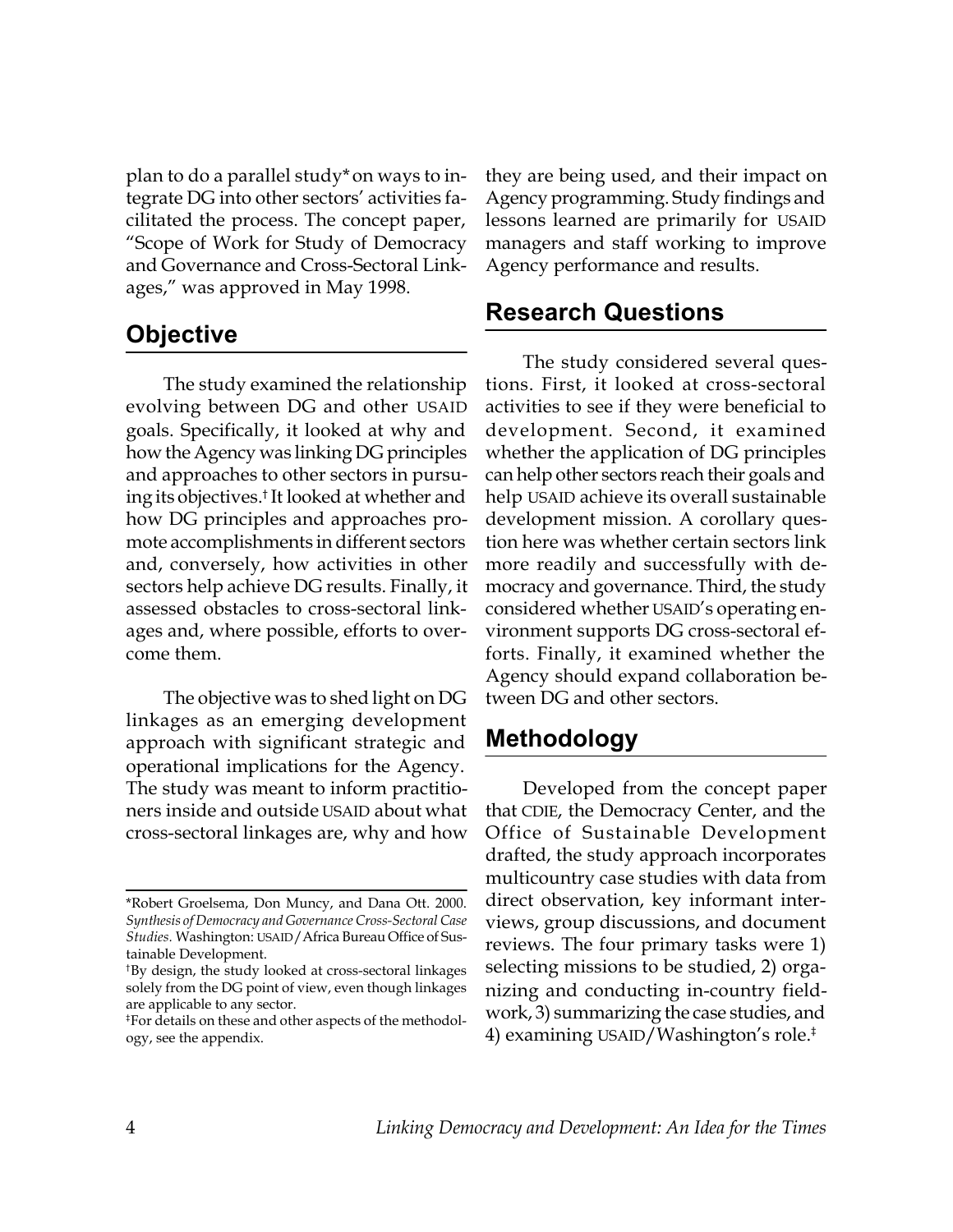The study team selected the seven missions primarily on the basis of Agency results reports, other documents, and staff contacts, which suggested they had enough experience with cross-sectoral linkages to have produced a record of concrete, examinable results.\* CDIE teams conducted fieldwork in four of the countries: the Dominican Republic, Guinea, Madagascar, and the Philippines. Office of Sustainable Development teams did the fieldwork in Mali, Zambia, and Zimbabwe. Using the same procedures, teams of three or four carried out the studies between June 1998 and October 1999. They spent about two weeks in-country, splitting their time between the capitals and other activity sites. After completing the work in each country, the teams drafted case study summaries.†

The initial study, in the Dominican Republic, revealed that USAID/Washington attitudes and directives often discouraged cross-sectoral collaboration. CDIE then decided to examine this headquarters role as part of the overall study. This segment and the resultant summary report (Blue 1999) addresses several questions:

- Is there a clear Agency policy on linkages between DG and other sectors?
- Do existing procedures ensure policy compliance?
- Are there factors embedded in Agency performance measurement, reporting, budget, and personnel systems that reinforce or hinder crosssectoral efforts?

### **Study Terms**

When the study began, there were no generally accepted definitions for the principle terms—"cross-sectoral linkages" and "synergy."‡ In the field, the teams found wide variations in how the terms were used, and confusion in the way staff applied them in their work. The definitions that follow are thus products of the research. They evolved as teams did the fieldwork, digested their observations, and set down their findings.

*Cross-sectoral linkages:* elements in program design and implementation that connect activities intended to achieve two or more USAID goals. In this report, crosssectoral linkages are elements that promote democratic approaches and results in USAID's DG§ goal area and one or more other goal areas.

<sup>\*</sup>Even so, in the case of the Dominican Republic pilot study, the sources consulted were misleading. When the team arrived, it discovered the mission was in the earliest stages of developing its cross-sectoral approach.

<sup>†</sup> Although not published as Agency reports, the summaries are available through USAID's Development Experience Clearinghouse. See the bibliography for titles and publication numbers.

<sup>‡</sup>The original concept paper had only a broad working definition of cross-sectoral linkages: "joint actions that serve the objectives of more than one sector."

<sup>§</sup>DG is both an approach and a result. A DG *approach* means using democracy and governance principles in the design and implementation of activities to promote development. DG *results* are outcomes that embody democratic principles, such as accountability, transparency, and responsiveness.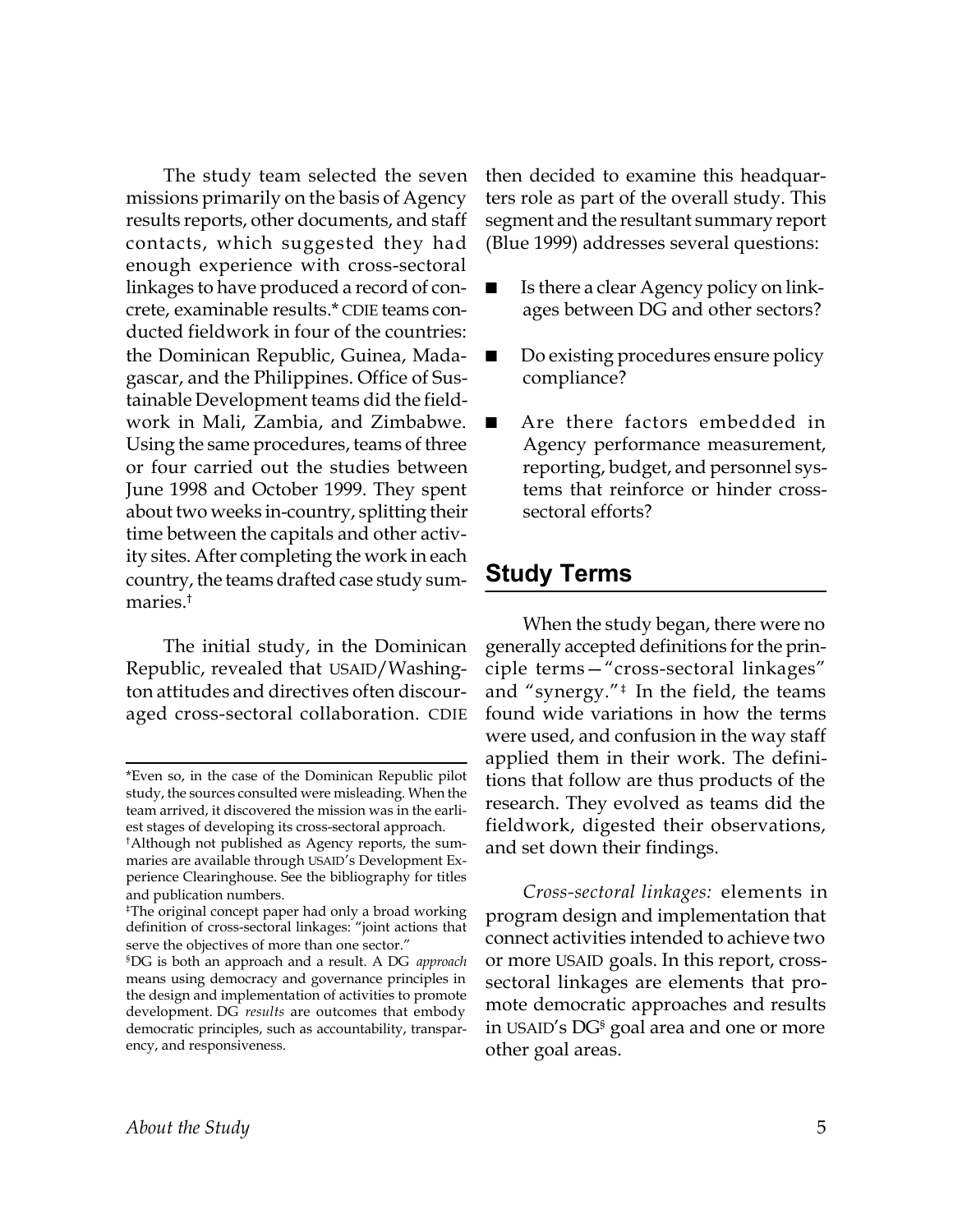*Synergy:* the net effect of successful cross-sectoral linkages. It occurs when distinct organizational units (primarily strategic objective teams), working together, achieve greater results than they could independently. Synergy is the added benefit or extra accomplishment that comes about through collaboration, making the total greater than the sum of the individual parts. In effect,  $1 + 1 = 3$ .

An example from the case studies illustrates the terms: The health and DG strategic objective teams in a mission decide to work together on health services delivery. The teams use participatory training, an approach developed in a mission-supported DG project, to bring together community representatives and local authorities to plan, organize, and carry out the activity. By using this approach, the mission promotes greater participation among intended beneficiaries, resulting in more people gaining access to the health service than otherwise would have been the case. The DG training improves service delivery because the increased interaction it generates in the community helps local authorities better design and carry out the activity. Added value also comes from those participants who were empowered enough by the experience to get involved in other issues, such as a waste disposal initiative or efforts to improve their children's schools. Synergy arises because the activity creates a healthier, more involved citizenry and more effective and responsive local authorities.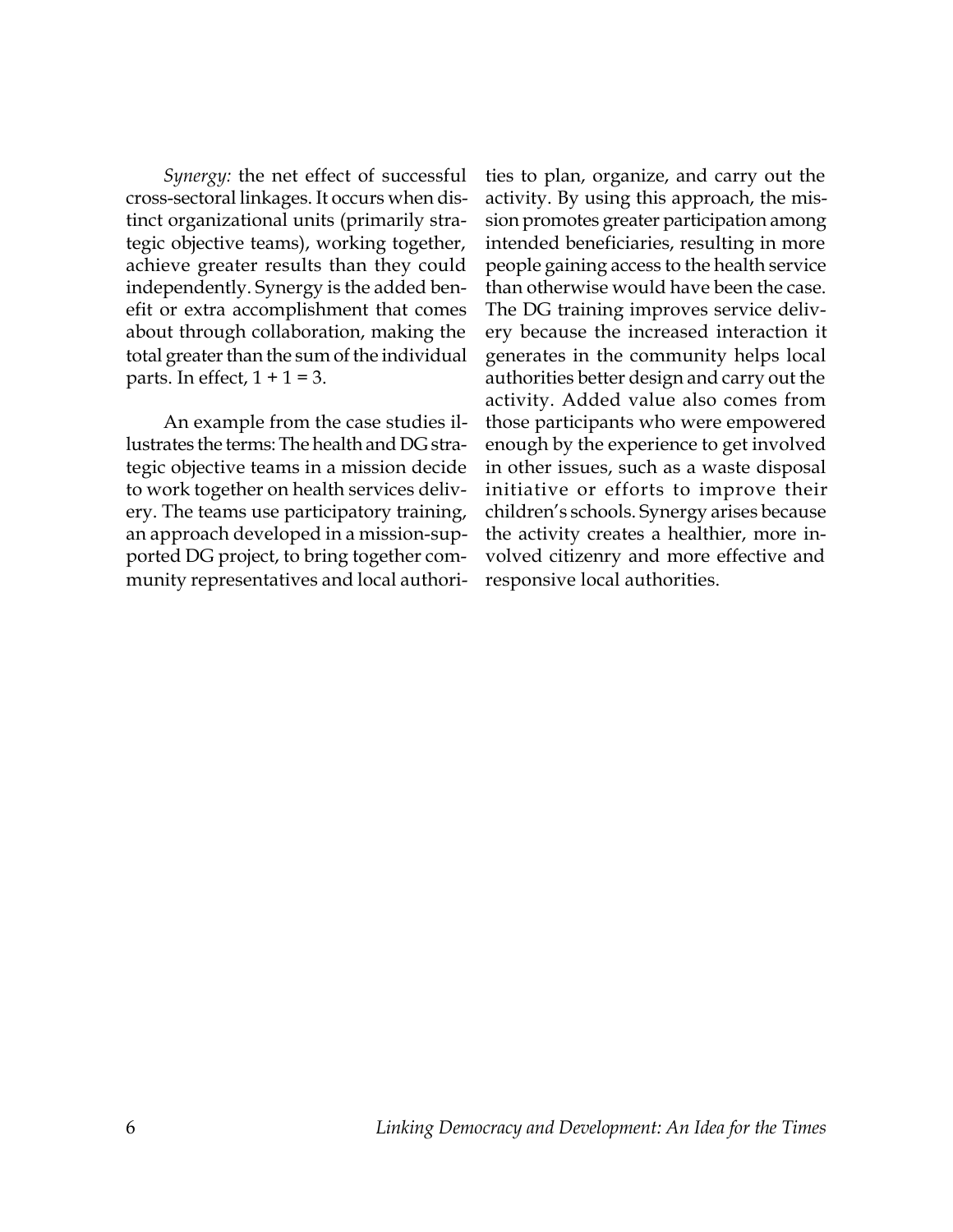

# **Why Linkages Are Happening**

**HE COUNTRY STUDIES reveal the fol**lowing factors: changing Agency requirements, creative leadership and management support, staff and partners who took initiative, conducive enabling environments, and shifts in thinking among development practitioners. Typically, a combination of these factors brought about cross-sectoral efforts. **T**

# **Downsizing Prompts Innovation**

In most missions studied, Agency downsizing and reduced budgets played major roles in decisions to develop crosssectoral activities. In Madagascar, for example, the mission was downgraded in late 1996. Staff were cut 40 percent, and the five-year budget (based on original projections) was further reduced. The mission had to move quickly from four strategic objectives to two.

In USAID/Philippines, steps to downsize or close the mission slashed the budget from hundreds of millions of dollars in the early 1990s to \$30 million by the end of the decade. When the budget was high, mission staff said they gave little thought to cross-sectoral cooperation, since they had enough resources to do their work. But as budgets declined, competition for funds made cross-sectoral cooperation more attractive, if not necessary.

### **Directors Take Lead**

In all seven missions studied, senior managers—the director in six missions and the ranking program officer in the other—supported collaboration between DG and other sectors. In Madagascar, which had the longest and most sophisticated record of intersectoral cooperation, the director at the time of the study was the third in a string of top managers to promote collaboration. In Zimbabwe, mission staff said the director allowed them to push the envelope, establishing links between programs.

In Guinea, the new mission director took risks that helped move cross-sectoral linkages from vague language in planning documents to reality. Presidential and legislative elections in 1993 and 1995, respectively, had been flawed; because of this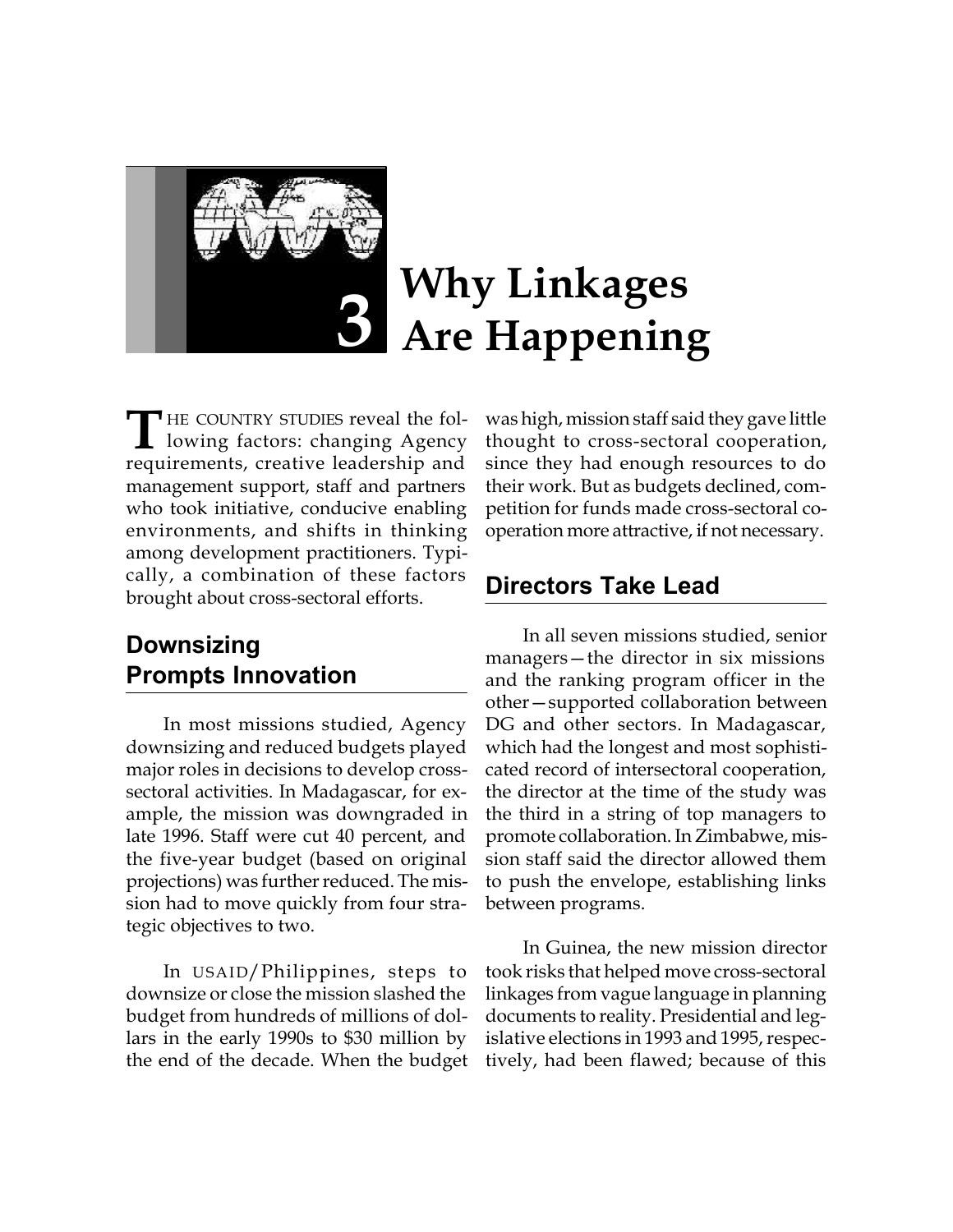and other problems with the government, U.S. assistance had been curtailed. At the same time, USAID/Washington was considering further cuts and even closing the mission. The director concluded that the situation gave him an opportunity to link DG activities with economic growth and environment activities. Because "risk taking is discouraged in USAID," he explained, "innovation comes when difficulties are present. When things are going well, you don't innovate" (Charlick and Lippman 1999, 9).

### **Staff and Partners Show Initiative**

Mission staff and partners also spurred DG linkages with other sectors. In Zambia and Zimbabwe, key staffers saw the benefits of incorporating DG principles in natural resources management projects and took the initiative to put their ideas into effect. Although cross-sectoral linkages had not yet been recognized as valuable in their own right, early efforts in these missions set the stage for the incorporation of linkages in subsequent strategic planning and programming.

In the Philippines, DG and environment contractors said collaboration was a given because their activities routinely brought them together. For example, their local representatives in Sarangani Province attended meetings hosted by local authorities and nongovernmental organizations. Simply being in the same place at the same time exposed them to opportunities for mutually beneficial activities. These contractors also said that because few people have the skills and experience to be their local representatives, they routinely ran across one another at project sites.

In Guinea, the principal change agent was a grantee field representative whose primary responsibility was to work with rural enterprise associations. He saw the potential of linking the mission's economic assistance to these associations with efforts to improve local government. By building this link, he shaped and strengthened the mission's cross-sectoral approach.

# **Host-Country Context Conducive**

In the case studies, government decentralization programs emerged as the area most conducive for DG to link with other sectors. In Guinea, Mali, and Zambia, for example, decentralization programs served, in varying degrees, as vehicles for cross-sectoral activities. But USAID/Philippines had the most prominent and successful experience.

The Philippine government's landmark Local Government Code provided fertile ground for cross-sectoral activities. The code's decentralization thrust had strong ties to the mission's program areas—democracy, economic growth, environment, and health. "As a result of decentralization," the mission's strategy stated, "local government units are now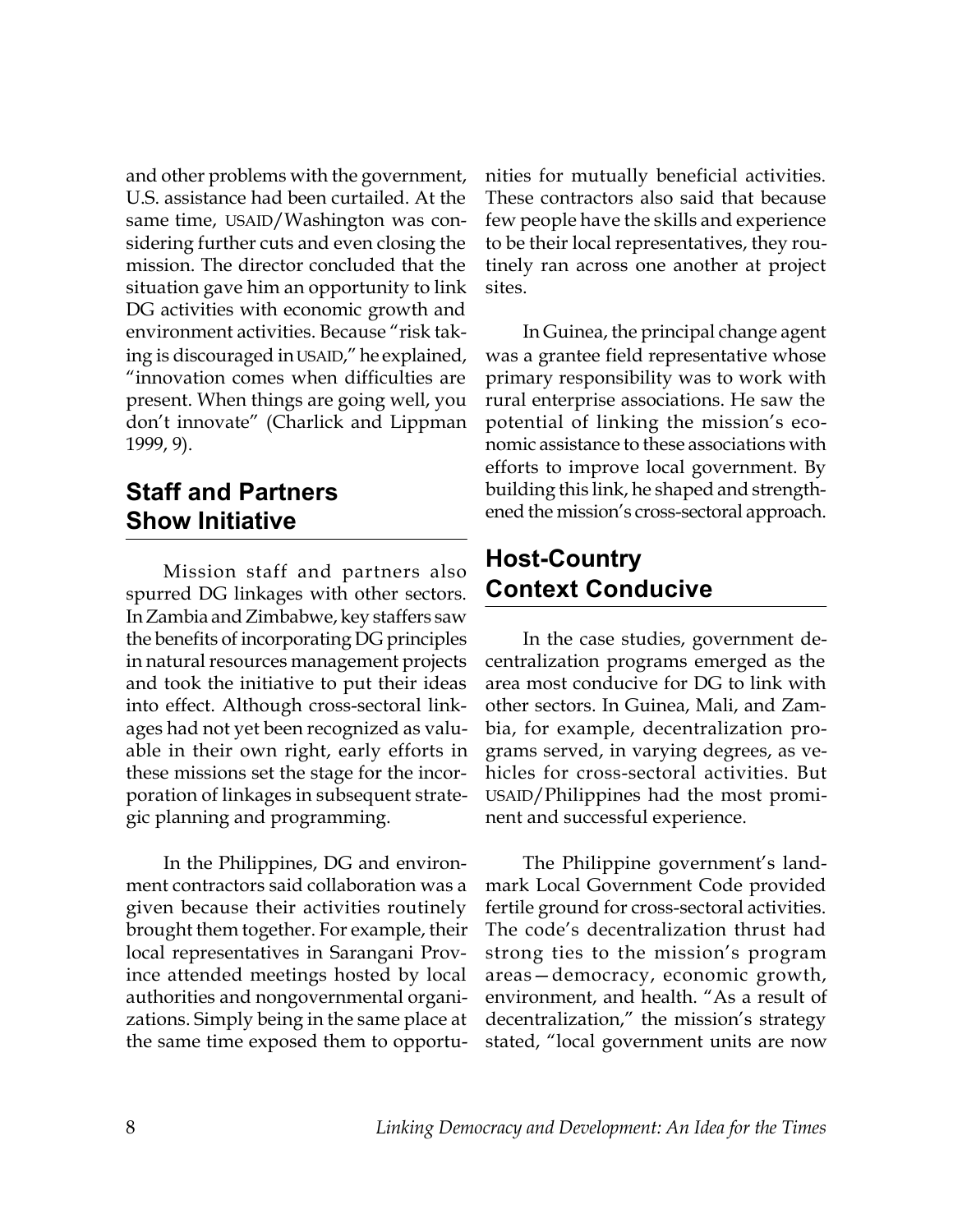natural partners for USAID activities across all four strategic objectives" (USAID/ Philippines 1995, 9). The links between mission programs and decentralization provided an uninterrupted stream of opportunities for cross-sectoral efforts. In several provinces, for example, the mission linked some environment and health activities with DG programs once the decentralization-inspired devolution of functions and responsibilities to local authorities had taken place.

Interestingly, the case studies showed that different types of host-country situations can facilitate cross-sectoral linkages in mission programming. In Zimbabwe, for example, the mission developed its strategic plan in response to the country's political and economic deterioration in 1997–98. The plan reflected the mission's view that "supporting Zimbabweans' access to greater and more equitable benefits from their nation's . . . development" would help avert potential crises and enable the country's political and economic transition to get back on track. The new mission program was "synergistic in its approach," with linkages between DG and the economic growth and health strategic objectives (Ott, Muncy, and Gonzalez 2000*,* 8).

# **USAID Experiences Paradigm Shift**

Finally, a shift in thinking within USAID spurred DG linkages with other sectors.

A growing number of Agency professionals have begun to act on the strategic assumption that democratization is an intrinsic part of sustainable development. In an interview, the Madagascar mission director underscored this point: "Without democratic development, sustainability of Agency goals cannot be achieved."

Other interviews revealed a surprising degree of agreement among sector team leaders, contractors, and others on the tenets of this shift. USAID staff have determined that beneficiaries have the right to participate in selection, design, and execution of development activities; they should be stakeholders rather than passive recipients. This meant that hostcountry government officials then had to work with their people on development issues and activities. From such efforts, the officials learned that accountability, transparency, and responsiveness are not mere slogans, but standards by which constituents will judge their performance. This in turn is an incentive for them to behave in accordance with these basic democratic principles.

In sum, development experts were beginning to equate *democratic* development with *good* development and were reaching consensus that DG principles and practices should be incorporated into all sectors. This served as both a rationale and point of departure for cross-sectoral collaboration, fueling the integration of democratic development into missions' strategic planning and programming.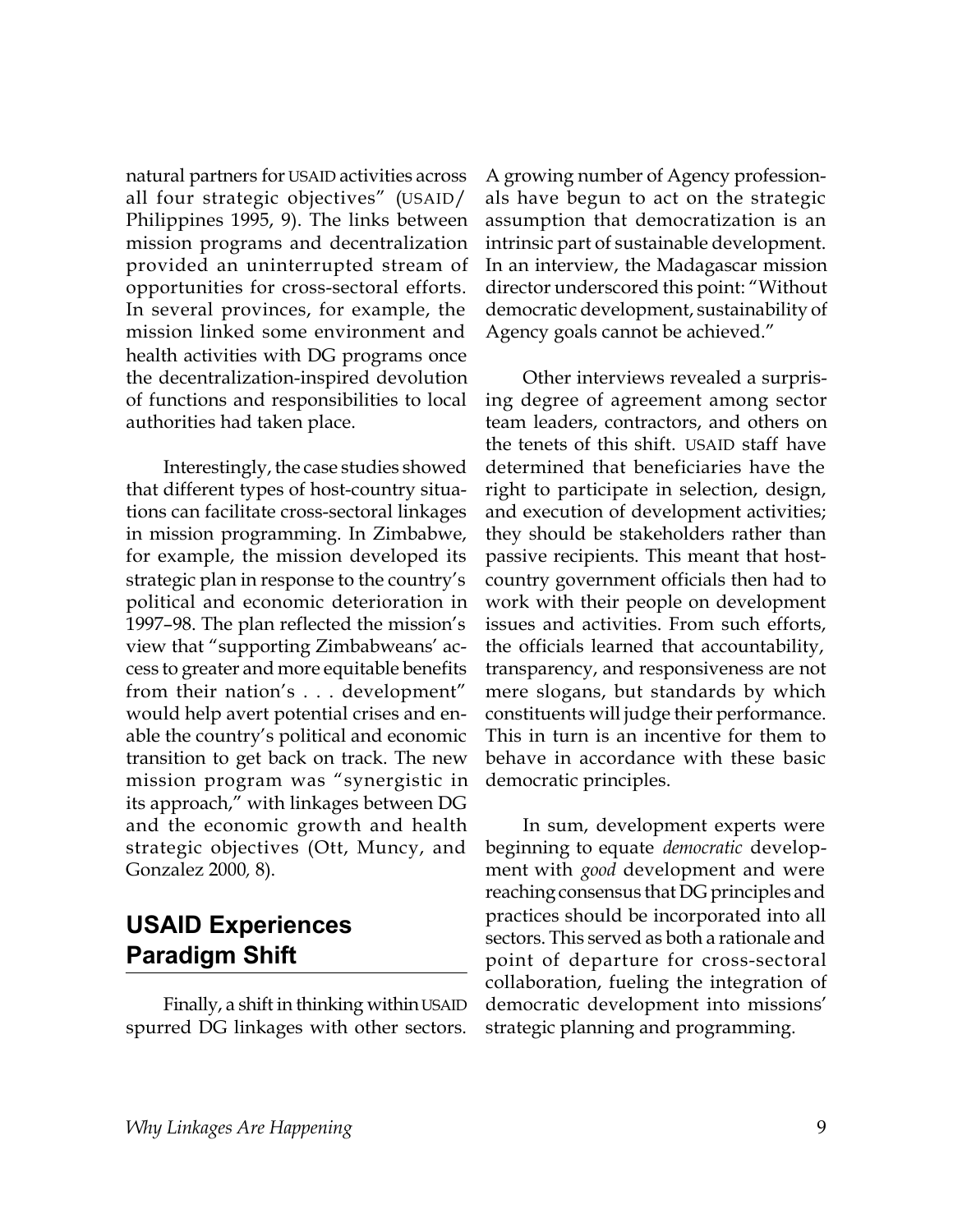

# **How Linkages Are Coming Into Being**

**IVEN THEIR NEWNESS, democracy and G** IVEN THEIR NEWNESS, democracy and<br>governance linkages with other sectors in the missions studied developed on a case-by-case basis. No formulas or blueprints existed describing what had been done. Nor had any missions completely planned, implemented, and reported results on a full-fledged cross-sectoral activity, using joint or common indicators and intermediate results. By and large, what missions had been doing was to blend existing programs as opportunities surfaced.

Yet some patterns did emerge that describe missions' experience with crosssectoral linkages. For example, missions used three categories of approaches structural, operational, and individual in their cross-sectoral efforts. Structural approaches are formal organizational arrangements and relationships. Operational approaches include procedures and mechanisms, such as joint site visits and common funding. Individual approaches originate in management style and professional outlook.

#### **Structural Approaches**

From major changes to small-scale adjustments in the mission's organization and operations, structural approaches establish the institutional framework for cross-sectoral activities. In the missions studied, structural approaches appeared in strategic planning documents, strategic objectives, and organizational arrangements.

#### *Strategic Planning Documents*

Strategic planning documents, particularly country strategic plans, provided the context for establishing and pursuing cross-sectoral linkages. In six of the seven case studies, past and current mission strategic plans supported cross-sectoral programming or synergy.

USAID/Philippines' 1995 strategy envisioned that DG-supported "coalitions of indigenous tribal groups and poor fisherfolk, as well as increased local gov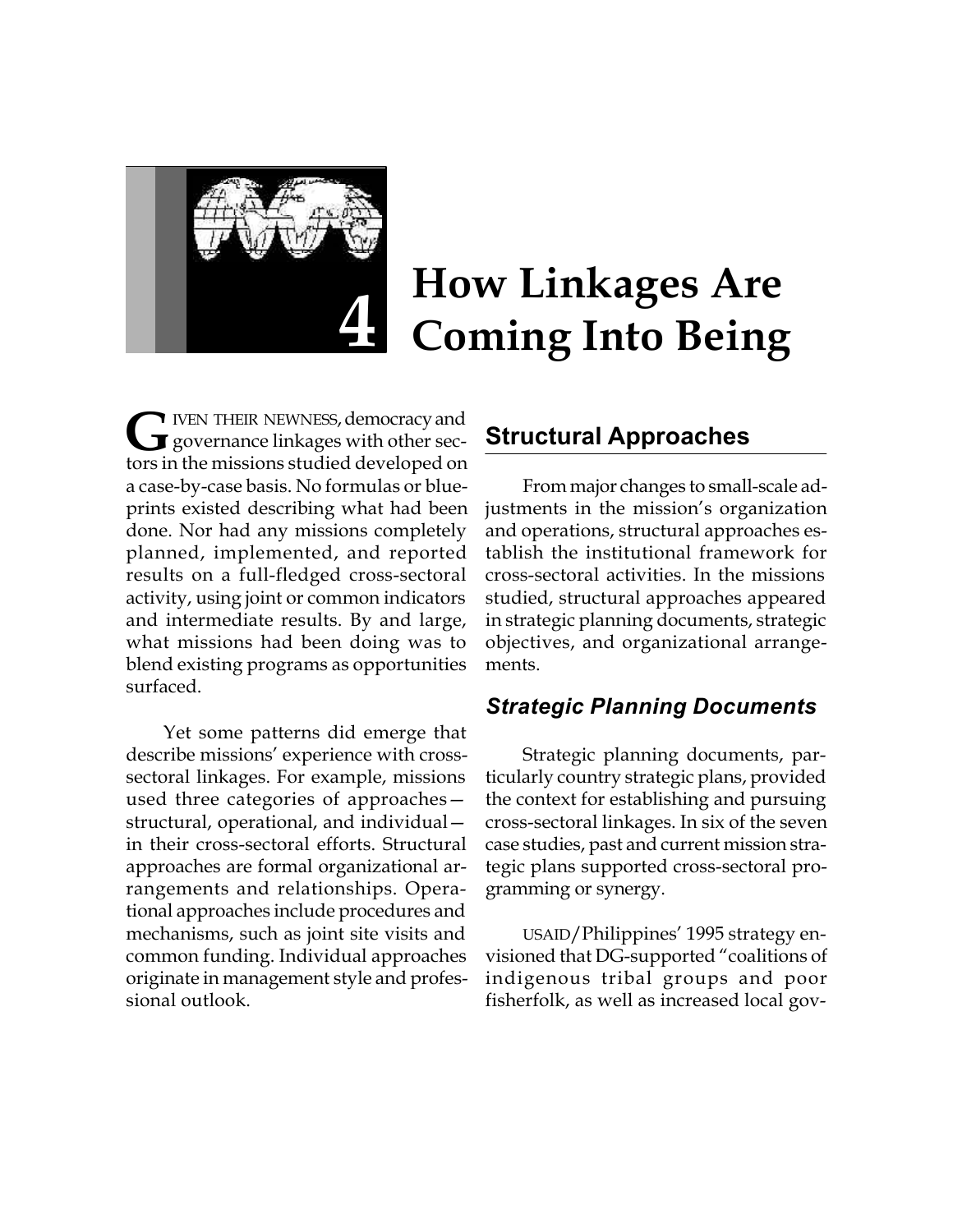ernment environmental planning capacity, [would] directly benefit USAID's coastal, forest, and pollution abatement activities" (USAID/Philippines 1995, 55). The strategy also assumed that increased local government capacity in service delivery would boost mission efforts in health. This commitment to cross-sectoral activities was expanded and intensified in a March 1999 revision to the strategy, which called for greater collaboration among teams and "program integration and synergy" (USAID/Philippines 1999, 9, 21). The revision contained more than a dozen actions involving DG and other sectors. "More than any other strategic objective, [DG is] the force integrating the . . . strategy," it said. Six months later, however, further budget cuts forced the mission to formulate an addendum dropping the DG objective and integrating its staff and program elements into the surviving objectives. The addendum went further than the revision, making DG "approaches and results . . . long-term, fully integrated mechanisms to achieve sustainability in all strategic objective results" (USAID/ Philippines 1999, 3).\*

USAID/Mali's *Strategic Plan: 1996–2002* was conceived during a period of major change in the Agency. USAID had embarked on reengineering, and the mission had been designated one of 10 Country Experimental Labs. This status gave it a head start on reengineering and an opportunity

to be creative. The resulting experimentation stressed program integration, which led the mission to develop "interrelated strategic objectives, making strategic objective teams interdependent in achieving planned results" (USAID/Mali 1995, 4). The end product was a strategic plan that committed the mission to continually seek out mutually reinforcing activities between and among sectors.

#### *Strategic Objectives*

Three types of linked strategic objectives surfaced in the case studies. First, some missions incorporated DG principles and approaches in other sectors' programming, with or without forethought on the cross-sectoral implications. A good example was USAID/Zimbabwe's environment strategic objective and its support of the Communal Areas Management Program for Indigenous Resources (or CAMP-FIRE), a government program aimed at devolving responsibility for wildlife resources management to local communities. In the strategic objective, DG overtones were evident in an intermediate result, which specified that "sound community decision-making processes [be] established" in mission-supported activities. In effect, within its basic natural resources management thrust, the strategic objective implicitly encouraged the development of local democratic institutions and behavior.

The second type merged existing DG and technical sector strategic objectives into a single special program objective.

<sup>\*</sup>At the time of the study, the addendum was in the initial stages of implementation; thus its impact could not be assessed.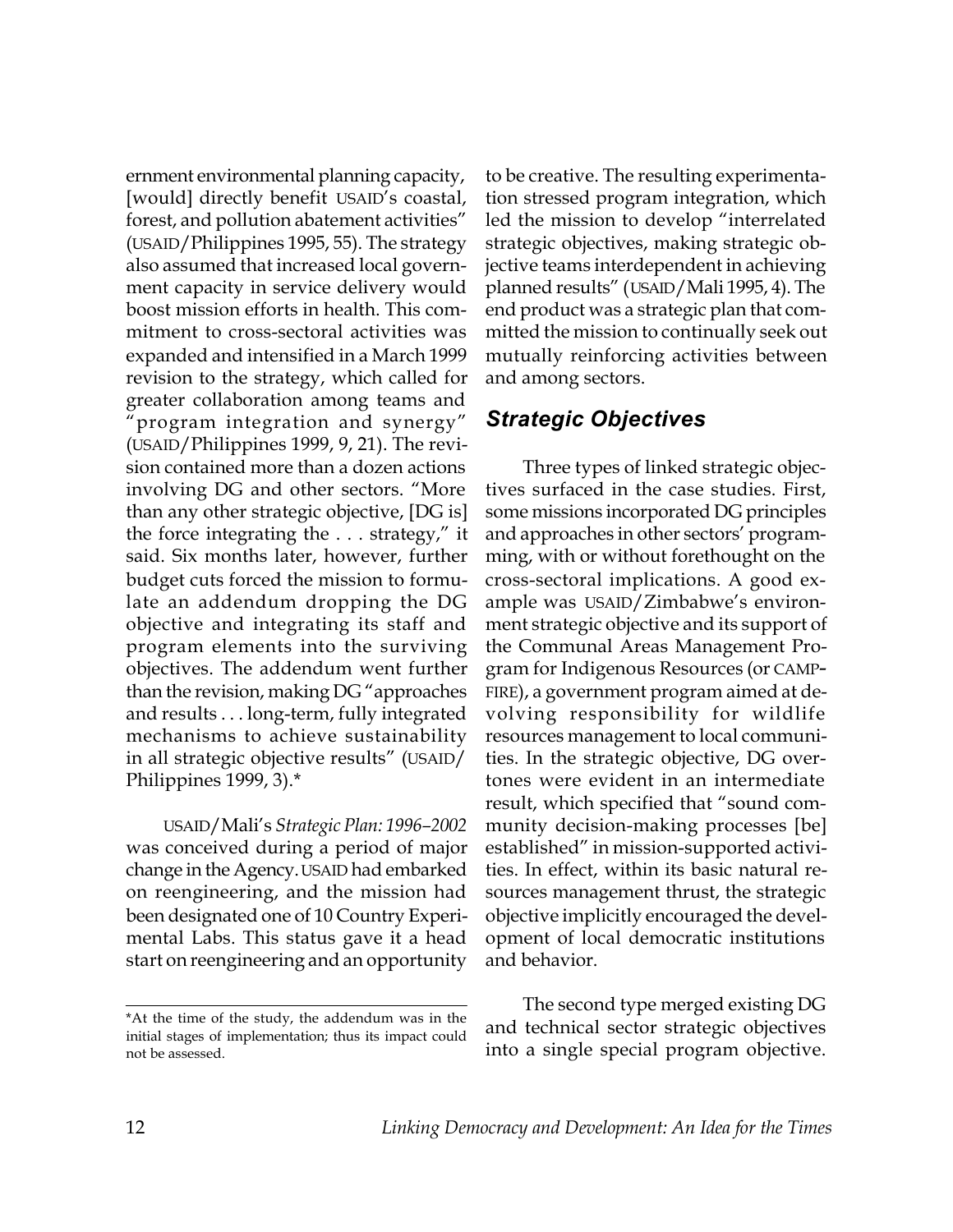USAID missions in Guinea and Madagascar did this when they were downgraded to "limited–program mission" status.\* The Madagascar special program objective simply placed DG and economic growth programming under one umbrella. Over time, however, these activities began to overlap, leading to their deliberate incorporation into each other's programming. USAID/Guinea's special program objective came out of a mission decision to increase DG linkages gradually, as part of a broader effort to focus its programming on the grass roots. It combined DG and economic growth elements to help rural enterprise associations become sustainable, member-owned, and democratically operated businesses.

The third type was a stand-alone DG strategic objective with implicit or explicit linkages to other sectors. The best example was USAID/Philippines' DG strategic objective, "broadened participation in the formulation and implementation of public policies." A recent mission results review characterized this objective as the "integrating force" in its strategy (USAID/ Philippines 2001, 80). For instance, its intermediate result on effective local government was linked with successful activities in the mission's environment, health, and economic growth strategic objectives.

#### *Organizational Arrangements*

Organizational arrangements refer to the internal structures missions set up to develop and implement cross-sectoral programming. In the reengineered USAID, these are the core teams responsible for managing and achieving results under the mission's strategic objectives. Core teams in the case study missions worked crosssectorally in one of two ways: with little or no change in their structures, or with significant structural adjustments.

Most core teams worked crosssectorally with no change in structure. A good example was USAID/Zambia's joint DG–economic growth alternative dispute resolution activity. Economic growth staff got involved when one of their team members was invited to sit in on DG team meetings because of her institutional memory and knowledge of Zambia. When a question arose on funding the initial alternative dispute resolution seminars, this woman proposed linking them to an economic growth activity by including commercial arbitration on the agenda and using economic growth money to pay for them. The team agreed, and the seminars took place in September 1998.

By contrast, in the Mali and Guinea missions, cross-sectoral activity was a function of deliberate structural changes. In Guinea, the mission infused DG activities into its programs through the New Partnership Initiative—an Agency effort to promote partnerships between government, civil society, and the private sector.

<sup>\*</sup>According to Agency guidelines in effect at the time, limited-program missions could have only two strategic objectives. But some missions, after they had been downsized, convinced USAID/Washington that some activities were so important that a means had to be found to keep them alive. The mechanism through which this was accomplished was the special program objective.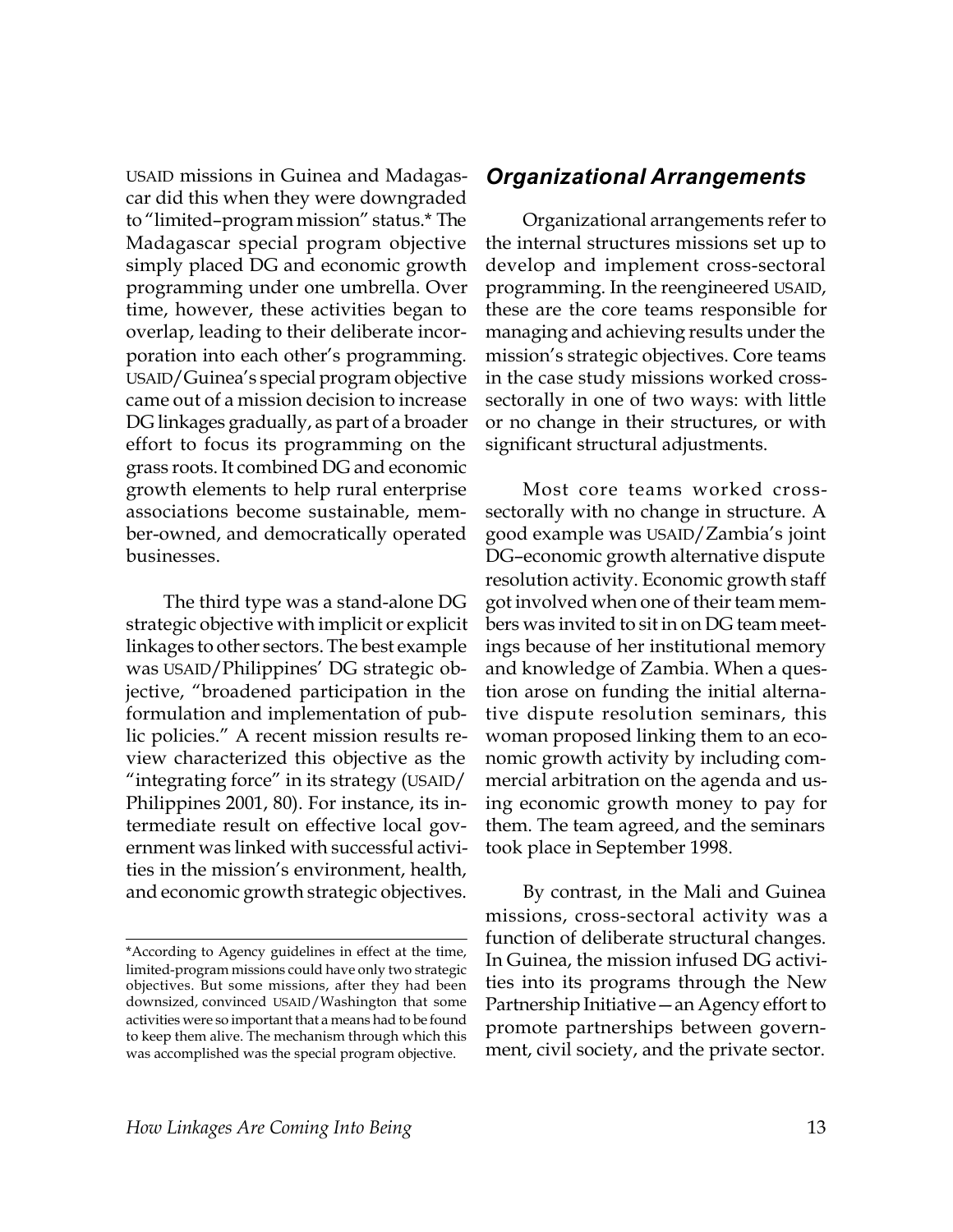A New Partnership Initiative core team was established, composed of strategic objective team leaders and representatives of their respective partners. The core team was later superseded by a DG team, which included representatives of the mission program office and each strategic objective team.

In Mali, the mission made a conscious decision not to establish a DG team with cross-membership. Instead, it used ideas from its experience as a Country Experimental Lab to draw up a new organizational chart. It then rebid all technical positions and staffed the new DG team with personnel from other mission offices. As a result, the mission hired only one person from outside and, in a departure from customary practice, selected a foreign service national as team leader. This arrangement played a pivotal role in the team's crosssectoral outlook and approach. For example, collaboration increased significantly almost as a matter of course, since the new DG team's members brought technical knowledge of their original sectors, as well as a network of former colleagues throughout the mission.

# **Operational Approaches**

Operational approaches are the formal and informal ways mission staff establish and carry out cross-sectoral activi-

ties. In the case studies, staff in two or more missions used at least one of the following: creative program ideas; common funding; joint site visits; inclusion of crosssectoral efforts in work objectives; meetings and informal contacts; and retreats.

#### *Creative Program Ideas*

Some missions came up with new program ideas to help staff work across sectors and promote collaborative thinking. USAID/Mali, for example, fostered joint cooperative agreements and geographic concentration of activities. The mission established collaboration between its DG, youth, and economic growth strategic objectives primarily through joint cooperative agreements.\*The mission did this in an effort to consolidate grants and partners, while introducing multisectoral programming. At the time of the study, the mission had four joint cooperative agreements, which together received more than a third of its obligated annual budget.

All the cooperative agreements included DG indicators and intermediate results, and all received funding through the DG, youth, and economic growth strategic objectives. An application for funding submitted by a partner responsible for youth activities acknowledged these requirements, stating that capacitybuilding would include "training and technical assistance in democratic selfgovernance . . . and civic action skills and civic education" (Miller and El Sawi 1999, 19).

<sup>\*</sup>See the Mali case study (Miller and El Sawi 1999) for a more complete discussion of the cooperative agreements' genesis, funding arrangements, and mission efforts to manage them.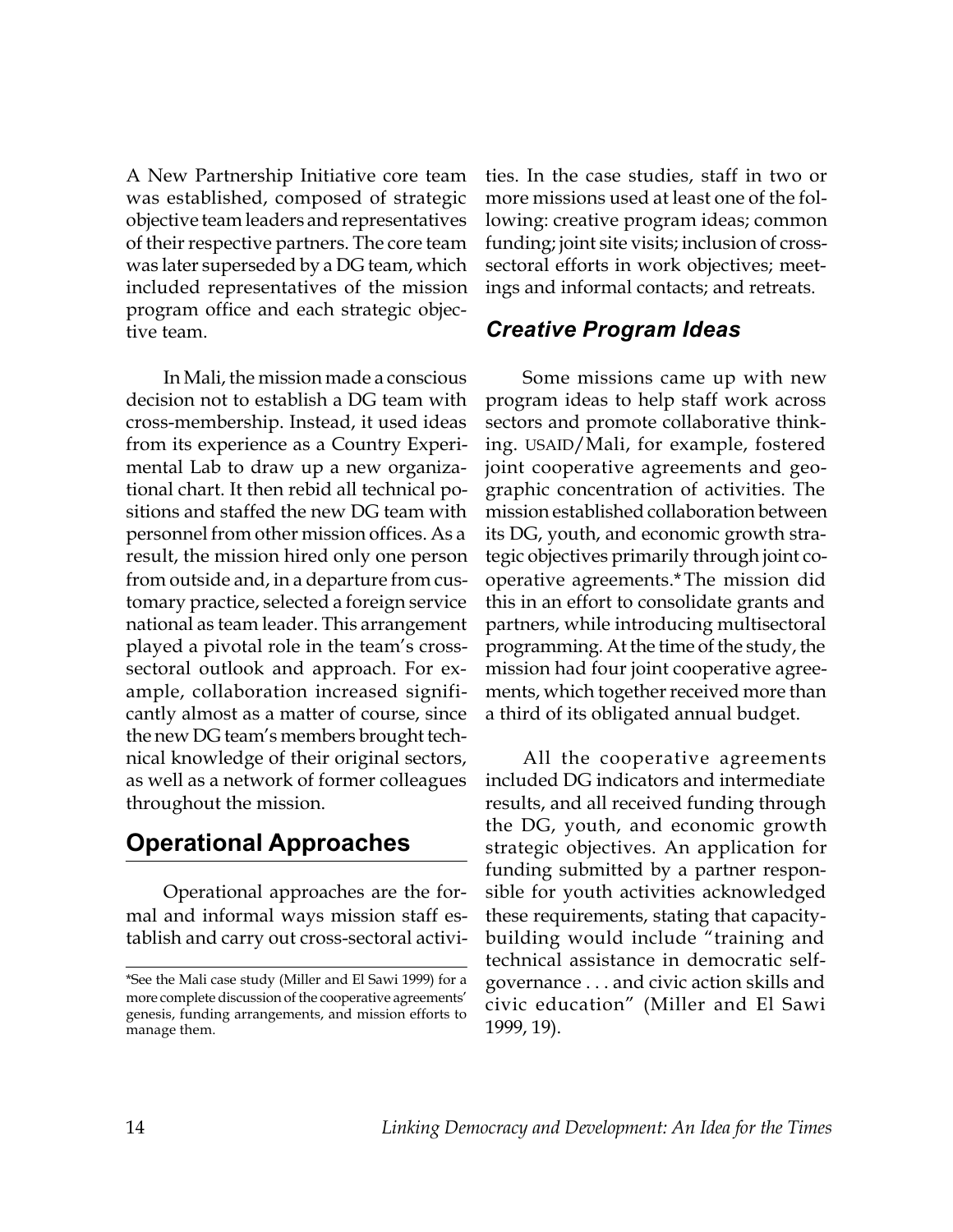USAID/Mali also decided to concentrate its programming on 175 of the country's nearly 700 communes. These communes fall roughly in the triangle formed by the major cities Bamako, Mopti, and Sikasso. The DG team chose this area because it contains population centers with the greatest development potential, and mission partners had a track record of accomplishment there.

The mission anticipated that although locating activities of its three strategic objectives in this triangle would not necessarily put them in the same communes, such proximity would at least increase the chances for overlap. It would also facilitate joint site visits by staff of different strategic objective teams. According to the director, geographic concentration underscored DG's central role by providing a framework for all activities and serving as a constant reminder of the mission's overall goal of promoting democratic decentralization.

#### *Common Funding*

At the time of the study, funding arrangements for cross-sectoral programming had not yet crystalized. In some missions, funding appears to have been joint in the fullest sense: both DG and another sector contributed funds to an activity on which they were working. In others, the arrangements were complementary: each sector provided funding for distinct components of a common activity.

In USAID/Philippines the DG and environment sectors funded workshops to educate and engage local officials, nongovernmental organization (NGO) representatives, and community members in coastal resources management. This activity, the Coastal Resources Leadership Challenge, included more than 300 participants from 29 coastal municipalities and six provinces. In the case of USAID/Mali's joint cooperative agreements, all three sectors—DG, economic growth, and youth provided funding for each activity. For instance, in the cooperative agreement to improve community management of productive resources, the economic growth, DG, and youth contributions were \$3.9 million, \$2.5 million, and \$1.3 million, respectively.

USAID/Zambia set up complementary funding for a grant under its integrated health strategic objective. The grant had two components, each independently conceived and developed. One was financed by the health strategic objective, the other by DG. Although a member of the health team managed the grant, this individual dealt only with contractual issues; the DG team addressed substantive issues relating to the DG component.\*

<sup>\*</sup>While not developed collaboratively, activities such as this one have clear cross-sectoral implications. The integrated health component addresses DG issues—for example, by promoting development of civil society organizations. The DG component facilitates healthsector results by promoting advocacy and making democracy more relevant to basic needs.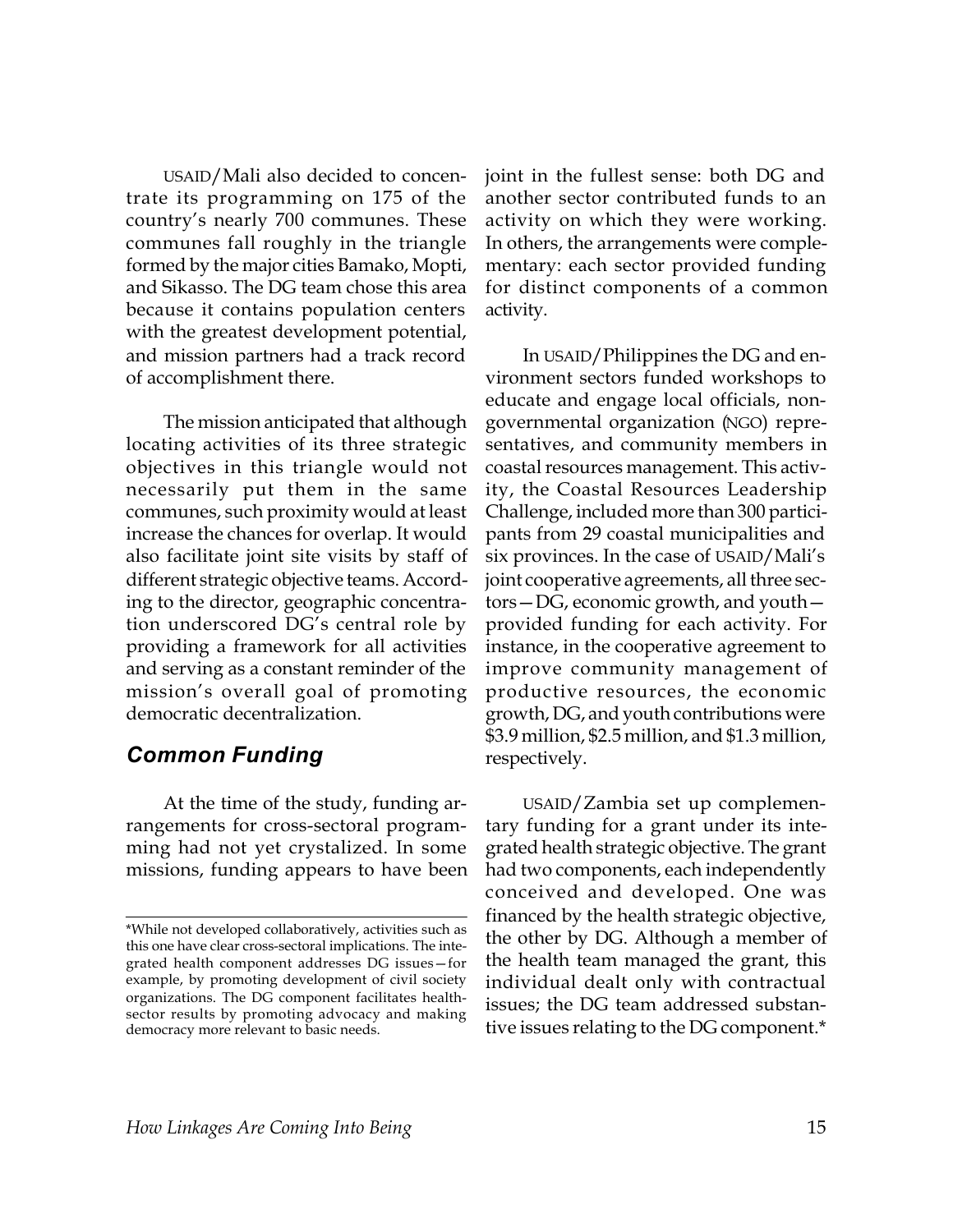#### *Joint Site Visits*

Mission staff in every country studied underscored the value of joint site visits in cross-sectoral collaboration. In USAID/Mali, for example, DG staff organized field visits with members of the other strategic objective teams. Mission staff said they found these visits highly useful for cross-fertilizing ideas and identifying opportunities for collaboration.

Staff in other missions, such as Guinea and Zimbabwe, described similar experiences but said that time and other limitations made joint visits hard to arrange and less frequent than they would prefer. Indeed, in the case of the Dominican Republic, mission policy strongly discouraged joint visits, viewing them as time unnecessarily spent away from primary responsibilities.\*

#### *Work Objectives*

Several missions reinforced crosssectoral collaboration by including it in team members' formal work objectives. In USAID/Mali, for example, a work objective of one DG team member and at least one other person in the mission included references to efforts to "reinforce synergies." In USAID/Zimbabwe, the scope of work for a personal services contractor on the natural resources team required him to spend one third of his time on a proposed DG

\*This issue was raised during CDIE's debriefing with mission staff. After some discussion the acting director said the policy would be changed to encourage such visits.

special program objective. In USAID/ Guinea, the health team leader asked to have DG items written into her work objectives.

#### *Meetings and Informal Contacts*

Most cross-sectoral collaboration took place in meetings and informal contacts. In USAID/Guinea, regularly scheduled meetings of the DG team became a feature of the mission's cross-sectoral efforts almost as soon as the DG strategic objective was approved. At the time of CDIE's fieldwork, the newly established team had been meeting about twice monthly over the previous four months. With input from representatives of the mission's other strategic objective teams and the program office, staff used these meetings to coordinate and plan activities and review the status of activities under way.

After the new mission strategy was approved, Mali DG team members organized meetings with members of the other strategic objective teams to discuss planning and implementation actions. This led to a decision to hold monthly joint sessions, which were subsequently replaced by meetings on an as-needed basis. Staff also pointed out that DG team members sometimes attend other sectors' meetings, such as "mini results reviews," annual planning sessions, and reviews of unsolicited proposals.

Because informal contacts were far more numerous, they often appeared to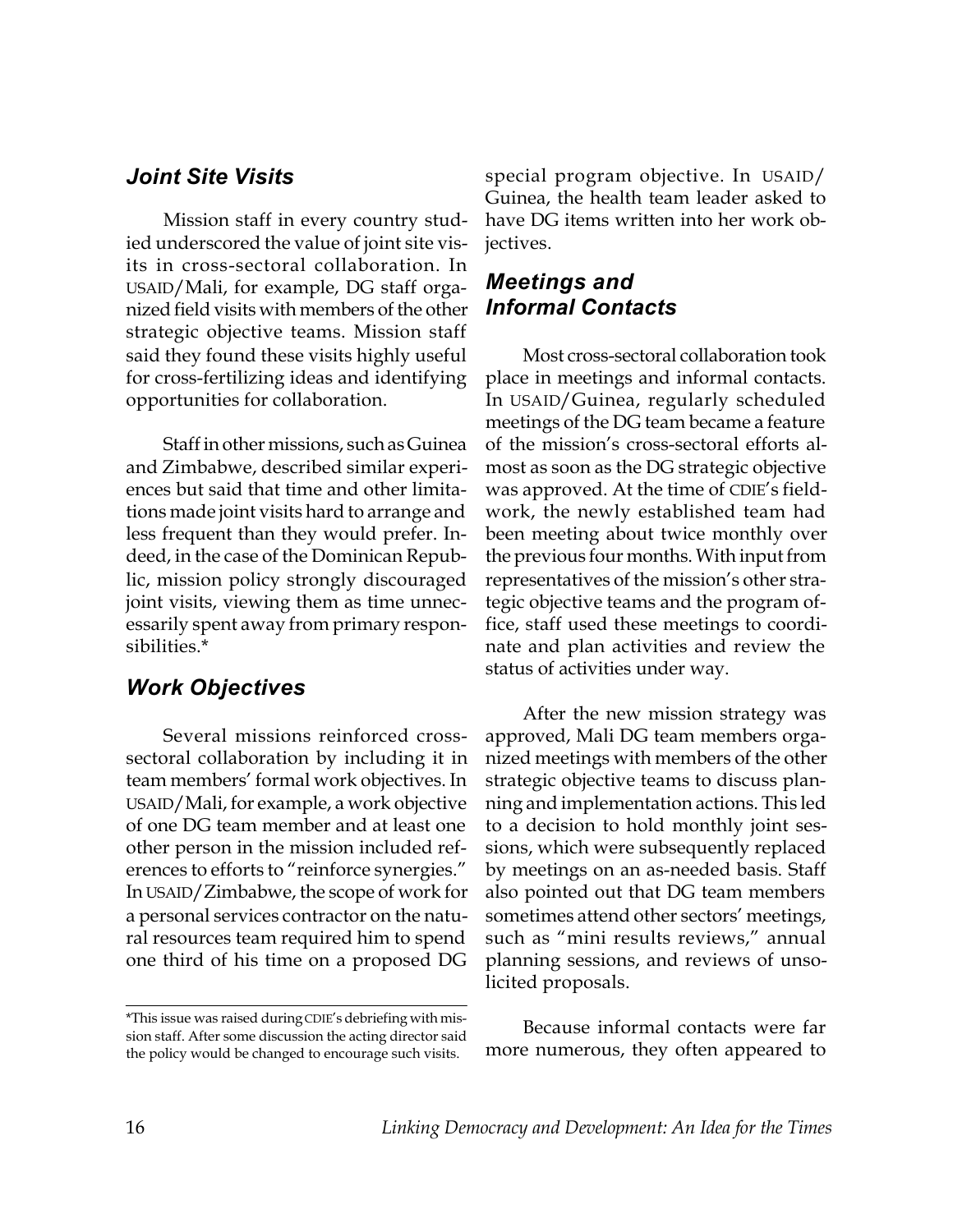play more of a role than formal meetings. They occurred in the countless opportunities—from brief hallway conversations to e-mail—of everyday mission operations. In USAID/Philippines, for example, a foreign service national working in the health area said she learned about a potentially valuable DG activity through informal contacts with her DG colleagues. Mission staff in Zambia and Mali reported similar experiences, commenting that informal contacts are valuable because people simply lack time to attend one another's formal meetings regularly.

#### *Retreats*

At least twice, missions used retreats to work out initial approaches to and operational details of cross-sectoral collaboration. A team-building retreat in late 1998 played a central role in accelerating the development of USAID/Madagascar's synergistic activities. USAID/Mali held two retreats three weeks apart to iron out the practical aspects of the mission's new cooperative agreements, such as funding arrangements and administrative committees.

#### **Individual Approaches**

In the case studies, key individuals were the most important ingredient in cross-sectoral work. Ultimately, it was such individuals who brought the structural and operational factors together to create the context for collaboration. Their efforts brought about change, made it easier for cross-sectoral activities to take place, and over time supported the development of a culture of synergy.

#### *Management Attitudes and Actions*

In all seven country studies, senior managers (the mission director in six missions and the head of the program office in the other) played pivotal roles in introducing and sustaining cross-sectoral efforts. The Mali case study, for example, states:

> The director, deputy director, and program officer . . . are strong and consistent advocates of a synergistic approach. In interviews, both supporters and skeptics of the policy confirmed that the director is a central force, encouraging staff to think and act as a unified mission. In addition to planning for synergy in strategic documents and promoting joint activities, the director encourages the staff to fight against . . . stovepiping . . . on a daily basis. [Miller and El Sawi 1999, 15]

Similarly, the Zimbabwe case study notes:

> During the team's visit . . . the director was described as being "very supportive" of . . . exploring synergies during the country-strategic-plan process, and acting as a "change agent" in favor of strengthening the links between the various mission portfolios. Most staff . . . felt that her support, and the support of mission management generally . . . , had allowed them to explore the possibilities for link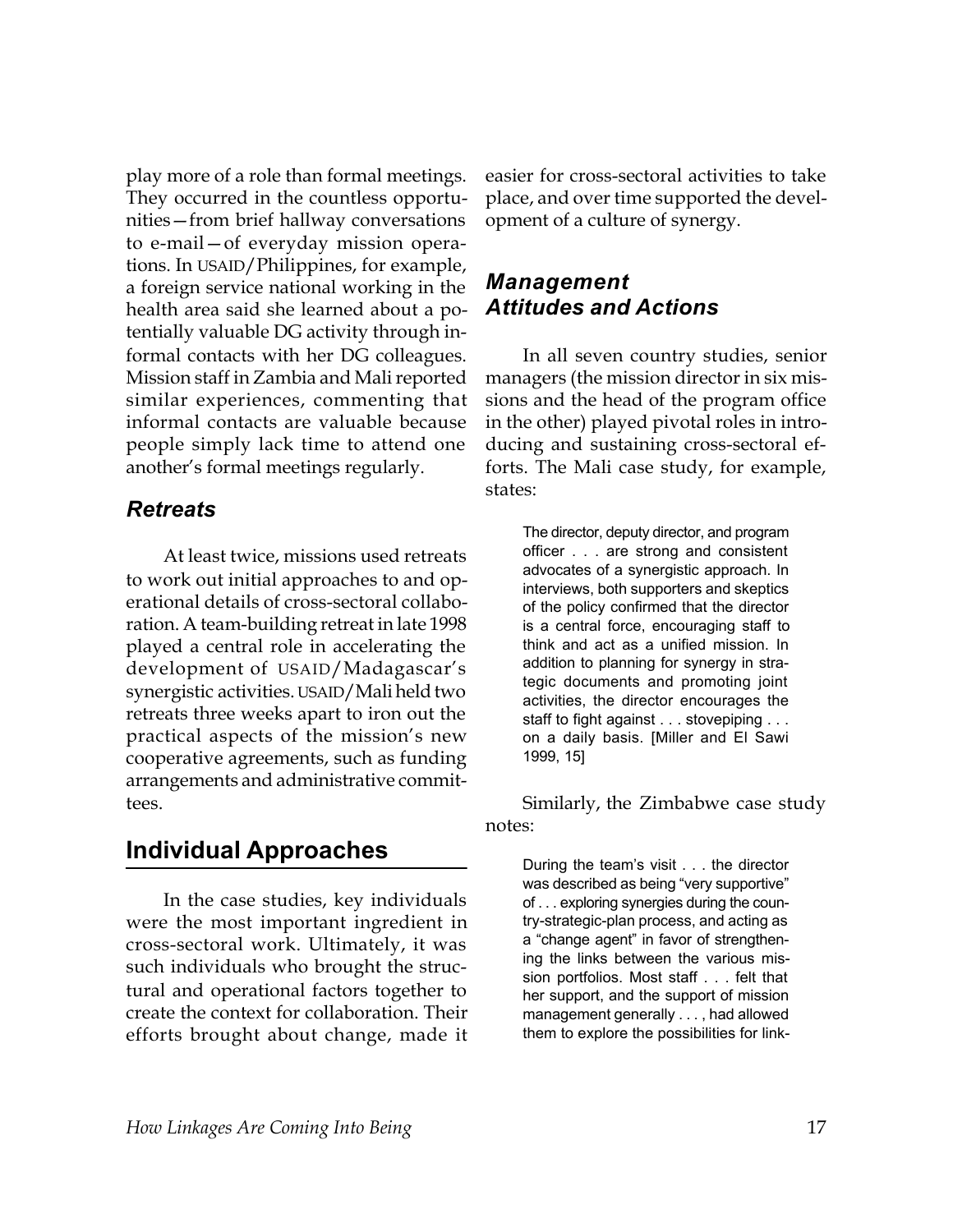ages in much greater depth than they would have done otherwise. [Ott, Muncy, and Gonzalez 2000, 11]

The case studies also revealed that directors and other senior staff who blended top-down and bottom-up management principles created a culture conducive to cross-sectoral programming. The hallmarks of this evolving culture were openness, inclusiveness, multidisciplinary outlooks, and innovation. The best illustration was USAID/Madagascar, where a succession of directors in the 1990s placed a high value on coordination and made management flexibility a constant.

This management approach helped inculcate a common vision and professional commitment among staff. In turn, that helped move cross-sectoral linkages from inception to implementation to becoming a feature of the way the mission does business. As the case study states:

> [F]aced with being downsized and having to operate with significantly reduced resources, USAID/Madagascar has been forced to be creative, entrepreneurial, and opportunistic. Combined with a highly atypical pattern of consistent leadership, this has produced a uniquely collaborative and flexible mission approach conducive to and supportive of cross-sectoral linkages. Over time, this approach has become ingrained in the mission's culture, helping staff get out of the box of stovepiped thinking, overcome the negative effects of their downsized status, and avoid being trapped by bureaucratic

rigidities and operational obstacles. [Lippman and Blue 1999, 16]

#### *Outlook and Initiative Of Staff, Contractors, And Partners*

Mission staff, contractors, and hostcountry partners also played critical roles in establishing cross-sectoral linkages and putting them into action. As the Zimbabwe case study states:

> Some staff . . . felt that the success or failure of linkages and synergies is often personnel based. [They said] neither the staff nor the institutional structure will enhance linkages unless the people in place are interested and committed to be interdisciplinary. At the present, [they] felt . . . there was an environment in the mission and a staff complement that would promote synergy. [Ott, Muncy, and Gonzalez 2000, 17]

In USAID/Philippines, this sense of vision and initiative was also evident. The aforementioned health-sector foreign service national seized the opportunity to attend a mission DG workshop. She attended, she explained, because she realized success in her sector depended on understanding local government operations. Having participated and seen its relevance, she persuaded initially reluctant contractors and national government officials to attend a later version of the workshop. Similarly, the chief of party responsible for a significant mission environment activity said she has worked collaboratively with the DG team from the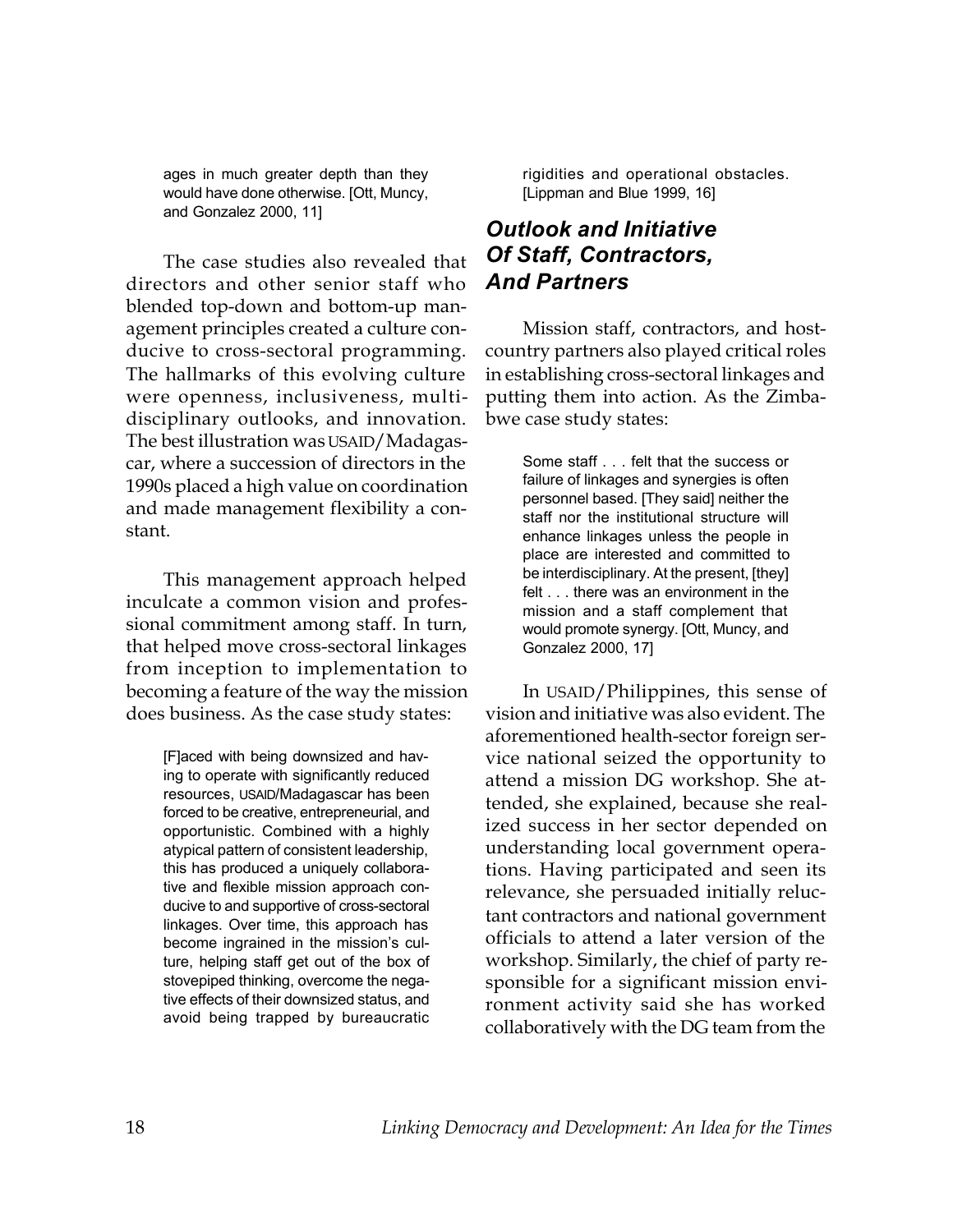start of the project simply because DG is in everything USAID does and should be intrinsic to what she hopes to achieve. From her perspective, she added, DG is

included in any sectoral activity as a matter of course.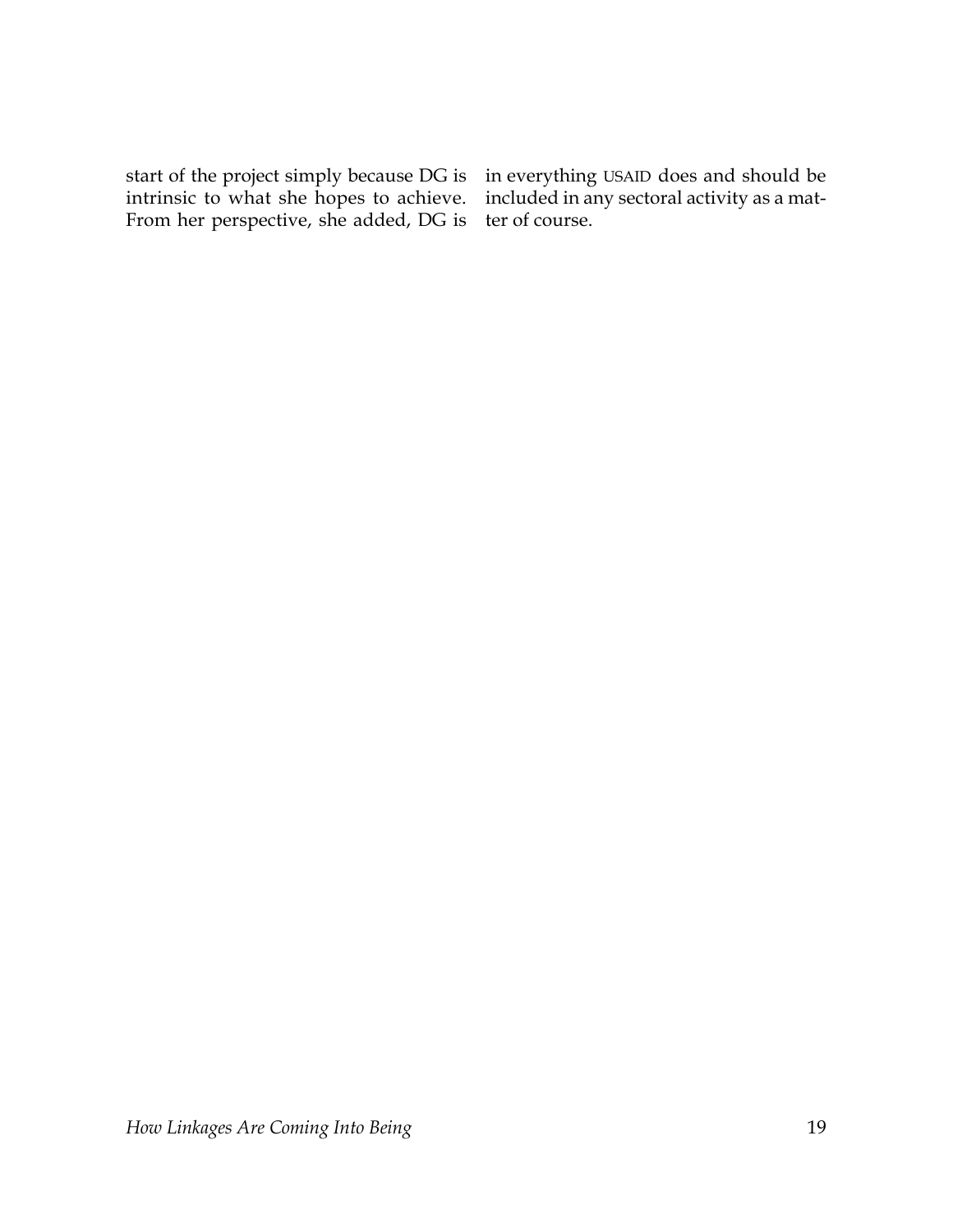

# **Linkages Boost Performance**

I<sup>N</sup> THE MISSIONS STUDIED, cross-<br>sectorally linked activities produced<br>significant and, at times, remarkable N THE MISSIONS STUDIED, crosssectorally linked activities produced accomplishments. They facilitated and enhanced USAID's economic growth, education, environment, and health efforts while increasing democratization and improving governance. This chapter gives examples of the kinds of results that can be achieved by linking democracy and governance with other sectors.

# **Linkages With Environment . . .**

Environment was the sector most frequently linked with DG and, on balance, with the best results.\*DG–environment activities yielded significant results in

Guinea, Madagascar, the Philippines, Zambia, and Zimbabwe. The Philippines and Zimbabwe missions' experiences are illustrative.

### *The Philippines*

The environment was a natural setting for cross-sectoral linkages because it combined the mission's local governance and natural resources management programs with the government's commitment to decentralization and concern about the environment. DG–environment linkages evolved most successfully in the interaction between activities of the Governance and Local Democracy (GOLD) project† and those addressing local management of coastal, forest, and other natural resources.

#### **Using and Preserving the Forest**

In Maitum, a municipality in Sarangani Province, project GOLD staff used its "technology of participation"‡ to help the

<sup>\*</sup>Why this was the case is uncertain. But a plausible explanation is that the Agency's long-term emphasis on community-based natural resources management has helped make environment programming the most fertile ground for collaboration with DG.

<sup>†</sup>Launched in 1995, project GOLD was designed to demonstrate that decentralized governance can help local communities accelerate development and improve government performance. Project sites were in nine provinces and two highly urban cities. At the time of the study, GOLD was in its final phase, scheduled for completion in December 2000 with expansion of project activities to 30 of the Philippines' 77 provinces.

<sup>‡</sup>A state-of-the-art facilitation methodology that enables diverse groups (such as political leaders, NGO members, businesspeople, professionals, and citizens) to share basic assumptions, define common ground, identify approaches to problem solving, and move toward concrete action.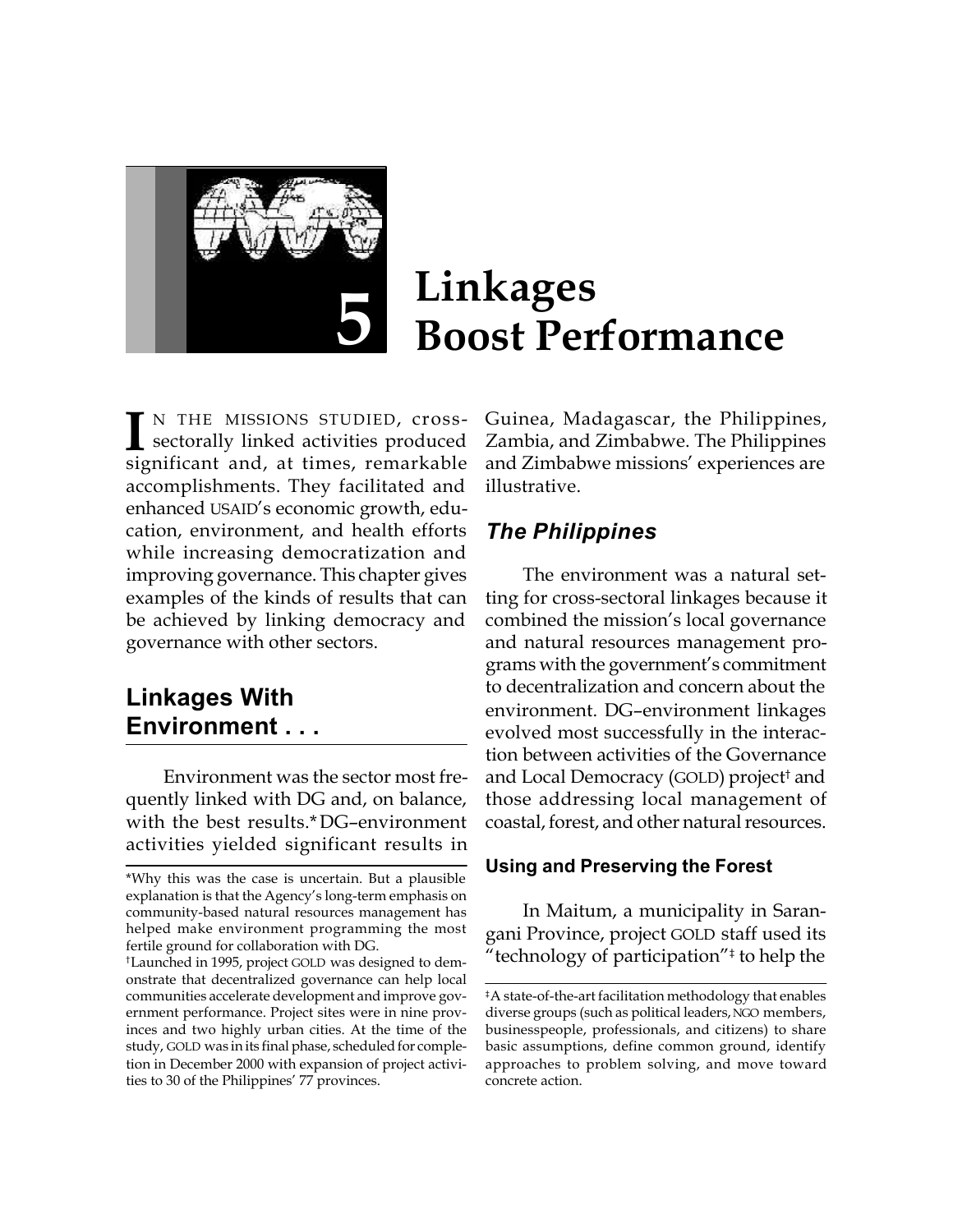mayor with his community's environmental planning. One priority was to develop a forest land-use plan, since surveys showed 60 percent of the municipality's forest resources had been lost and flashfloods and other consequences of deforestation were increasing. A 90-member committee developed the plan in a participatory, consultative, and transparent manner. Members represented all segments of the community, including barangay captains,\* tribal leaders, academics, businesspeople, government officials, NGOs, farmers, fisherfolk, and religious groups.

The plan benefited the municipality in several ways. For one, local officials said they apprehended more illegal loggers after the plan went into effect. The reason, they explained, was that inhabitants of upland areas were now reporting illegal logging because they were stakeholders in preserving the forest. Previously they had not seen it as a matter of concern. Another benefit was that the plan—and the participatory process that spawned it—prompted new attitudes and expectations among local government officials and their constituents. A municipal planning official, at first skeptical of the land-use committee's role, said the extra effort it entailed created mutual trust that helped make her work easier and more effective. Likewise, a barangay captain said he perceived his municipal govern-

\*Barangay captains are elected representatives of the smallest unit of government in the Philippines.

ment in a much more positive light and had begun to interact with local authorities in ways he and members of his tribe had never done before.

#### **Managing Coastal Resources**

Collaborative DG–environment efforts helped move coastal resource issues, such as depleted fish populations and degraded coral reefs and mangroves, to the forefront of national and local political agendas. A model of this is the Coastal Resources Leadership Challenge, mentioned in chapter 4. GOLD and coastal resources management project staff developed and conducted workshops to engage and educate local officials, NGO representatives, and community members on this then little-known area of environmental activity. According to participants, the workshops resulted in more effective coastal law enforcement, better planning and monitoring information, and improved laws and policies.

In addition, the workshops identified major gaps in participants' knowledge of coastal resources management. The mission consequently wrote a legal and jurisdictional guidebook, which was launched on a national scale at the 1997 convention of the League of Municipalities (a leading project GOLD client). Local officials and other users considered it "very helpful," according to a survey conducted after distribution. As a result, it was being revised and updated for an additional printing as the case study fieldwork was being completed.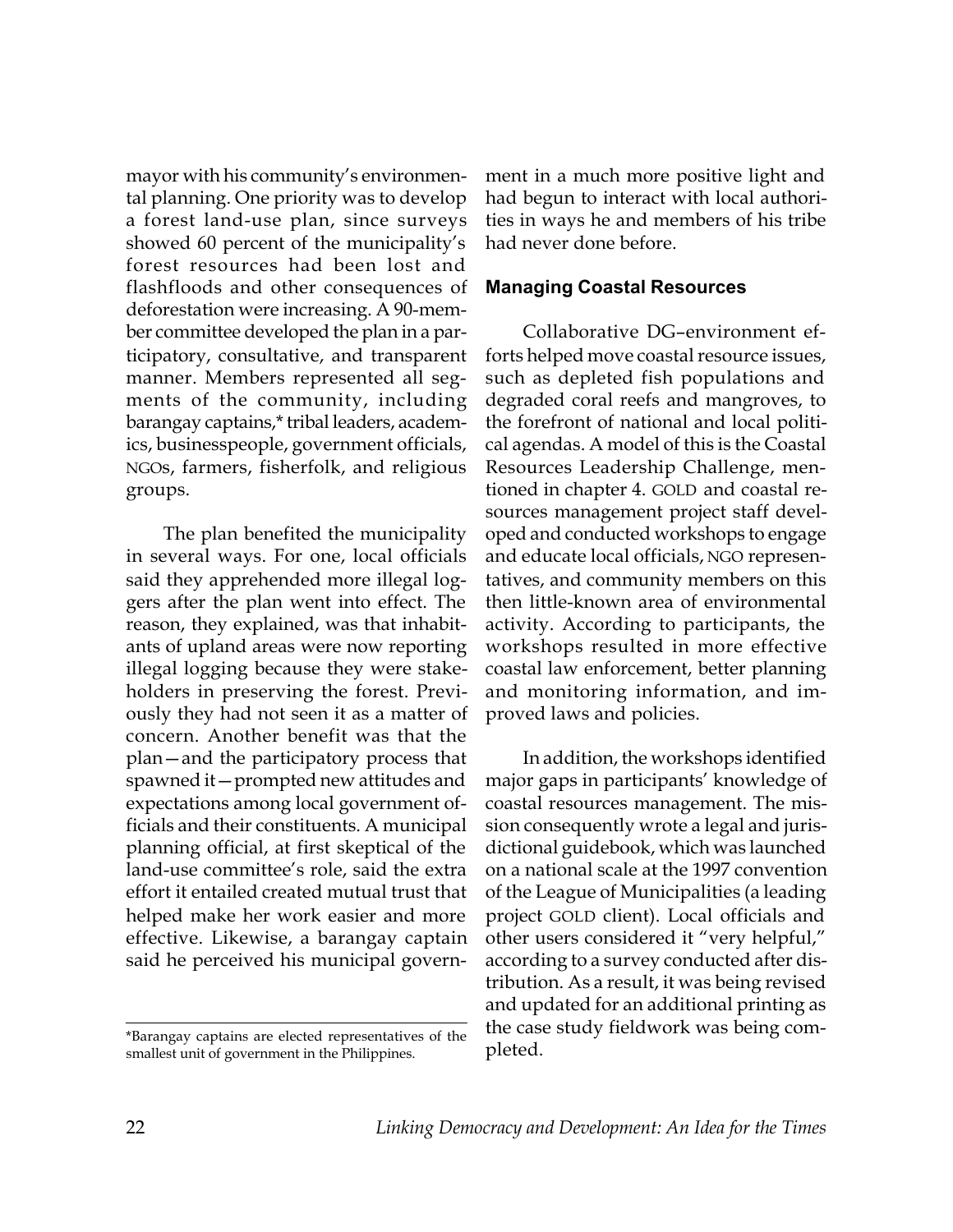The GOLD and coastal resources management projects also co-sponsored and participated in the landmark 1999 National Conference of Coastal Municipalities, a forum for local governments to formulate an advocacy program and promote coastal resources management nationally. The conference was a major event: 700 of the country's 832 coastal mayors and key government figures, including then-president Joseph Estrada and five cabinet secretaries, attended. Conference workshops developed resolutions and recommendations that were presented to the president and appropriate legislative committees. In response, President Estrada mandated creation of an interagency task force to develop a national and coastal marine policy and instructed relevant cabinet departments to review the workshop proposals and develop ways to implement them.

#### **Protecting Watersheds**

Better relationships between local governments and their constituents, partly attributable to cross-sectoral efforts, helped reduce watershed problems the national government had failed to address adequately. For example, Nueva Vizcaya Province faced degradation of upland areas that form the watershed for a major river system necessary for irrigation and hydroelectric power. Much of the decline was attributed to upland tribal groups, whose agricultural practices were held responsible for denuding forests and preventing replanted trees from taking root.

The governor and other officials met with upland community members, using project GOLD participation and facilitation techniques. Upon hearing what the community members had to say, the governor realized their behavior could not be changed by exhortation since their agricultural practices were a matter of survival. He decided to take a different approach. He learned that under the Local Government Code he could issue certificates of leasehold to the tribal groups to secure their rights to the land and, with some restrictions, make them owners of the trees they planted. The leasehold was granted. Almost immediately the uplanders changed from transients trying to survive from crop to crop into stakeholders of the land. As a result, their harmful agricultural practices all but disappeared. Further, the governor's creative efforts were so successful the national Department of Environment and Natural Resources entered into an agreement to have the provincial government manage more than 35,000 hectares of land in the watershed.

#### **Promoting Sustainability**

DG–environment activities also changed the way local government officials do their jobs and interact with constituents. A striking illustration of this surfaced in Bohol Province's capital, Tagbilaran, in a government display outside a project GOLD–sponsored meeting. The display depicted Bohol local governments' recent efforts to balance their island's development requirements with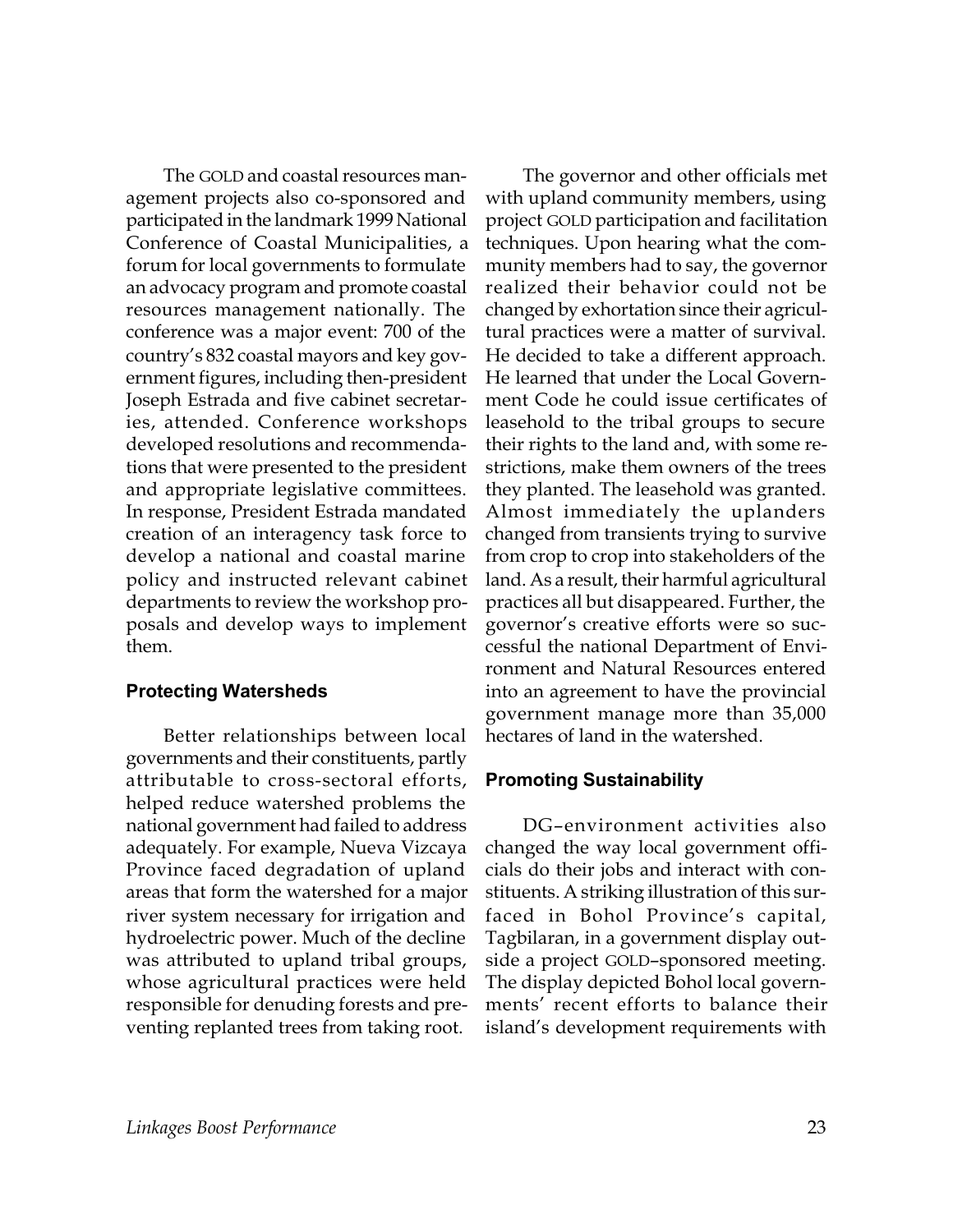the need to protect the environment and included four large posters: "Metamorphosis—Bohol Environment in Progress," "Bohol LGU [Local Government Unit] Governance—A Web of Proactive Synergy," "Making Decisions to Create a Balanced Bohol," and "Environmental Initiatives." The catch phrases capture both the evolving relationship between environmental activities and development and the more interactive way local authorities are carrying them out. For example, the decisionmaking poster had four information packets in sequence: "the beginnings, the turning point, laying the groundwork, [and] forging synergy and partnerships." Together these described how local governments were working with their constituents "to create a[n environmentally] balanced Bohol."

The metamorphosis poster depicted these changes, using a butterfly's life cycle to characterize them. Each stage—caterpillar, chrysalis, and adult—was represented by an oversize figure, labeled with milestones and accomplishments. The initial notation alongside the caterpillar—"1995 GOLD Project Planning Meeting"—testified to the provincial government's application of the participatory principles acquired from the USAID-supported training. Other notations beside the caterpillar (such as "Technical Working Group— Environment Formation" and "Municipal Environmental Planning Workshop") underscored the effect of project GOLD principles on the local authorities.

#### *Zimbabwe*

USAID/Zimbabwe's support of the government's CAMPFIRE program exemplified how activities that were not designed collaboratively could have farreaching cross-sectoral impact. Since 1989, through its Natural Resources Management project, the mission supported CAMPFIRE by strengthening the management and use of natural resources in rural communities. Although DG was not an explicit objective,\* project activities had inherent DG implications because CAMPFIRE's objectives included decentralizing decision-making to participating communities.

These efforts accomplished a good deal. By the end of 1998, the project was active in roughly half the country's 57 rural districts, containing nearly 10 percent of the population. In many of these districts, communities developed bylaws requiring sustainable natural resources management. Communities used a participatory process to create the bylaws and enforced compliance through traditional leaders, supported by democratically elected CAMPFIRE committees.

Communities also decided how they would spend the money they made through CAMPFIRE activities. In one ward in the Tsholotsho district, the community decided to buy an electric pump for a new

<sup>\*</sup>Before developing its March 1999 country strategic plan, USAID/Zimbabwe never had a full-fledged DG program. A DG special objective was included as part of the mission's April 1997 closeout strategy, but it was superseded by the 1999 strategic plan.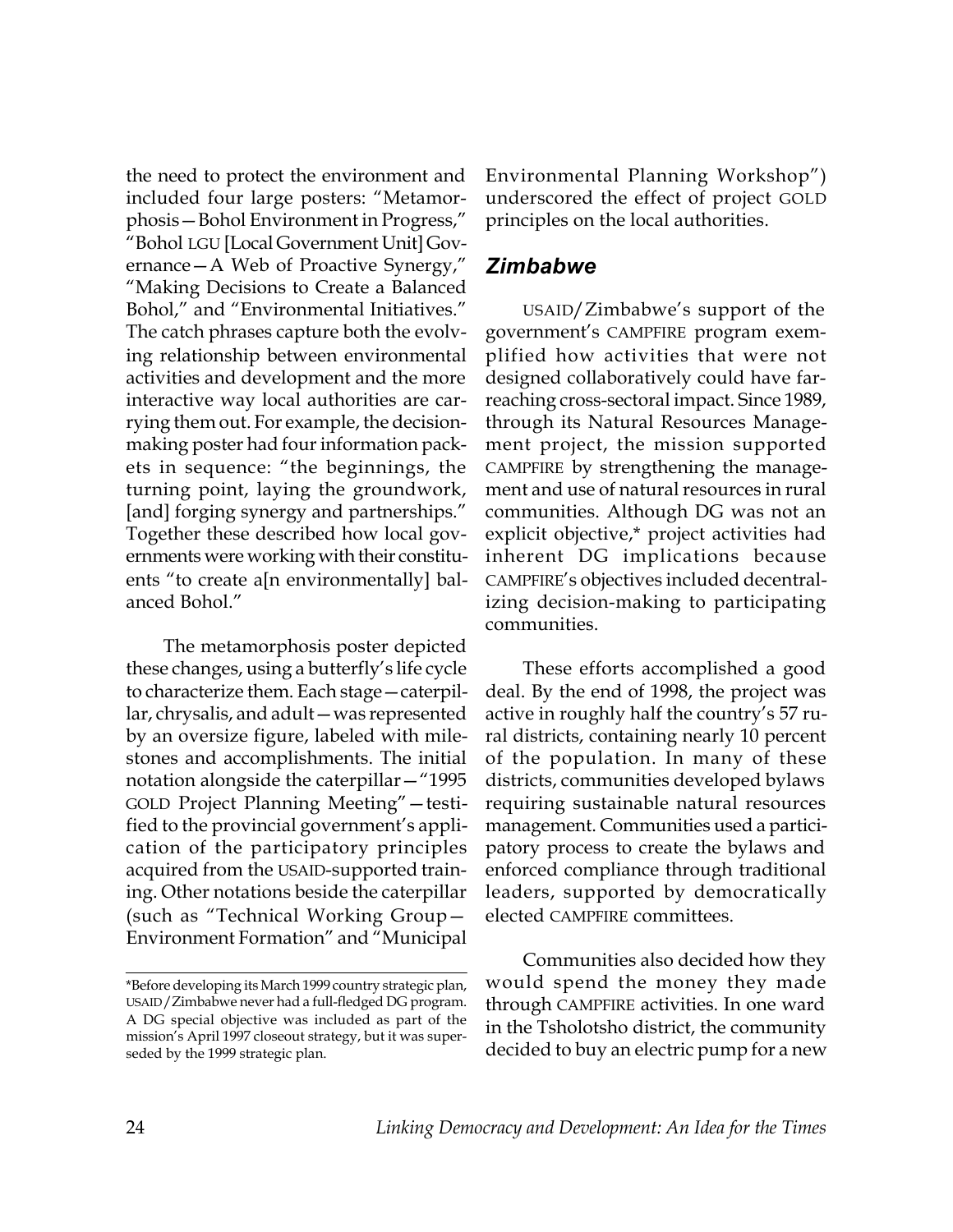waterhole. With fresh water readily available, local women would no longer have to walk several miles for water. One community in the Bulilimamangwe district decided to use its revenues to build and maintain a school. Another community in the district set up a general store that brings in income and serves as a gathering place.

By addressing an issue relevant to peoples' lives (in this instance, coexisting with wildlife), such mission-supported activities provided incentives for conservation and opportunities for income generation while also promoting democratic development. This improved the lives of Zimbabweans from rural villages often overlooked in programs that promote democratic participation. In addition, CAMPFIRE's success "encourage[d] other sectors in Zimbabwe to experiment with devolutionary partnerships as well as other countries to consider decentralizing rights to a variety of common property goods" (Brinkerhoff 1998, 20).

#### **. . . With Economic Growth**

DG–economic growth activities with substantive results were found in the Philippines, Guinea, and Madagascar missions. The experiences of the latter two are illustrative.\*

#### *Guinea*

USAID/Guinea's combined DG–economic growth activity, the Strengthening Civil Society project, blended rural economic development with efforts to increase democratization and improve local governance. Since the project began in April 1996, it has helped rural enterprise associations† become viable, income-generating concerns, while providing members with training in democratic principles and behavior. The project has also trained elected local government officials in democratic conduct and good governance.

These efforts achieved consistently good and sometimes remarkable results. Project training helped association members operate more democratically, learn their rights and responsibilities, and interact more effectively with local government officials. To wit:

- Associations elected leaders from a broader spectrum of the community, including women. According to project statistics available at the time of the fieldwork, women made up 48 percent of the membership of participating associations, 38 percent of board members, and 34 percent of members of financial oversight committees.
- Newly acquired knowledge of their rights and responsibilities enabled association members to confront official policies, hold officials accountable, and get responses to their con-

<sup>\*</sup>The missions in Mali, Zambia, and Zimbabwe also had DG–economic growth activities, but they were too new to have produced results sufficient for the study's purposes.

<sup>†</sup>Hereafter referred to as associations.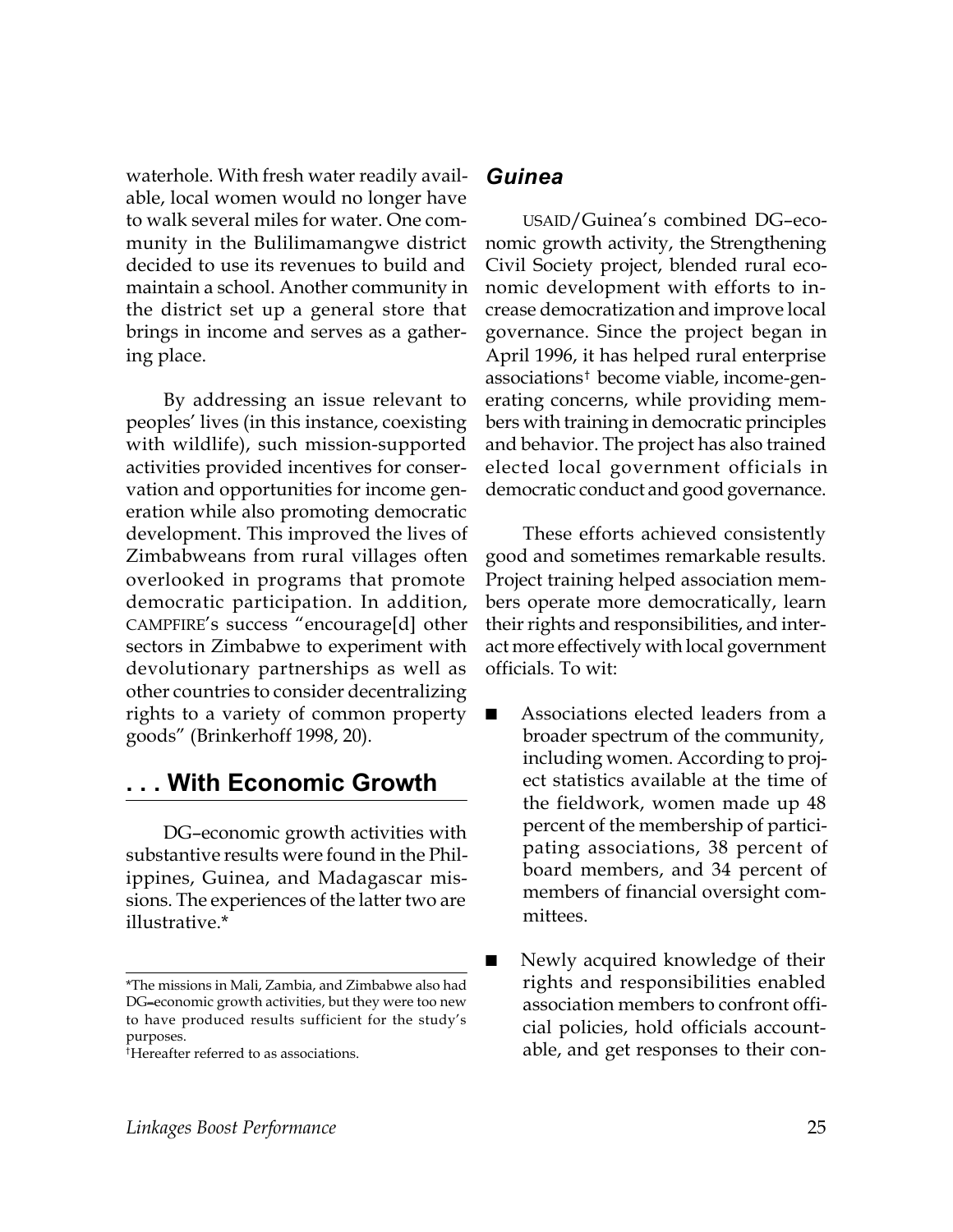cerns. For example, with their new understanding of communal councils' responsibilities, some association members instigated a reorganization in tax collection that increased local government revenues. There were also instances of association members holding local officials accountable by withholding tax payments when they failed to follow through on promises. In one such situation, the prefect responded by allowing people to use their payments to help construct a health center the government had not finished.

■ Associations learned to work collaboratively with local authorities to resolve conflicts. With the assistance of a local official, for example, an association resolved a dispute with livestock owners whose animals had damaged their group's field. The association negotiated a commitment from the owners to build a fence to prevent future encroachments into the field.

The project also helped local authorities become more responsive, transparent, and effective in performing their duties:

Some local authorities became more open to citizen participation in planning and more transparent in handling public finances. For example, after project training, officials of one local

authority visited each district in its area to consult with community members on development priorities. In another case, the president of a local authority responded to criticism of his handling of public finances by meeting with citizens to explain the sources of revenue and planned use of the funds, going through the budget line by line.

After examining public markets and other taxable public functions in a project training activity, some local authorities reorganized their operations and changed management. The result: significantly increased income. In one case, market user fees increased by 66 percent and collection of its "head tax" rose 77 percent over the previous year.

In the economic growth area, at the project's midpoint (June 1998) more than 230 profitable activities had been completed,\* and almost all of the 140 participating associations had new economic activities under way. Activities included farming, gardening, marketing and trading, and transformation of agricultural commodities into marketable products. Although the economic gains were often modest, it is unlikely they would have occurred without the project's training and organizational work. In some instances, the project's effect was manifest, as with the Dubreka commune Xaxili women's association, which successfully undertook small-scale agriculture activities it had

<sup>\*</sup>The target for the end of the project is to complete 600<br>profitable economic activities.<br>never attempted before. In others, the inprofitable economic activities.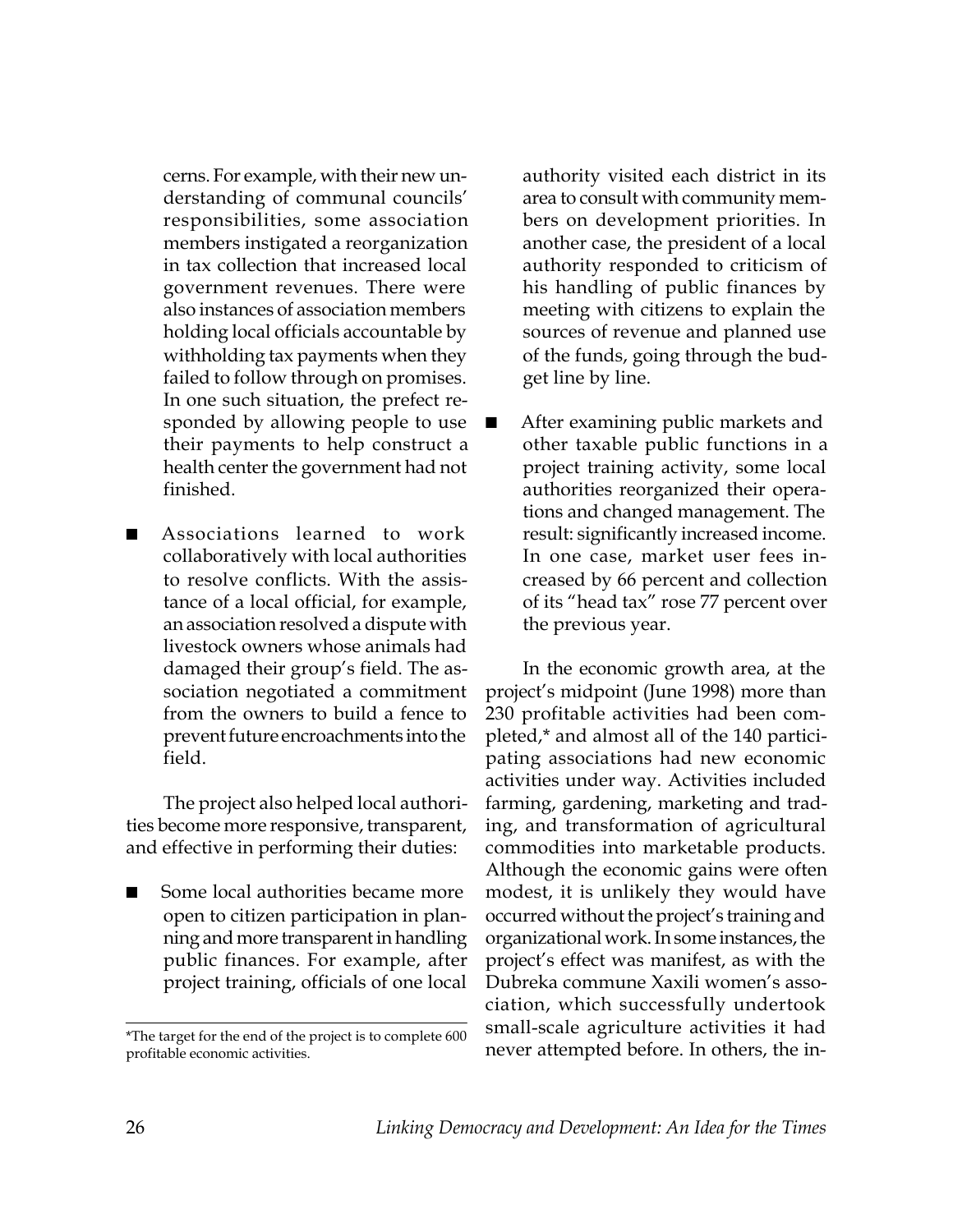fluence was less clear, although certainly present. For example, the Limaniya of Yonyah association in Dubreka succeeded in a rice dehulling activity it had previously attempted without success.

#### *Madagascar*

In formerly socialist Madagascar, the mission's Rary project used DG principles to improve relations between local authorities and citizen groups.\* The project came to the fore when its participating cities—Mahajanga on the northwest coast and Fianarantsoa in the central highlands—announced precipitous increases in property taxes. In the country's long tradition of directive government, no explanation was given and nothing was done to convince the people that the increase was necessary. The result in both cities was a full-scale tax revolt.

Seizing the opportunity, project staff set to work with citizens and officials to turn the situation around. They persuaded

municipal leaders to explain the need for the tax increase. They helped citizen groups† articulate their complaints in an organized, reasoned manner. Finally, they worked with both sides—neither of which had experience with negotiated compromise—to bring them to the bargaining table.

As a result, Mahajanga's mayor held a first-ever town meeting on taxes, where he discussed the city's budget and explained the rationale for the increase. Likewise, for the first time Fianarantsoa city officials went into neighborhoods to talk with citizens about the tax increase and listened to considerable criticism from community representatives. In both city governments, a communications service was established to respond to citizen questions and concerns. In the end, tax payments in both cities increased significantly, after citizens understood that the extra revenues would cover services that would ultimately benefit them.

The tax issue and Rary's response helped forge linkages between DG and economic growth and, according to the mission, its other strategic objectives as well.‡ The tax increase was linked to Madagascar's acceptance of the World Bank–International Monetary Fund structural adjustment agreement that mandated improvements in tax policy and collection. But it was one thing to agree to such reforms and quite another to achieve them. This is where the linkages with DG approaches and principles came into play. In effect, Rary project efforts to make local

<sup>\*</sup>In the Malagasy language, *rary* means weaving. According to the mission's fiscal year 2000 Results Review and Resource Request, rary connotes the relationship between civil society and the state.

<sup>†</sup> In a country where private initiative is a new concept and class, ethnic, and clan divisions have a strong hold on patterns of association, the actual formation of such groups is a major achievement. In both cities, for example, umbrella coalitions brought together for the first time business, professional, and NGO leaders in a formal democratic organizational structure.

<sup>‡</sup>According to the "Country Strategic Plan Amendment" (18), "the treatment of this [tax] issue . . . yields results that support achievement of the other two strategic objectives, since active local participation and ownership of the change process are key features of our support for healthier families and biodiversity conservation."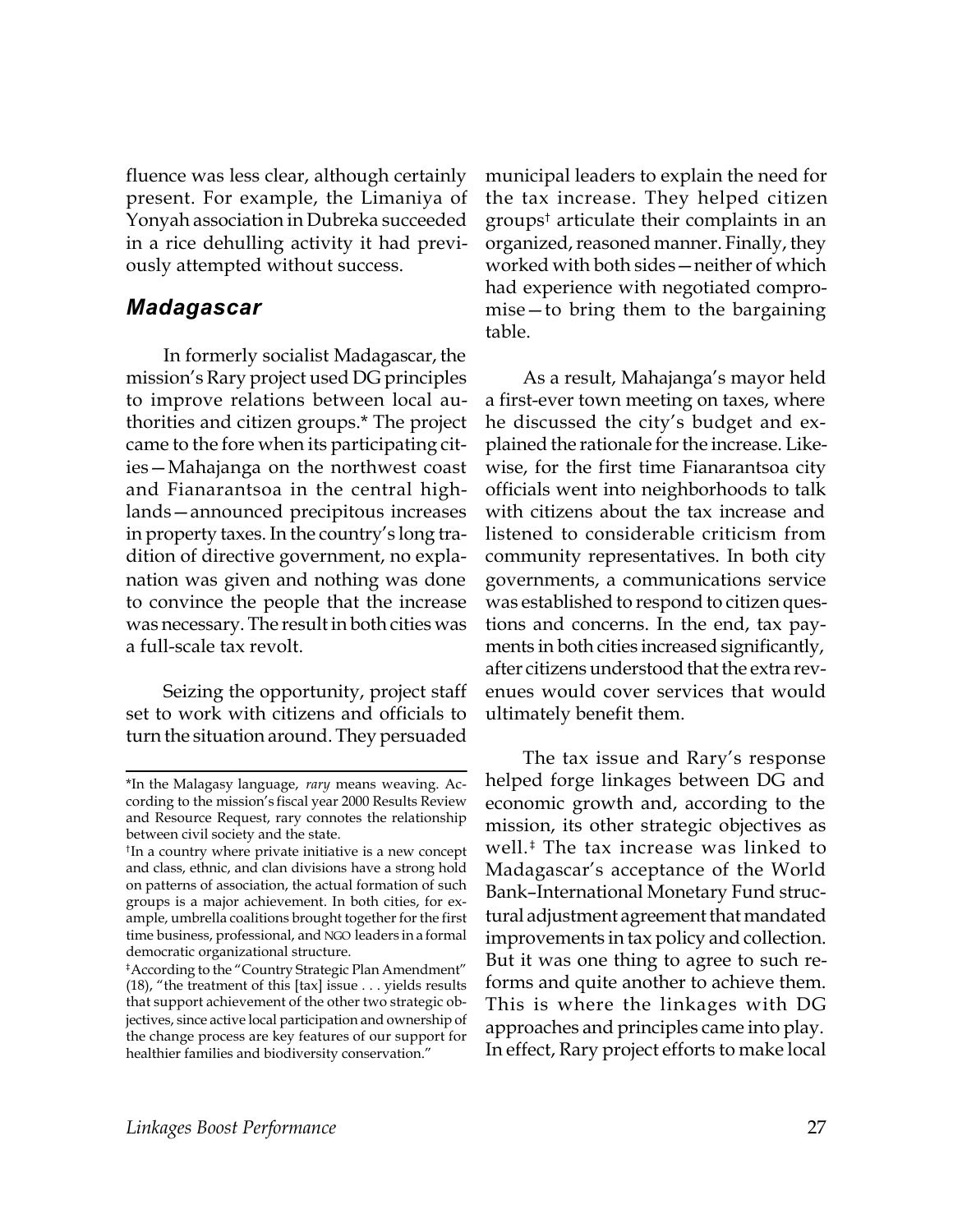government more accountable, transparent, and effective resulted in improved revenue collection and more responsive conduct on the part of municipal officials.

#### **. . . With Health**

Although fewer and less extensive than their environment and economic growth counterparts, DG–health activities also spawned positive results in the missions studied. Such activities improved the effectiveness and sustainability of health programming while strengthening civil society, increasing citizens' experience with democratic governance, and promoting new relationships between government agencies and civil society organizations. The best examples of these activities were in the Philippines and Zambia.

#### *The Philippines*

Project GOLD helped improve municipal and provincial health services. For instance, in March 1999, 15 Bohol officials lawmakers, planning coordinators, health officers, a municipal engineer, and health volunteers—used project resources to go to another GOLD province, Negros Orien-

tal, to learn about its solid waste management efforts. After the tour, the lawmakers enacted local legislation that used project participatory principles to establish a waste management program in Bohol. Provincial health officials said the new program was tied to efforts to control respiratory diseases and diarrhea, targeted in the mission's Local Government Performance Program.\*

They also said "the influence of GOLD helped improve health care service delivery" generally. Project-inspired changes in the structure and operations of the provincial government led to increased cooperation between offices, with corresponding public health benefits. For example, health office personnel began helping the provincial veterinarian—who has primary responsibility for rabies eradication—in vaccinating dogs.

The health sector in Nueva Vizcaya and Capiz has improved thanks to a USAID project that empowered people to participate in setting local priorities and motivated officials to become results oriented. As part of project GOLD's Quality Service Improvement Program, hospitals under local or regional control used participatory techniques to assess performance and improve services.† The administrator of the Nueva Vizcaya regional hospital explained that before he and his staff learned these techniques, their tendency was to sit back and complain, waiting for another project from Manila. But once they applied their new skills, hospital staff took responsibility for the quality of care and

<sup>\*</sup>The Local Government Performance Program is a major USAID-supported and Philippines Department of Health–sponsored effort to help local governments with their devolved health care responsibilities.

<sup>†</sup>The Quality Service Improvement Program has been applied to hospitals and other local government health services. Its name was recently changed to the Public Service Excellence Program.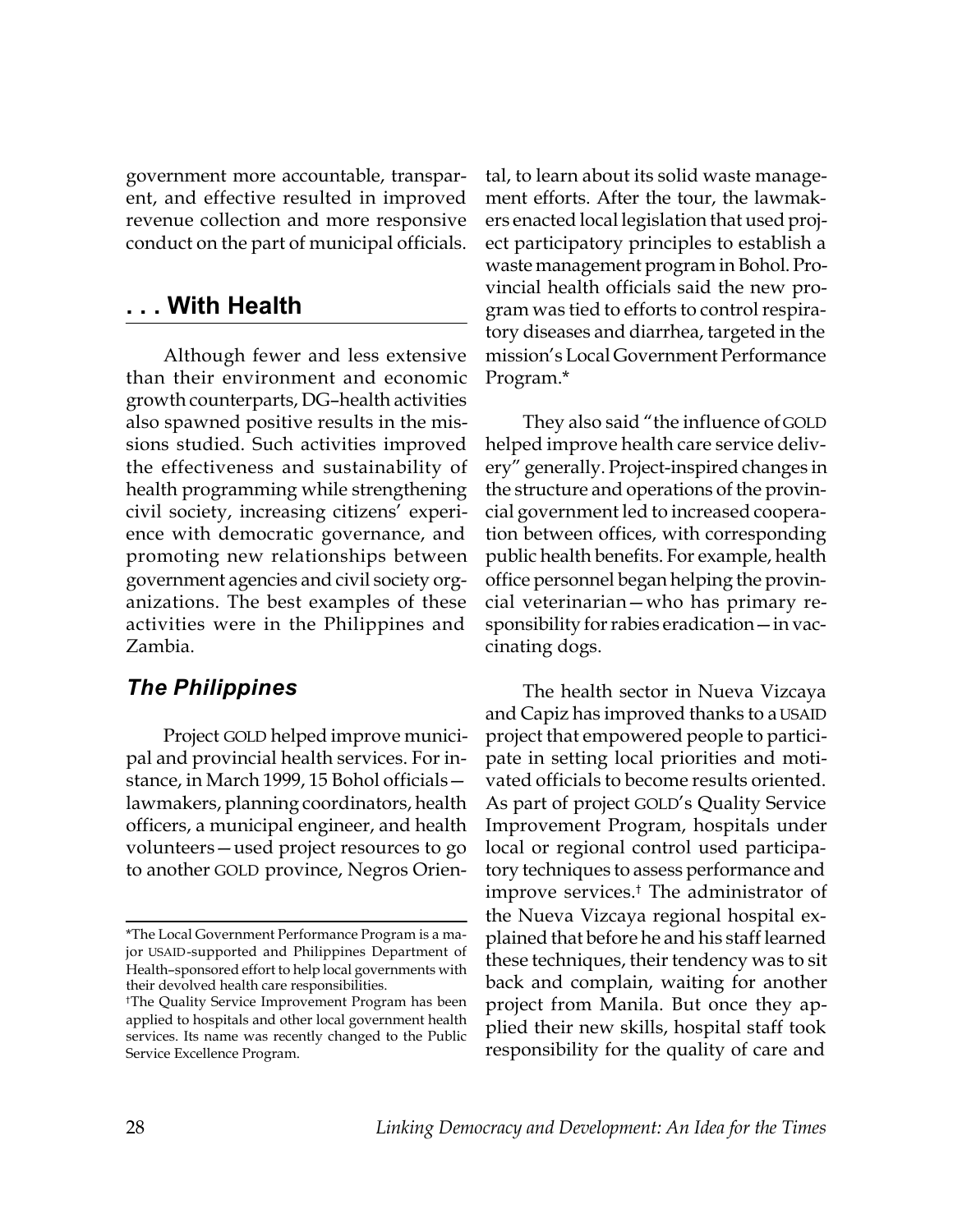generated ideas for raising money and solving problems.

The Capiz governor, elected on a campaign platform that called for improving health services, used Quality Service Improvement Program resources to make good on his promises. In a recent state-ofthe-province address, he said more funds had been allocated for Capiz's eight provincial hospitals and a center had been set up to provide surgical and dental services to the poor. The governor also cited improvements in the operations of Roxas Memorial, the province's regional hospital. The hospital's improved operations were later recognized by the Local Government Performance Program, which called it one of the top performing local government health institutions in the Philippines.

#### *Zambia*

DG principles and approaches were integrated into health sector activities in Zambia, where the mission was working on institutional capacity-building at the local level. One mission partner, Project Concern International, fostered partnerships between civil society and government to expand and improve HIV/AIDS prevention and mitigation. It organized and trained district task forces, which

sought out resources and redirected those that were underutilized. For example, NGOs and churches provided outreach and venues for public events, while health ministry officials contributed technical expertise. As a result, government officials became facilitators and collaborators, civil society groups began to see government in a new light, and efforts to prevent the spread of HIV/AIDS improved accordingly.

#### **. . . With Education**

DG–education activities were under way in Mali and Guinea at the time of the study, although they were in early stages of implementation. USAID/Mali was integrating DG activities into communitybased education programming under a cooperative agreement.\* Parent associations, for example, were given DGsupported civic education and advocacy training. According to mission staff, before this training the associations were not taking the lead in school management, expecting the government to provide the necessary resources and leadership. After the training, attitudes changed and parents came to understand they were responsible for their children's schools. This altered the relationship between associations and local authorities. One result was that some associations successfully claimed their schools' local revenue allotments—funds the schools were entitled to but sometimes did not receive.

In USAID/Guinea, DG–education activities also centered on parent associa-

<sup>\*</sup>A partner's program goal accentuates the cross-sectoral nature of these activities: "strengthen [parent associations in] responding to the priority needs and concerns of communities, and [as] building blocks for . . . decentralization . . . promoting the delivery [of services] and increasing civil society's participation in the primary education system" (Miller and El Sawi 1999, 19).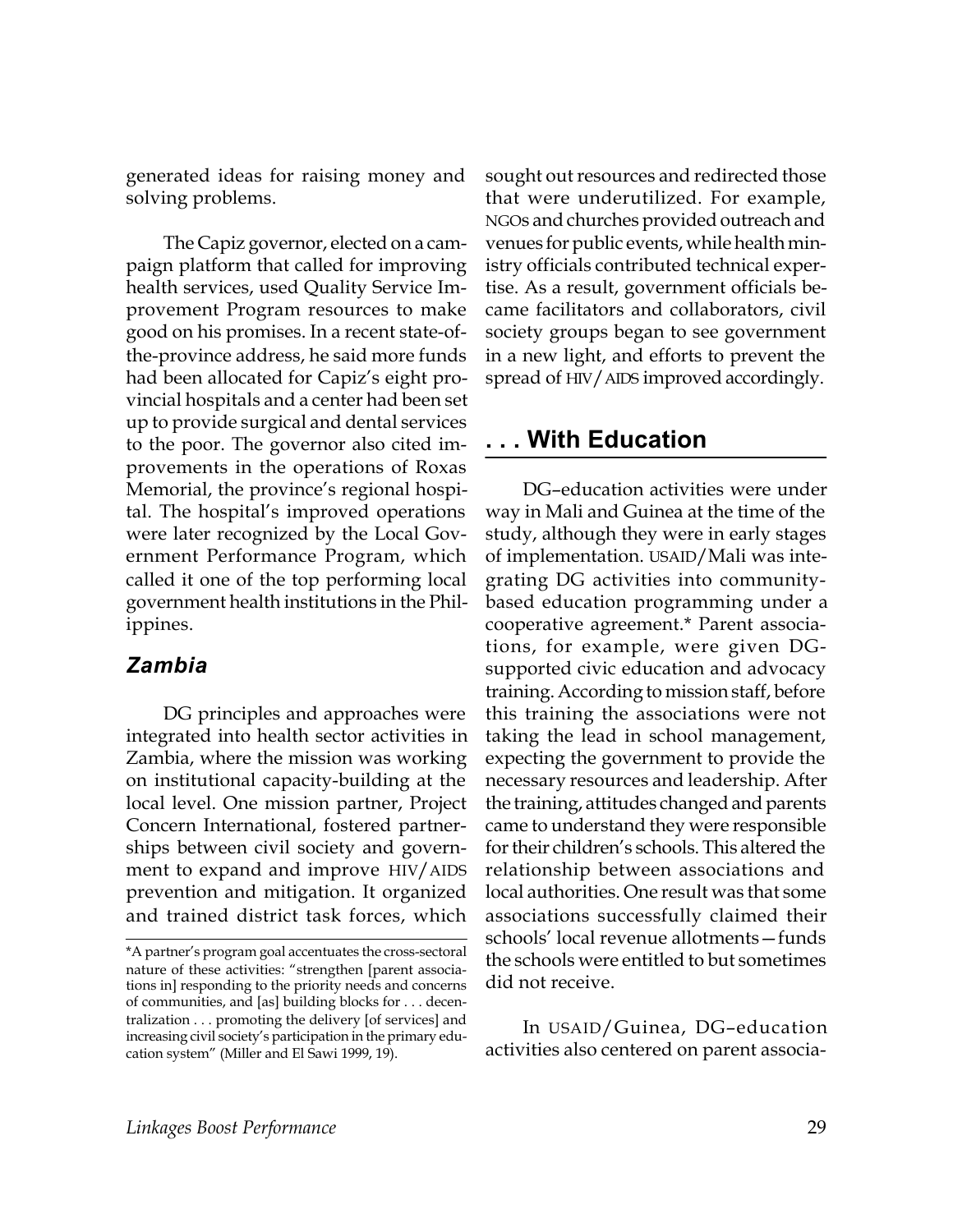tions. One partner contracted with national and local NGOs to train associations in planning, resource mobilization, and program execution. Another partner worked directly with the associations to build and manage local schools as part of a community development activity in 11 villages in the Kankan area. At the time of the fieldwork, association members who underwent the training had begun to monitor local schools' quality of instruction and teachers' performance. In addition, there were early indications that the training was improving associations' internal governance and democratic organization.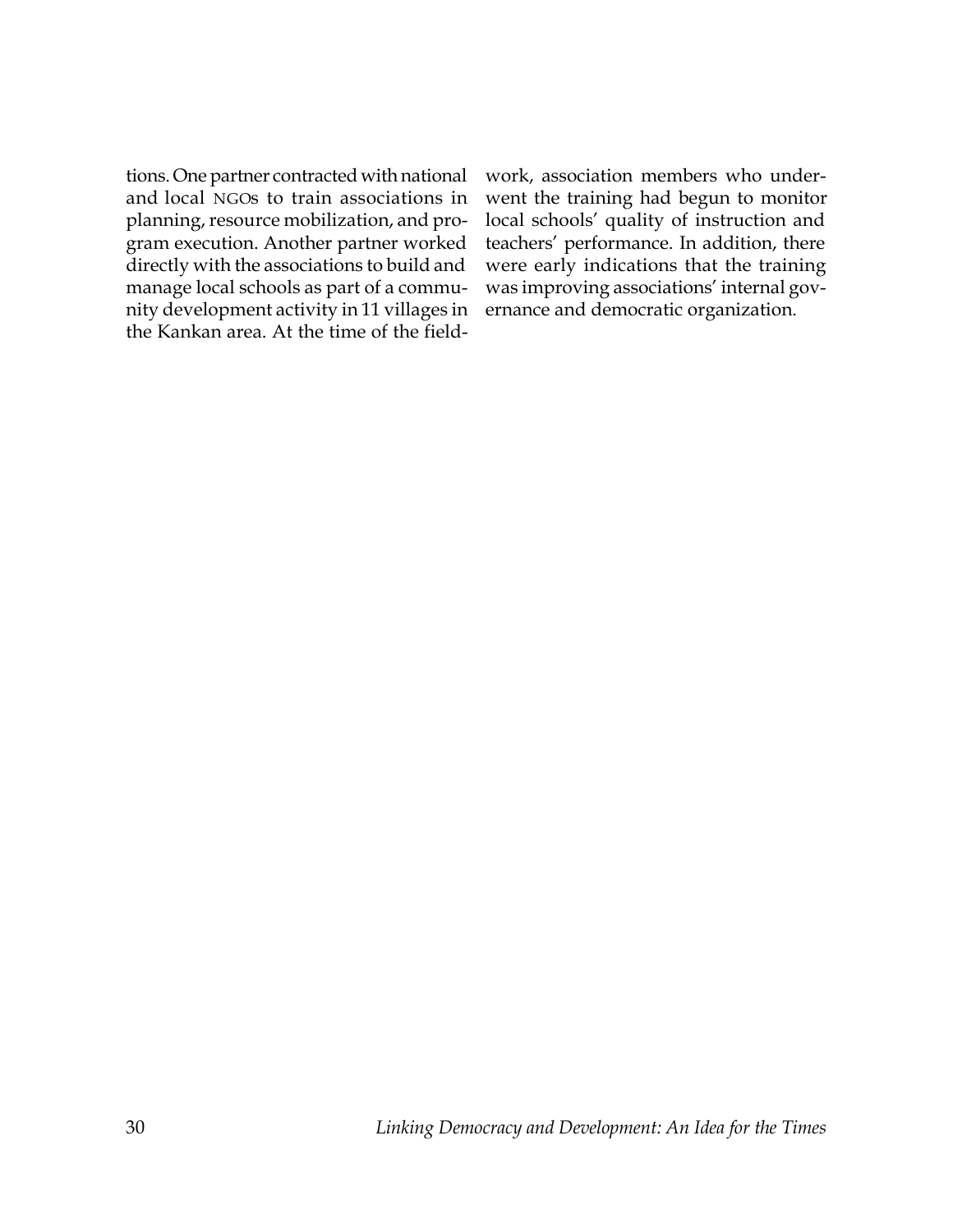

# **Factors Thwarting Linkages**

ESPITE SUPPORTIVE LANGUAGE in *Strategies for Sustainable Development* **D** ESPITE SUPPORTIVE LANGUAGE in<br>and other USAID documents — and despite the contributions of some managers, technical staff, and partners—Agency operations and outlooks often hinder crosssectoral efforts. In the case studies and interviews with USAID/Washington staff, a variety of obstacles surfaced. They arose from the strategic objective framework, congressional directives, personnel issues, procurement arrangements, the institutional culture, results monitoring and reporting, and staff and budget resources.

# **Strategic Objective Framework**

Mission staff and senior USAID/Washington managers commonly cited the Agency's strategic framework as a major deterrent to cross-sectoral activities. According to the framework, teams are responsible for developing strategic objectives, establishing criteria by which success can be measured, retaining organizations to carry out activities, and reporting annually on results achieved. The

teams and, in particular, their leaders are held accountable for achieving the projected results. Successes and failures have implications for individual careers, partners' prospects, and, presumably, the mission's future operations.

There was widespread agreement that the way the strategic framework has been implemented has led to the erection of bureaucratic barriers between teams, causing stovepiping inimical to collaboration and integration. The Mali case study notes:

> Mission strategic and management organization by strategic objective creates an intense focusing of efforts on the achievement of a single objective, which reinforces a stovepiping mentality, and limits staff time available for collaboration. [Miller and El Sawi 1999, 17]

> Staff in USAID/Zambia reported:

Missions develop their country strategic plans and . . . strategic objectives in a stovepiped manner. They identify synergies as an afterthought, if at all. [Ott, Salinas, and Miller 1999, 10]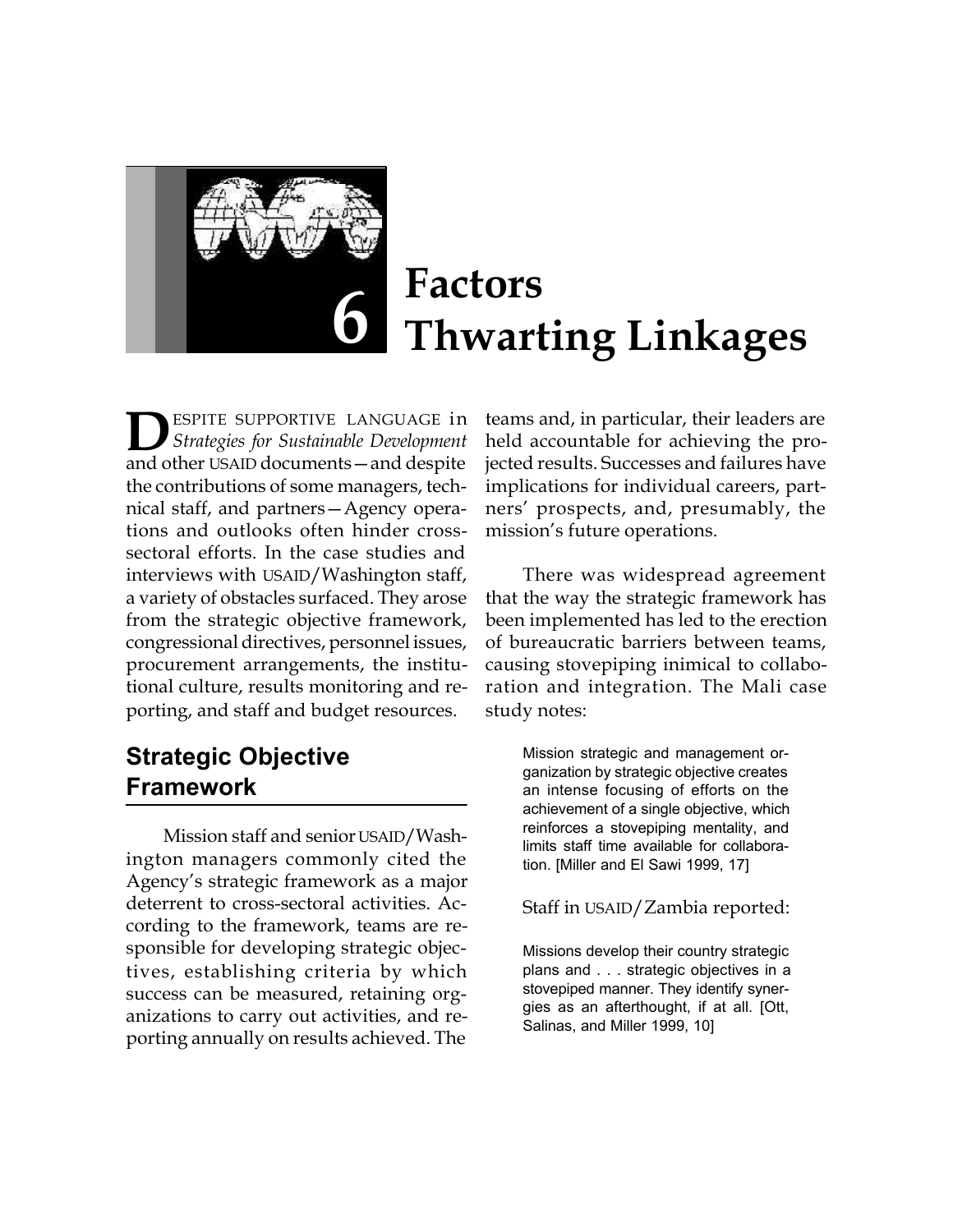### **Results Monitoring, Reporting, and Review**

Judging by the frequency with which it was mentioned and the evidence respondents presented, results monitoring, reporting, and review was by far the most salient deterrent to cross-sectoral programming. Consensus views and concerns fell into three categories: performance measurement, reporting requirements, and the review process.

#### *Performance Measurement Misses the Mark*

Agency emphasis on quantitative measures as the most objective, reliable, and verifiable indicators of success has hindered cross-sectoral linkages, because quantification often fails to capture the most valuable outcomes of DG programming. From a performance measurement standpoint, DG activities resist "technification."\*

USAID/Madagascar staff said the Agency's results measurement systems for technical sectors do not address democratic participation or governance. Without some form of measurement, they added, it is impossible to assess whether activities in these sectors contribute to democratic governance and vice versa. Consequently, DG results were given limited attention in the design, implementation, and monitoring of technical tasks. USAID/Mali staff said the inability to measure the value of collaboration and compare it with management costs made it hard to justify future investments in crosssectoral activities.

#### *Reporting Requirements Reinforce Stovepiping*

USAID/Washington and mission staff stressed that Agency reporting requirements, particularly the annual Results Review and Resource Requests, reinforce the independent treatment of strategic objectives. Results reviews are organized by sector, and USAID/Washington is quite critical when missions deviate from that approach.

In USAID/Zimbabwe's case, an attempt to make DG a more explicit part of its environment strategic objective went awry when USAID/Washington said the information provided was too qualitative. Mission staff said they "got nailed" in large part because USAID/Washington thought the environment results reported were based on indicators that were not straightforward natural resources management measures. As a consequence, the mission had to amend the strategic objective to put more emphasis on physical indicators and

<sup>\*</sup>DG results relate more to institutions, processes, and values than to specific, countable outcomes. They tend to be qualitative, complex, and interactive, in contrast to other sectoral achievements, which are measured by easily quantified, simply stated, self-contained indicators. For DG results, it is also difficult to identify causeand-effect relationships, because they are shaped by a multitude of direct and indirect forces and seldom show linear progress.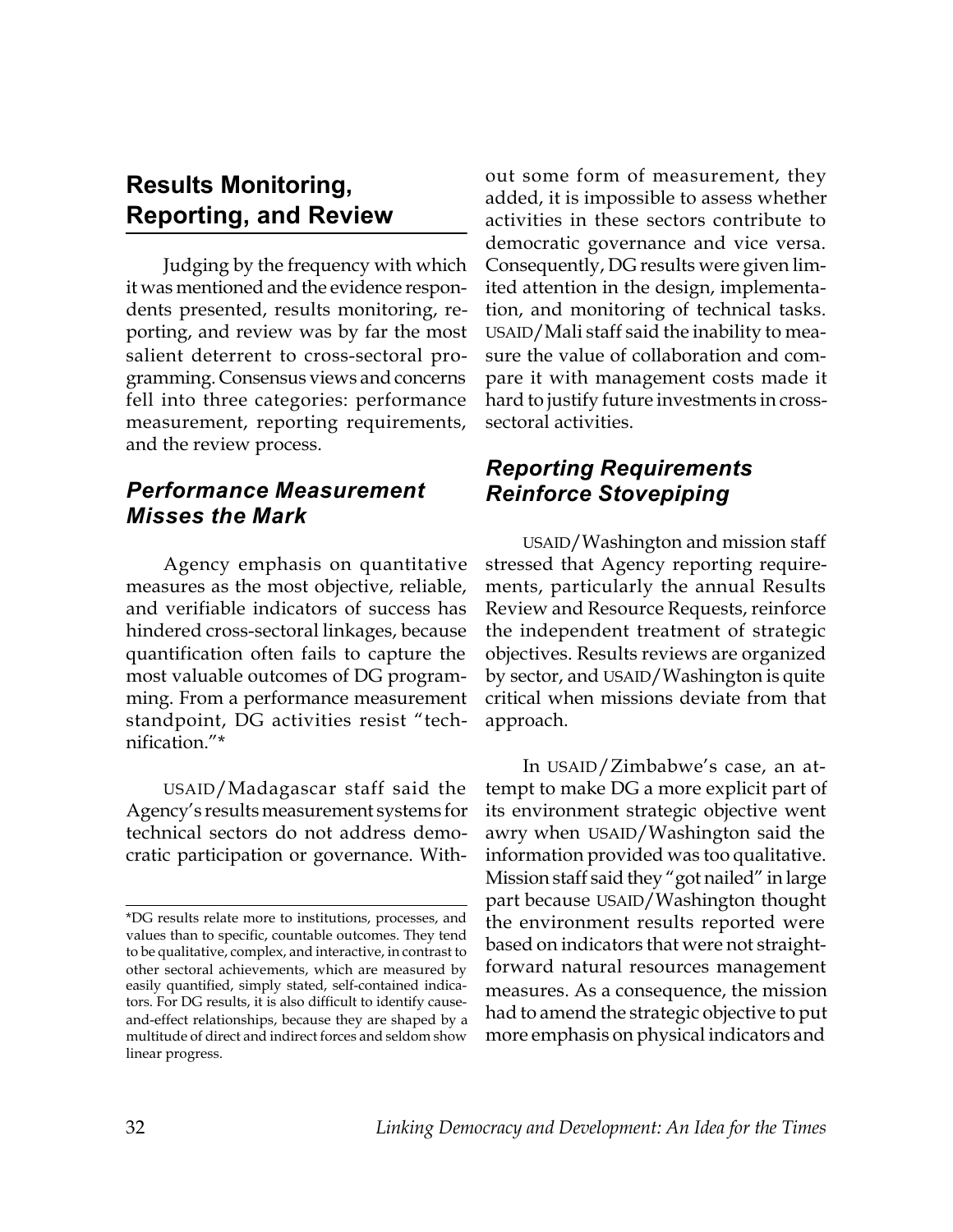less on community development measures. USAID/Mali staff drafting a recent results review said they had difficulty developing a format to capture the crosssectoral accomplishments of which the mission was so proud.

As significant as these examples are in their own right, collectively they are even more substantial because they indicate USAID is not capturing valuable results for which it should get credit. In USAID/Guinea, for example, rural enterprise associations made significant contributions to community infrastructure in the mission's health and education strategic objectives. Yet these went uncounted and, hence, unreported because they were not produced under those sectors' results packages. Likewise, a senior USAID/Washington manager said that in preparing testimony for Congress she could not say that programs in one sector (such as health) promote development of democratic values and behavior, because the Agency's database cannot provide that kind of information. Other respondents referred to USAID's information systems as useless for anything more than "straight line" (stovepiped) reporting.

#### *Review Process Stresses Sectoral Viewpoint*

As described by mission and USAID/ Washington staff, the process for review of country strategies and results mirrors the Agency's sector-by-sector program approach.\* USAID/Mali and Zambia staff said that when they submitted documents such as the results review, USAID/Washington provided comments from a sectoral perspective. Washington technical officers, they pointed out, typically did not attend sessions on other sectors' issues. This, they added, limited opportunities for crosssectoral thinking and rendered less likely approval of activities that did not fit into sectoral molds or appeared too complicated from a sectoral standpoint. These chilling effects were apparent following a review of USAID/Zambia's strategic plan. The DG team was asked to increase its program's integration with other sectors but was told at the same time to use its funding only for activities that could be clearly identified as DG.

The Madagascar mission encountered persistent review difficulties with its combined DG–economic growth special objective. At its inception, the special objective was funded by DG money but retained economic growth goals. This prompted concern in USAID/Washington about attribution, as described in a fiscal year 1996 review document: "The review team had considerable difficulty scoring this Results Review and Resource Request, as this is really an economic growth strategic objec-

<sup>\*</sup>The review process at the time of the study was described as follows: First, sector staff reviewed mission submissions. Sector reviews were then discussed in a meeting of concerned parties. Finally, a summary reporting cable was drafted and sent to the mission. There were points toward the end of the process where questions could be raised about matters such as cross-sectoral linkages and synergy, but there was little evidence this was considered important or happened systematically.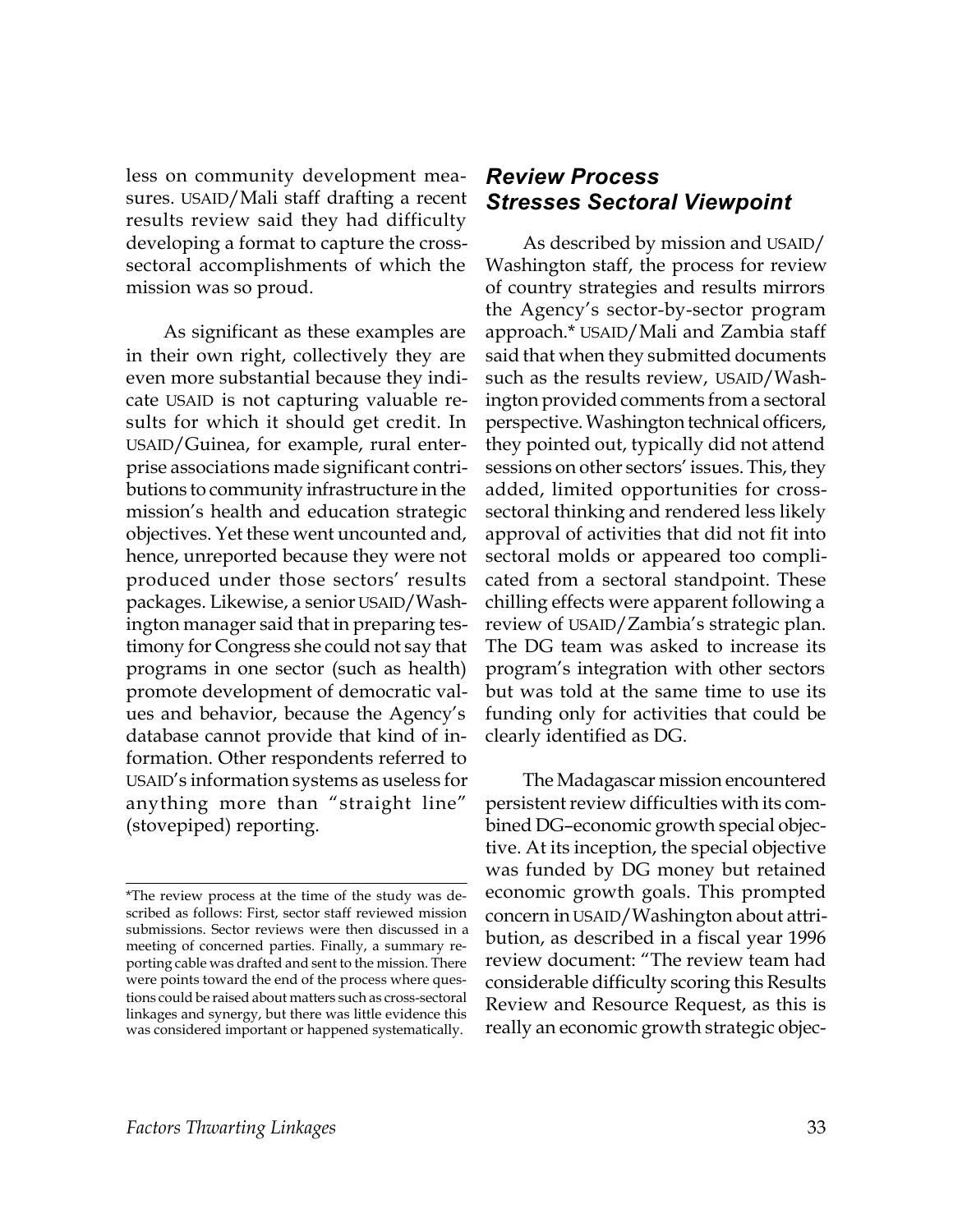tive." These difficulties resurfaced in the discussion regarding the mission's fiscal 1999 results review, as described in a 6 August 1997 cable from USAID/Washington:

> This strategic objective is a blend of both economic growth (EG) and DG activities. The mission had requested that [it] be reviewed and scored by the EG team since the results reported . . . are all EGtype results. The Africa Bureau Office of Development Policy determined, however, that since DG funding is being requested . . . the strategic objective would be reviewed and scored by the DG team. The mission believed that they were penalized by this determination. The DG working group leader agreed that collaboration between the DG and EG working groups was lacking. It was noted that the DG group leader would discuss this matter further with the EG group leader.

# **Unsupportive Agency Culture**

Because cross-sectoral programming was relatively new and ill defined at the time of the study, there was no clear constituency working for it and little guidance to facilitate it. USAID/Zambia staff pointed out that many strategic objectives compete for management's attention, and when directors present their strategic plans or results reviews in Washington few people, if any, are interested in synergy. They also said the Agency has few models missions could use for integrating DG principles and approaches into other sectors.

USAID/Washington staff held similar views. One senior manager observed that cross-sectoral linkages involving DG are "just not in the lore of the Agency" (Blue 1999, 5). Others went further, asserting that efforts to make linkages part of Agency culture had been ineffective, no matter how well publicized or supported by senior officials—including former administrator Brian Atwood. Another senior manager said flatly, "There is less and less evidence that USAID is doing cross-sectoral programming, in spite of all our initiatives" (Blue 1999, 5).

Mission and USAID/Washington staff also noted that USAID's institutional culture offers few incentives for cross-sectoral linkages. Individually, most direct-hire professionals advance by successfully moving programs toward specified sectoral ends. This puts a premium on achieving what is expected for economic growth, environment, or health, not on using DG principles and approaches that might enhance sectoral results. At the operational level, there was little cause for managers to see a positive correlation between DG performance (linked or otherwise) and additional budget or personnel resources. USAID/Madagascar managers, for example, said they could demonstrate the positive impact of their integrated DG approach on the government's economic reform program, but they did not believe this would increase their budget or change their limited mission status.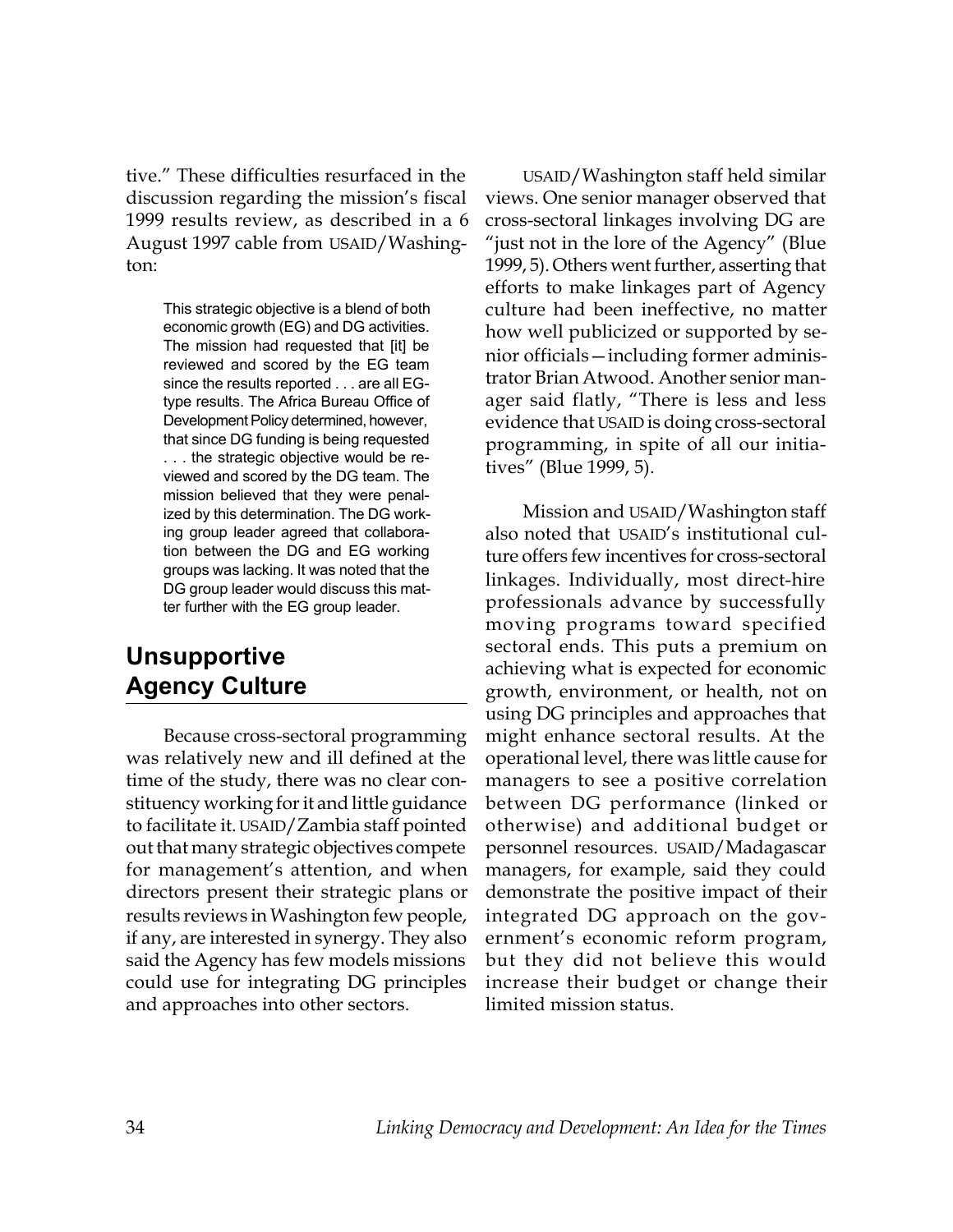#### **Staff and Budget Cuts**

While declining budgets and staff have played a lead role in prompting crosssectoral efforts, they have also at times hampered their achievement. Budgetinspired downsizing,\* for example, has cut personnel Agency-wide, particularly those with field experience. All the case study missions were already burdened by having too few people to handle existing sectoral programming. In addition, some staff said cross-sectoral activities at least at the outset involve more effort than work in their sectors, since there are typically more meetings and, at times, special requirements, such as joint site visits. As a USAID/Guinea staff member said, "The mission's downsized status made it next to impossible to find time to do the coordination required for cross-sector activities" (Charlick and Lippman 1999, 20).

Reduced budgets and staff have also forced missions to attend to fewer sectors, specifically addressing those for which funding was more readily available, such as health and environment. In USAID/Philippines, for example, the fiscal year 2000 strategic plan for the mission's four-sector program (DG, economic growth, environment, and health) was predicated on a \$40 million budget. Of that amount, \$10 million was to be for economic growth

and DG programming. Not long after the plan's approval, however, the budget was reduced to \$30 million, leaving just \$4 million for economic growth and DG. This cut was the driving force behind the mission's decision to end its DG strategic objective and integrate it into the surviving economic growth, environment, and health objectives.

#### **Congressional Requirements**

Congressional directives and earmarks dampen cross-sectoral programming. One senior USAID/Washington manager characterized the Agency budget account as "97 percent directed by the U.S. Congress." Another said USAID had a "dearth and a surplus at the same time," referring to the large sums available for health, for example, and the comparatively small amounts available for DG (Blue 1999, 10). Others said health sector programs, with their well-developed technologies and appealing objectives, had a clear advantage over DG programs, with their more ambiguous methodologies and less concrete goals. To the extent that crosssectoral programming meant money had to be taken from more visible and immediately satisfying health activities (such as reducing infant and child mortality), it was constrained by congressional preference for the latter.

Mission staff in Madagascar, Mali, and Zambia echoed the concerns expressed by their USAID/Washington colleagues. In

<sup>\*</sup>Guinea downsized from 12 direct hires in 1996 to 6 in 1999. In a five-month period in fiscal 1997, Madagascar's direct hire complement was reduced from 13 to 8.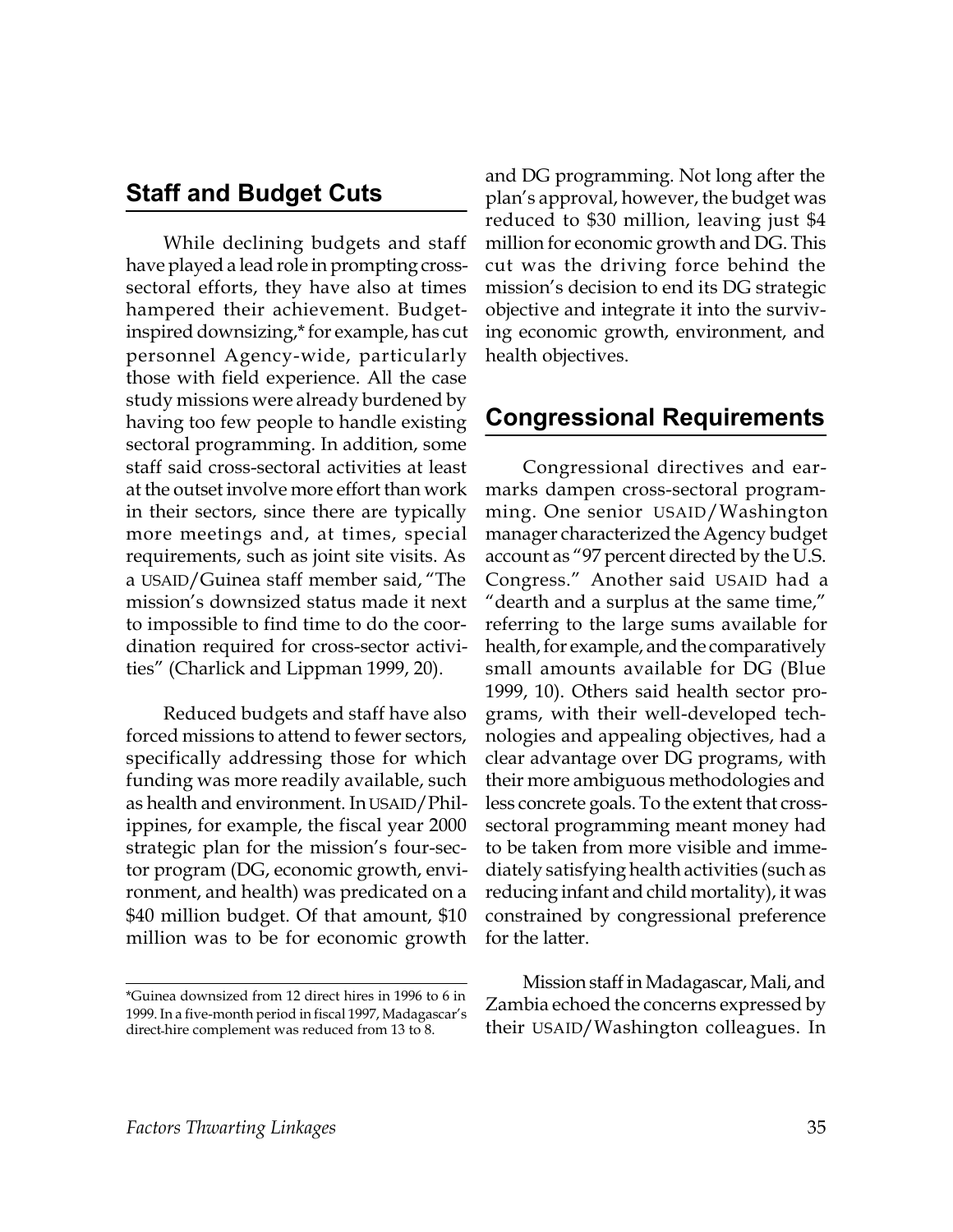Madagascar, staff noted that earmarks and directives often hindered cross-sectoral efforts by limiting flexibility. In Mali, staff said earmarked funds were exclusively for one type of activity, reinforcing single-sector thinking and planning. Staff in Zambia also said they had to take into account the possibility that they could be accused of misusing funds if they interpreted earmarks too broadly. Staff there also said congressional directives reinforce tunnel vision; that is, the mission considers its budget with the idea that certain funds will be applied only to specific ends. This, they added, biases the mission's approach from the outset.

# **Staff Specialization And Turnover**

Specialization and turnover can deter cross-sectoral efforts, mission staff said. Staff in USAID/Mali and USAID/Zambia pointed out that most of their colleagues had been trained in a single sector and many had spent their entire careers working solely in that sector. This made for an ingrained single-sector mentality, limiting the development of cross-sectoral activities.\* Also, some USAID/Washington managers noted that reductions in program staff and elimination of project development officers have cut the number of USAID development generalists, who would likely be more comfortable with crosssectoral approaches.

\*Conversely, comparatively few have been trained in DG.

Staff turnover was also identified as a hindrance: cyclical rotation makes it difficult for staff to build relationships and master unfamiliar technical material. While the learning curve for new arrivals has always been steep, getting up to speed was said to be even more difficult if, on top of mastering sectoral issues, staff had to adapt to the demands of an integrated mission. USAID/Mali staff reported that in their experience it took new arrivals many months to become comfortable making decisions in their "synergized" mission. USAID/Zambia staff said collaboration suffered when key team members left for new posts or host-country nationals took jobs outside USAID.

### **Procurement Arrangements**

Staff in several missions described difficulties in getting partners to include DG principles and approaches in a project once it was under way. One officer in charge of an environmental activity in USAID/Philippines urged a partner to work with another contractor carrying out a DG project. The partner refused, arguing that the performance standards in the grant agreement were too demanding to permit much deviation. USAID/Guinea staff described a similar experience: A partner resisted efforts to broaden the scope of work on the environment activity for which he was responsible. The partner, according to the staff, believed it would hurt his ability to fulfill the terms of the original grant agreement. USAID/ Guinea staff also noted that barriers lay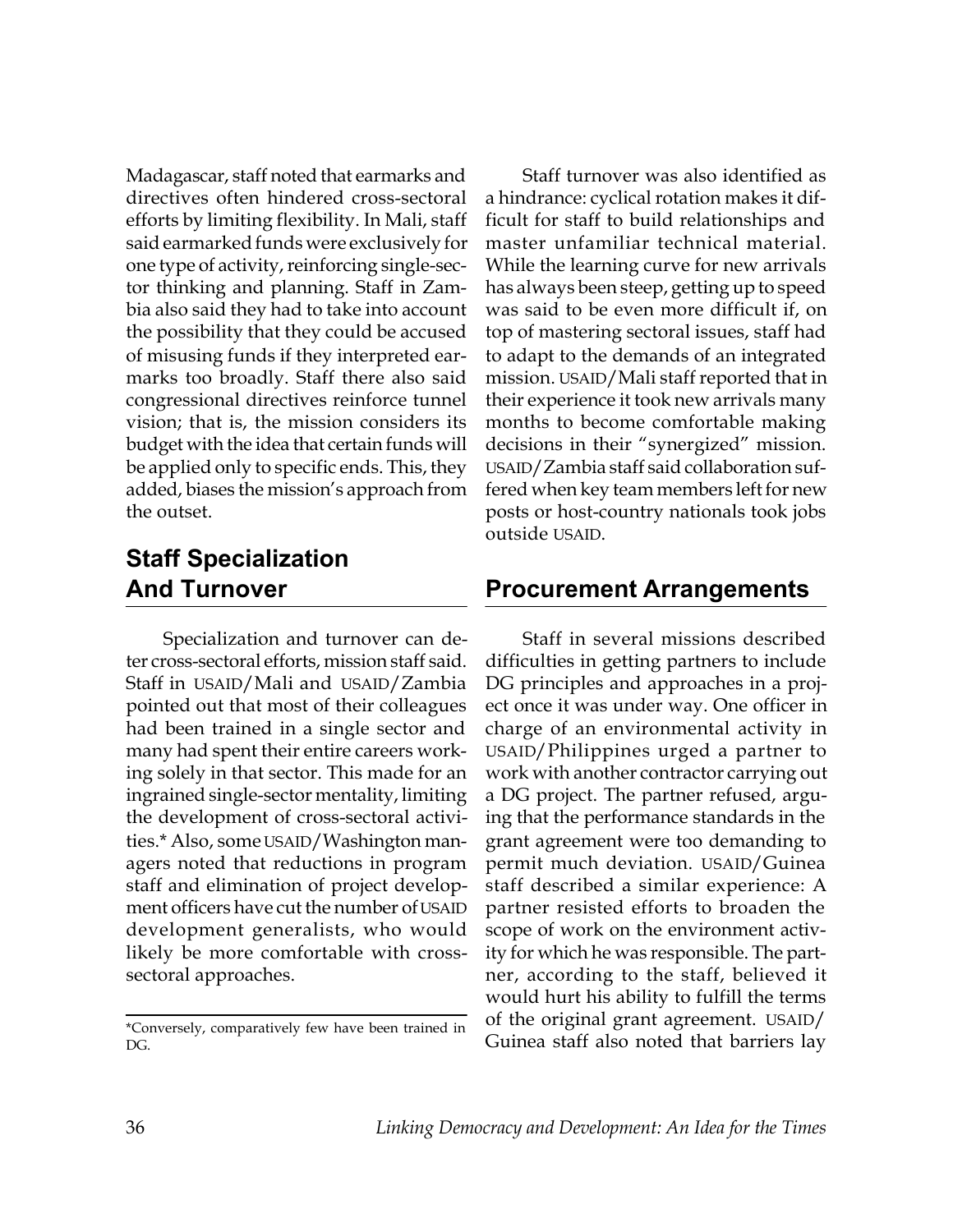not so much in the differences among pro-the degree to which the specifics made it curement arrangements—contracts, grants, and cooperative agreements—as ration.

difficult to pursue cross-sectoral collabo-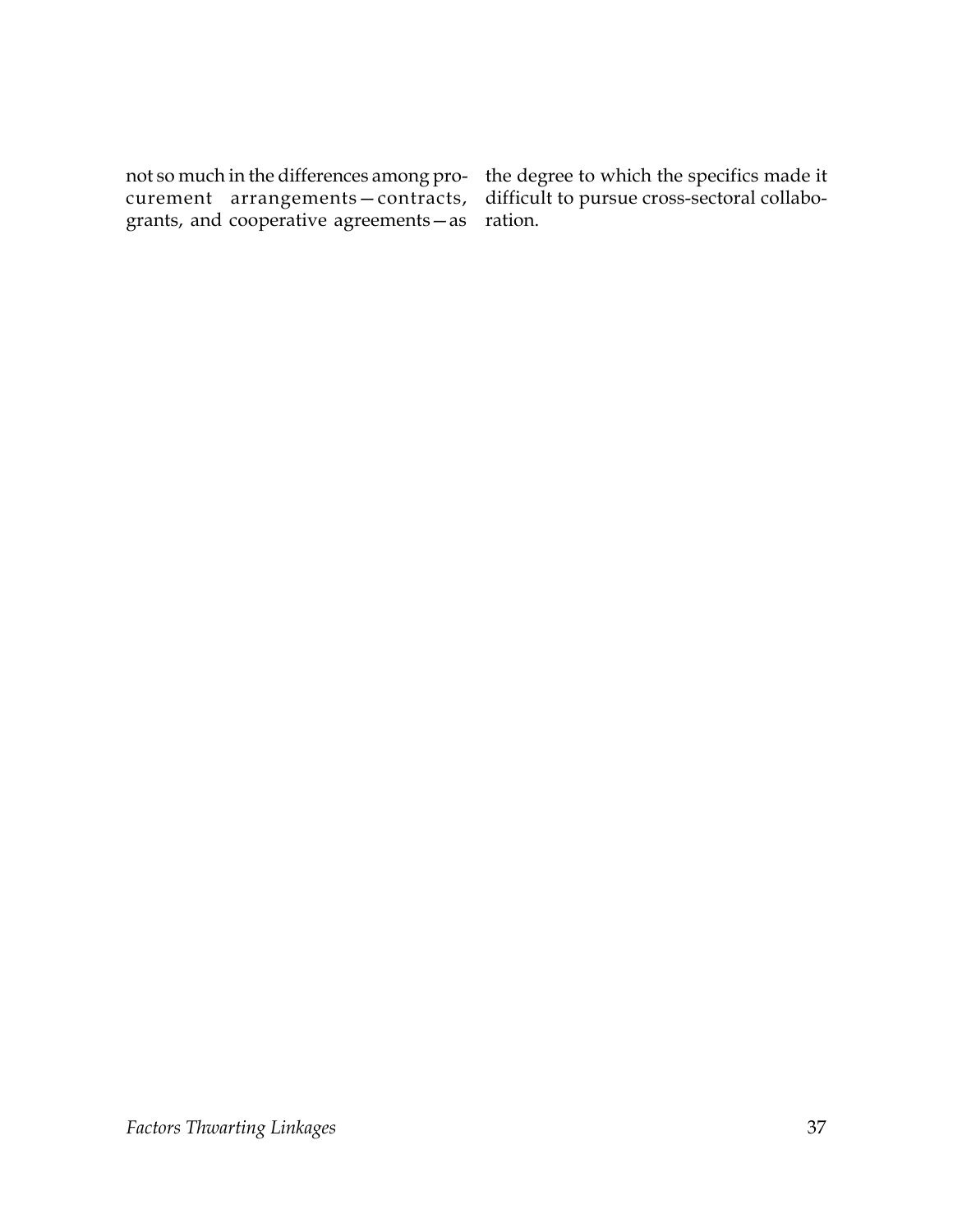

# **Conclusion, Lessons Learned, 7 Unresolved Issues**

# **Conclusion**

INKAGES BETWEEN democracy and **INKAGES BETWEEN democracy and**<br>governance and other sectors are an idea whose time has come. In recent years, they have been occurring in USAID missions both by design and happenstance. DG linkages have been precipitated by a confluence of factors: reduced budgets and downsizing, committed management, conducive host-country situations, and a growing belief that DG is an essential component of sustainable development. Missions have developed and carried out linked activities through structural, operational, and individual means. Crosssectoral linkages have become part of missions' strategic plans and operations, reflecting creative thinking and actions on the part of managers, staff, and partners.

The effects of cross-sectoral activities in the missions studied have been significant and, at times, remarkable. They have enhanced outcomes in economic growth, education, environment, and health programming, while contributing to democratization and good governance. As a result, citizens have learned how to be more

involved in development, exercise their rights, and hold officials accountable, while government authorities have become more effective, responsive, and transparent. On numerous occasions, synergy has been achieved: the sum of sectoral achievements and increased democratic governance has been greater than the results achievable independently.

But cross-sectoral efforts have also been impeded by a variety of factors, including stovepiped Agency operations, an unfavorable institutional culture, restrictive performance measurement and reporting requirements, and inadequate personnel and budget resources. Although the successes prove these obstacles can be overcome, the cost has been added time and effort for mission staff. These added costs need to be reduced if cross-sectoral programming is to reach its full potential.

Finally, the evidence affirms the central premise of this Synthesis: DG linkages with other sectors can enhance development. They do indeed promote positive outcomes for democratic governance and sectoral objectives and, in so doing,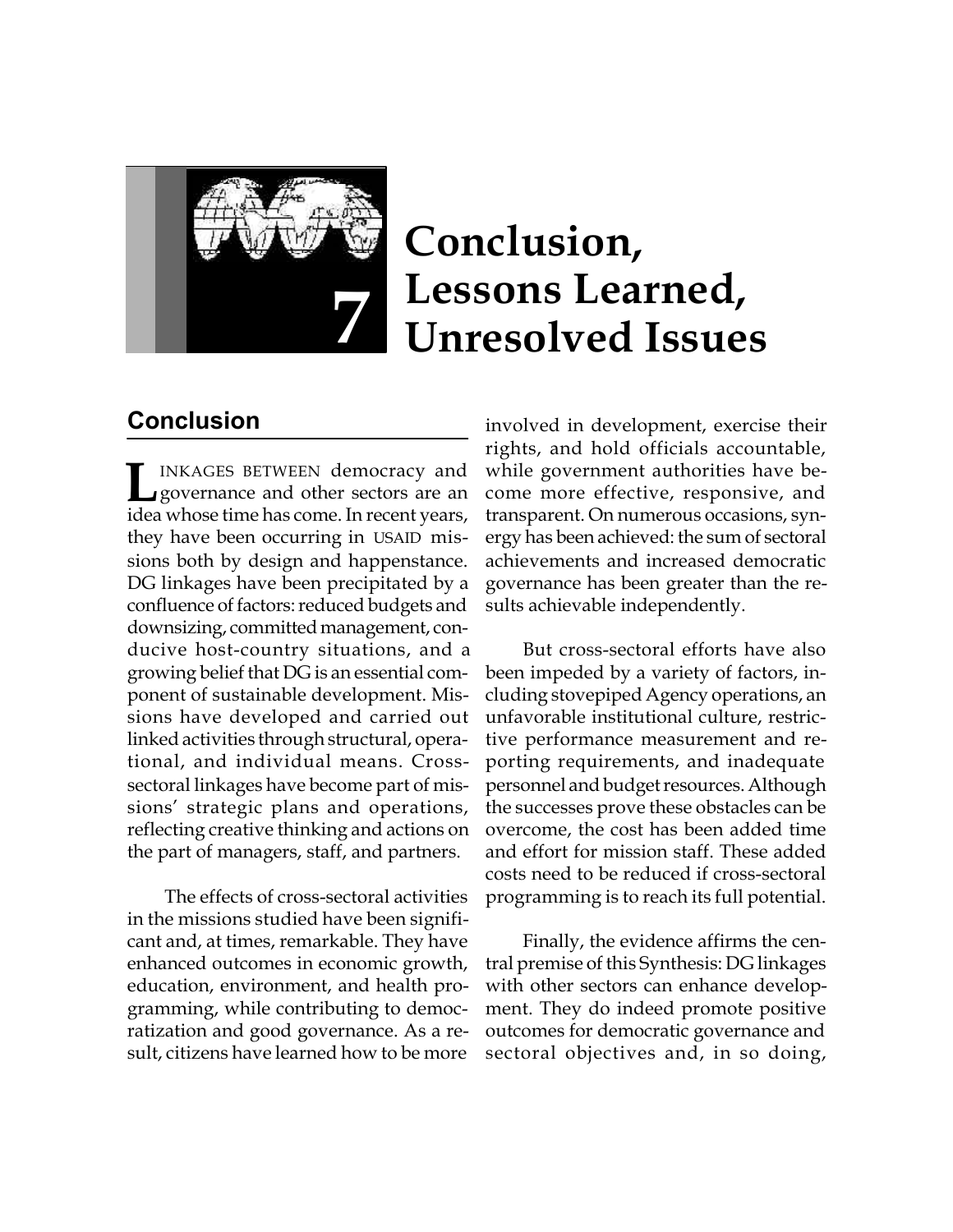achieve added results. The evidence further suggests that the Agency needs to promote cross-sectoral collaboration, making it an intrinsic part of USAID's institutional culture and operating environment.

### **Lessons Learned**

*1. DG linkages can enhance development.* They promote DG and sectoral objectives, creating added results. DG linkages have spawned self-reinforcing attitudes and behavior through which citizens and government have worked together often for the first time—on economic growth, education, the environment, and health. The interaction has produced substantive development results and increased democratization.

DG linkages need to become intrinsic to the way USAID does its work. One way to accomplish this could be to encourage managers—most typically, strategicobjective team leaders—to consider the potential relevance of DG linkages in any activity in their areas of responsibility. Another way might be for staff to consider options for promoting DG linkages in the course of sector assessments, strategy reviews, and designing programs. Efforts to produce such changes could be spearheaded by the three operating units involved in the study—Africa Bureau's Office of Sustainable Development, Global Bureau's Center for Democracy and Governance, and Policy Bureau's Center for Development Information and Evaluation.

*2. Obstacles can be overcome.* The Agency's operating environment and institutional culture are neither conducive to nor supportive of DG linkages with other sectors. The Agency's strategic framework and results management systems create barriers between sectors, generating competition rather than collaboration. Likewise, the Agency's institutional culture provides few, if any, incentives for cross-sectoral collaboration.

USAID needs to make its culture and operations more conducive and supportive by creating incentives for DG linkages and revising procedures that discourage collaboration. These efforts should build on mission experience. Collaboration could be part of employees' annual work objectives. DG linkages could be incorporated in country strategic plans. Retreats could be held on cross-sectoral concepts and thinking. And team leaders could be encouraged to meet regularly to coordinate activities and look for opportunities for synergy.

*3. Documentation procedures are failing to capture accomplishments.* USAID requirements for performance measurement, results reporting, and review are impeding DG linkages and causing the Agency to lose the benefit of accomplishments for which it should get credit. Missions have found it exceedingly difficult to develop joint indicators and intermediate results for cross-sectoral activities. Moreover, since reporting and review procedures are largely restricted to the sec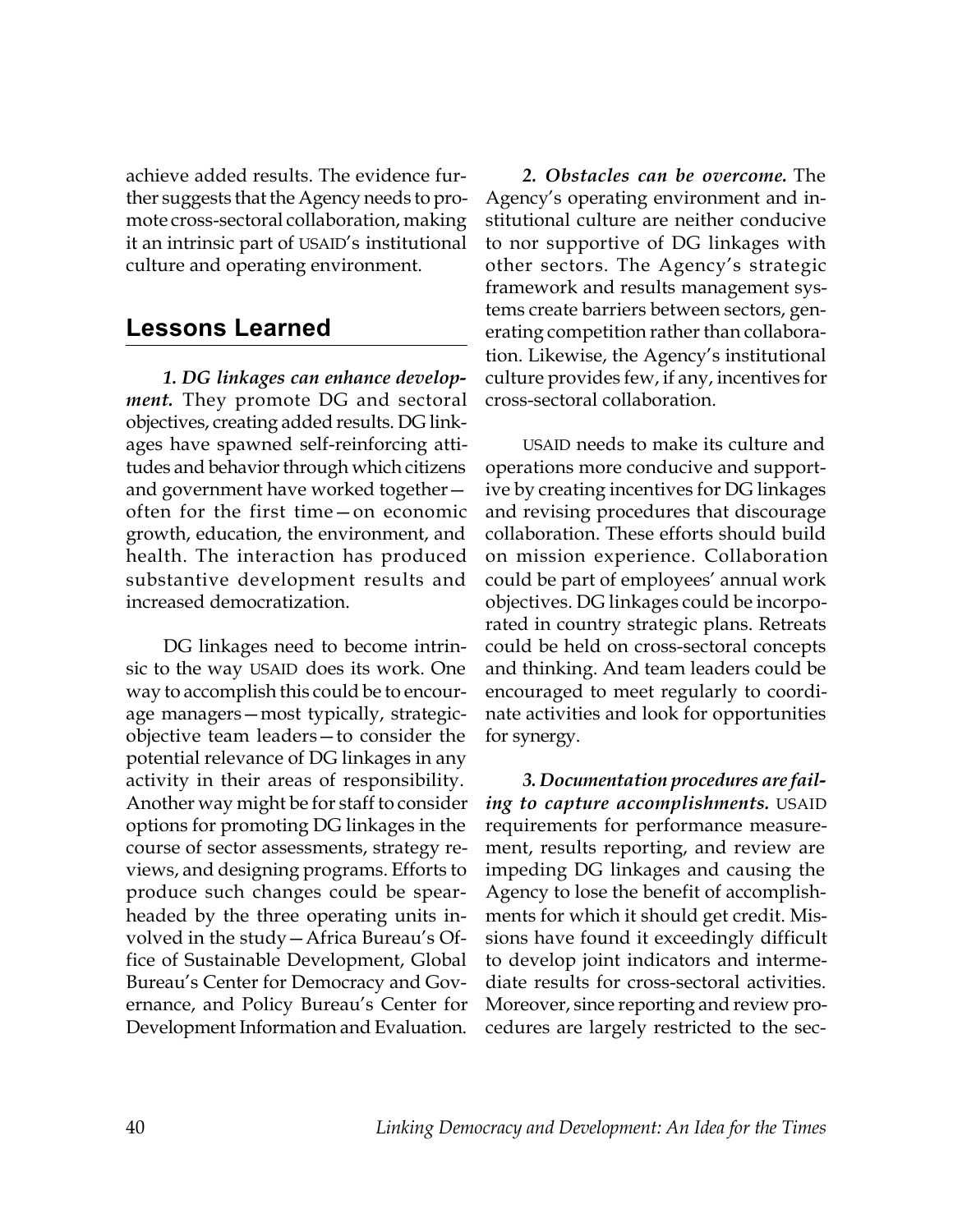tors in which results occur, missions have found it hard to communicate about and get recognition for cross-sectoral achievements.

Therefore, either as part of an effort to improve the overall environment for DG linkages or as a separate undertaking to ensure that cross-sectoral accomplishments can be fully captured, attribution, reporting, and review procedures need to be revised. One way to accomplish this could be for the Agency's annual guidance on reporting to stipulate that results of such activities be incorporated in the narrative under each strategic objective. Another possibility is that USAID/Washington review procedures be changed to encourage joint consideration of results by concerned DG staff and those of other sectors.

*4. Opportunities are present, tools are available.* A variety of approaches and techniques were used to develop DG linkages in the seven missions studied. The most productive context for cross-sectoral activities was government decentralization programs at the local level. In four missions, natural links between their programs and decentralization-inspired increases in local government powers and responsibilities provided a continuous stream of opportunities for cross-sectoral efforts. Missions were also using different mechanisms to facilitate DG linkages. For example, one mission emphasized cooperative funding arrangements and joint

site visits, while another used joint site visits along with weekly senior staff meetings and retreats.

USAID operating units need to be aware of the different contexts and tools available to help them with their crosssectoral efforts. The Office of Sustainable Development and the Center for Democracy and Governance are developing tool kits of information and ideas on how to develop and carry out cross-sectoral activities. Efforts to increase awareness and understanding of DG linkages should build on these initiatives.

*5. Leadership is essential.* In the case studies, imaginative and committed leadership was clearly the most important factor in the development of DG linkages. In six of the seven missions, the directors were the key change agents, and their imprint was on every significant aspect of their staffs' efforts to collaborate. Without this support, it is unlikely cross-sectoral activities would have occurred, let alone succeeded.

The Agency needs to use these and other mission directors with similar experiences to increase awareness and understanding of the potential role for DG linkages. For example, a knowledgeable past or current director could address the annual mission directors' conference in Washington. Or a module on DG linkages could be developed and presented at that conference and other venues.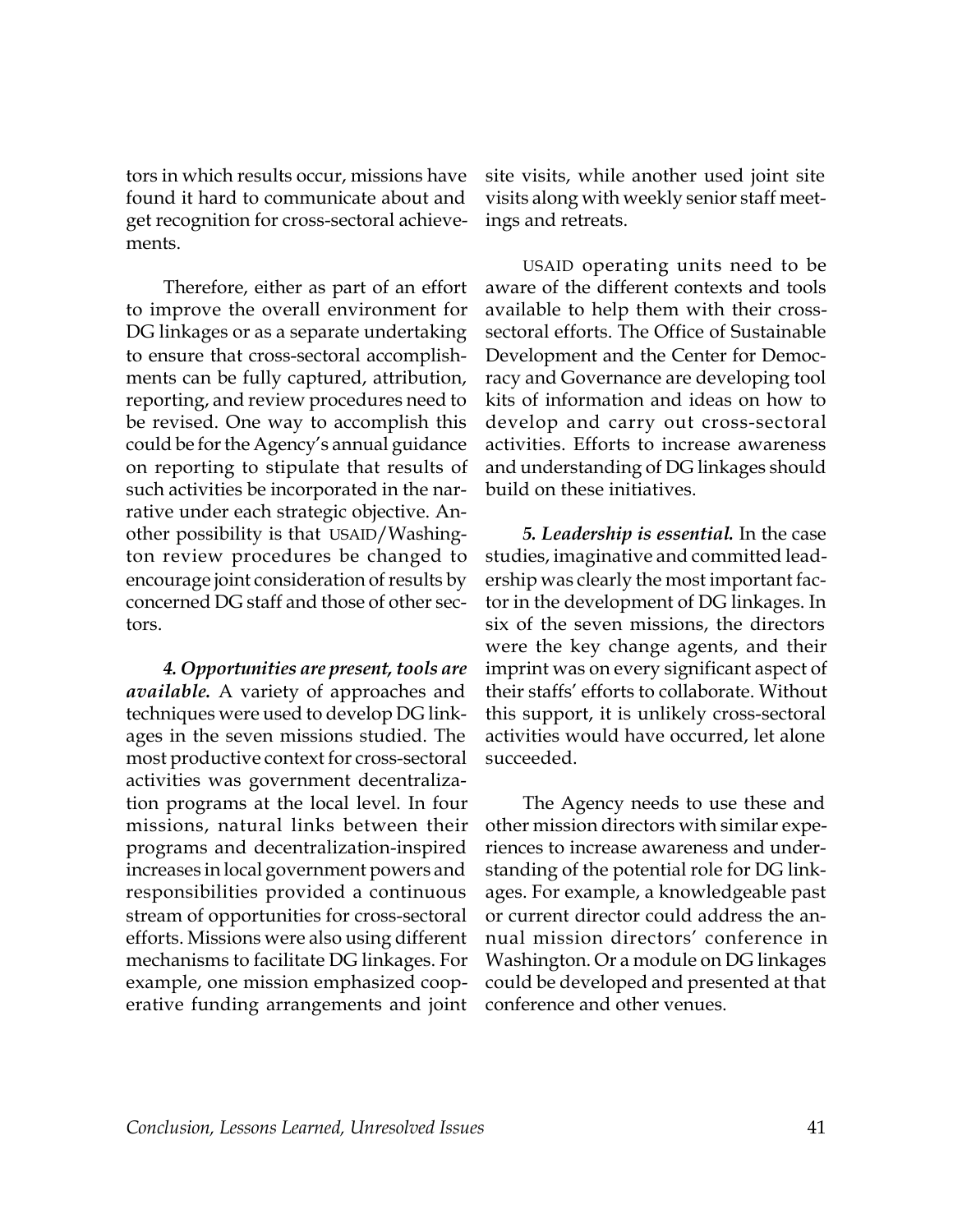*6. Individuals make a difference.* The outlook and behavior of mission staff and partners can spark successful crosssectoral efforts. Some key individuals working in the environment area, for example, intuitively understood that DG elements and principles would help them accomplish their sectoral objectives. Others found that discussing activities' synergistic implications at a retreat helped them overcome some difficulties in translating cross-sectoral collaboration into action.

USAID needs to identify ways to help Agency personnel think outside their sectoral boxes. The Center for Democracy and Governance and the Office of Sustainable Development could share the lead role in such efforts.

### **Unresolved Issues**

A number of issues surfaced that were either beyond the scope of the study or could not be addressed, given the time and resources available. Nonetheless, because they are of value, four such issues are outlined here for further consideration.

#### *Complementarity Between The National and Local Levels*

The primary emphasis of the study was on local activities, though there were a few national activities—such as the Philippines Conference of Coastal Municipalities. While this emphasis reflected what

was happening in the field at the time, there is a complementary relationship between cross-sectoral efforts at the local and national levels. Indeed, the USAID/Guinea case study concluded that local-level cross-sectoral efforts may be at risk if the environment for decentralized government and civil society does not improve. Creating such an enabling environment, the case study noted, necessarily involves action at the national level.

The implication is that successful local cross-sectoral activities will not be sustainable without complementary national democratic reform. This in turn prompts a question about balancing national and local cross-sectoral efforts when, if the experience in the overall study is a guide, the latter appears to be easier to bring about. While cross-sectoral activities can play a greater role than they have in promoting democratic reform nationally, the case studies do not provide sufficient examples of how to accomplish this.

#### *Costs Versus Benefits*

Another central issue is determining the costs and benefits of cross-sectoral efforts. USAID/Madagascar's comments on the draft Working Paper summary of that case study emphasize that while the mission had worked hard at "capturing synergies," there was a basic issue of cost and efficiency in pursuing them. Synergies, the mission asserted, have to "at least yield positive returns to investments" and do perhaps even more than that.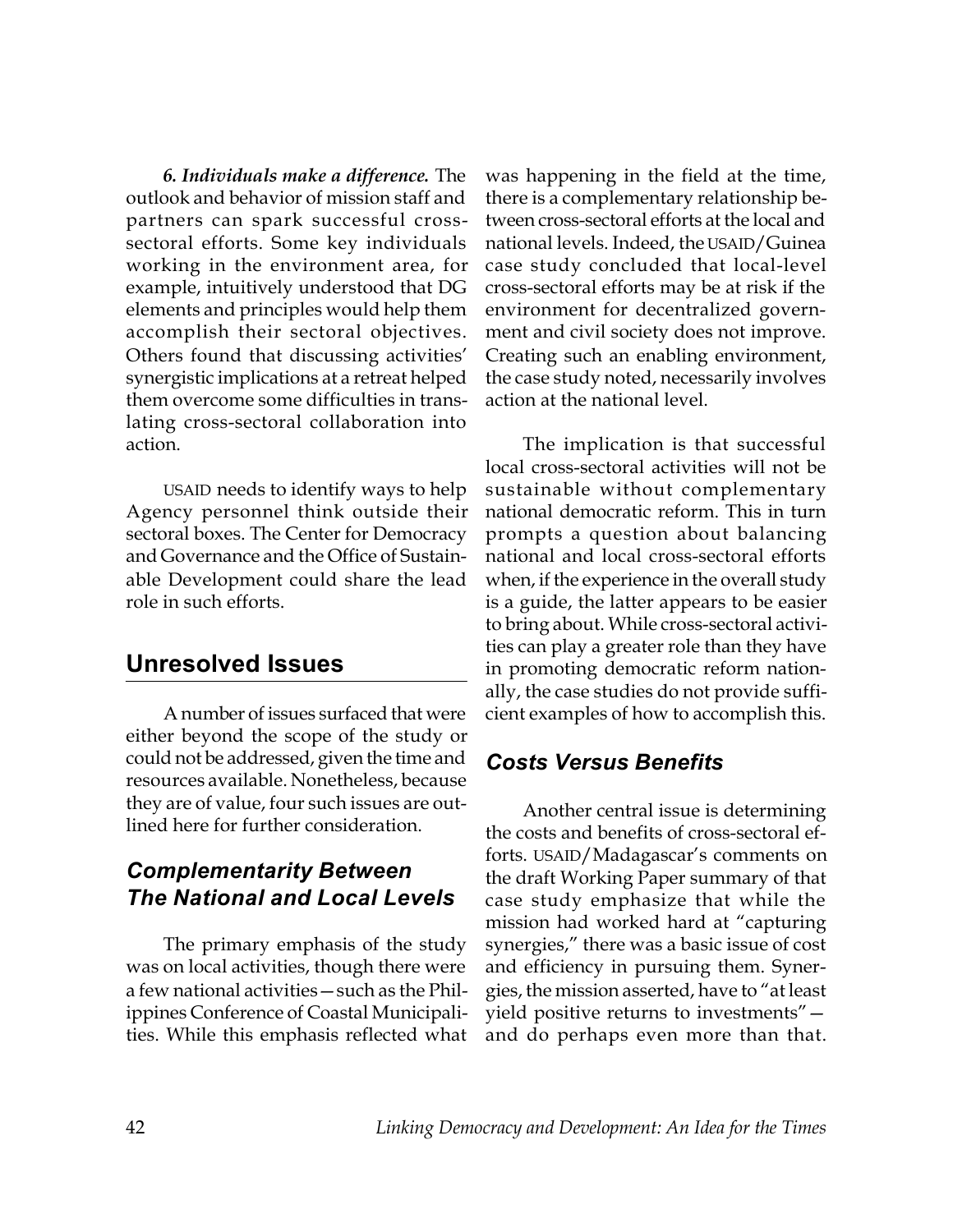If synergies are "touted and promoted no matter what their cost," the mission commentary continues, "this could lead to a lot of spinning wheels." Staff in several other missions reported that, at least at the outset, cross-sectoral linkages were labor intensive—raising the cost–benefits question. These sources, however, conceded that they knew of no way to determine whether benefits exceeded costs. The ability to do so awaits more complete, experience-based information on cross-sectoral activities.

#### *Strategic Objective Approaches*

The missions in both Madagascar and Mali decided after considerable discussion that a freestanding DG strategic objective would enhance the potential of cross-sectoral activities, even if strengthened democratic values and behaviors were integrated into other sectors' strategic approaches. USAID/Philippines

decided exactly the opposite in October 1999, when it folded its DG objective into the mission's surviving strategic objectives. At the time of the study it was too early to assess the implications of these contrasting views, since USAID/Philippines had only just embarked on its new approach. How this question is resolved will likely have a major impact on the continued development of cross-sectoral efforts.

#### *Environment: A Most Receptive Sector*

In the missions studied, DG–environment activities were the most numerous and, in general, the most successful. But there is no way of knowing whether a wider survey of mission activity would confirm this. DG linkages could be equally numerous and successful in other sectors in a given mission. A more complete answer to this question must await a more comprehensive record of mission experience with cross-sectoral programming.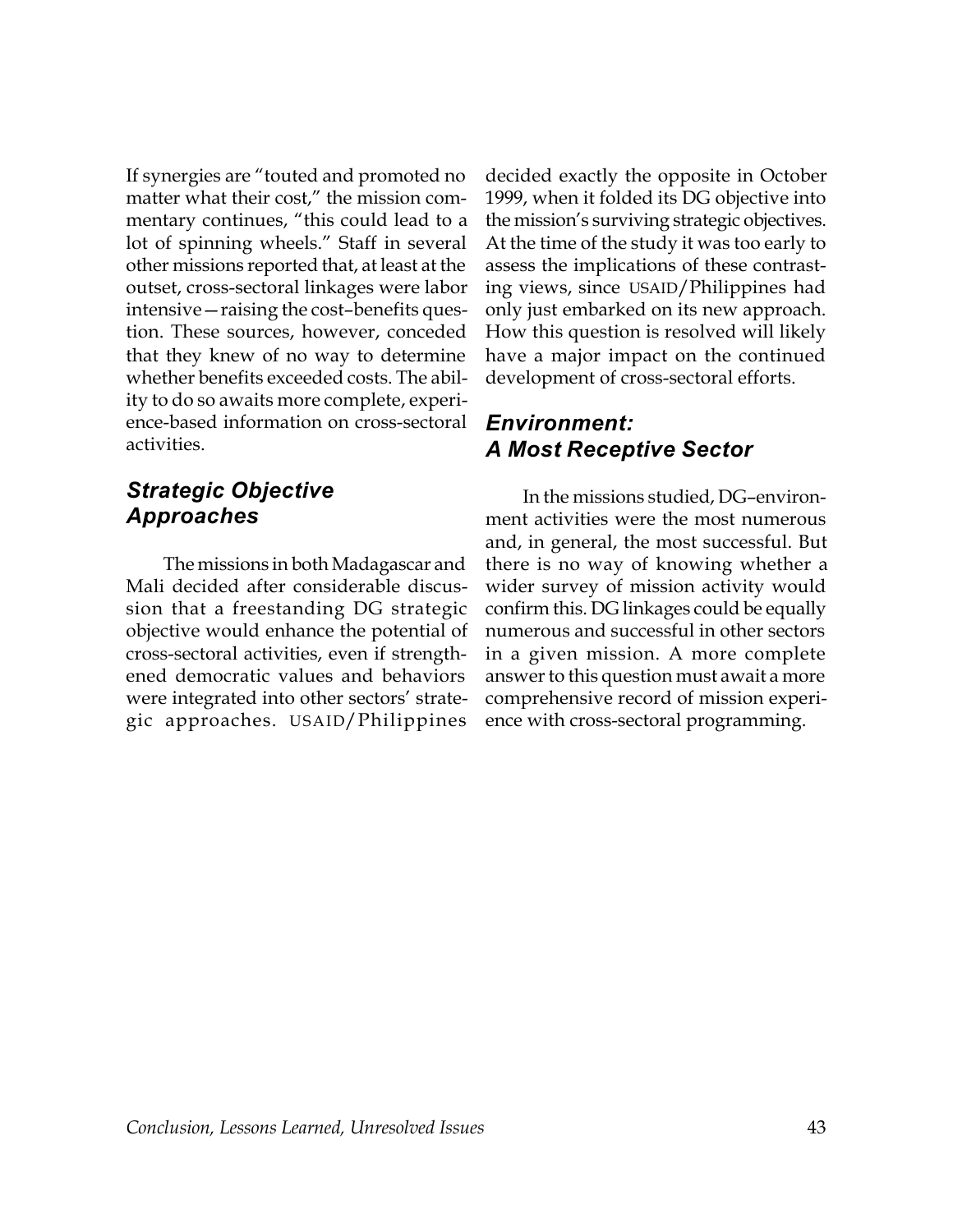

# **Appendix**

# **Countries Studied**

HE MISSIONS SELECTED **T**

- Had strategic plans, annual performance reporting documents, and information from knowledgeable personnel showing democracy and governance linkages in one or more sectors with a track record of concrete results
- Represented all four Agency regional bureaus: Africa, Asia and the Near East, Europe and Eurasia, and Latin America and the Caribbean
- Were different sizes, operating in countries at more and less advanced stages of development

The initial study design called for eight field studies—two per region. But an extensive review of mission reporting

documents showed that while a sizable number contained some reference to crosssectoral activities, few of these had gone on long enough to have generated results sufficient for the study's purposes. Management impediments during the study also limited the number of case studies and geographic representation.\*

# **In-Country Fieldwork**

Fieldwork included four elements: an interview protocol, team concept, work in the capital, and onsite observation.

#### *Interview Protocol*

A protocol guided interviews with mission staff, partners, and beneficiaries. While each was fine-tuned to accommodate individual countries and missions, all addressed the same four issues:

The reasons for the establishment of linkages between DG and other sectors and the manner in which they were put into effect

<sup>\*</sup>Bulgaria and El Salvador were selected, but case studies were not undertaken.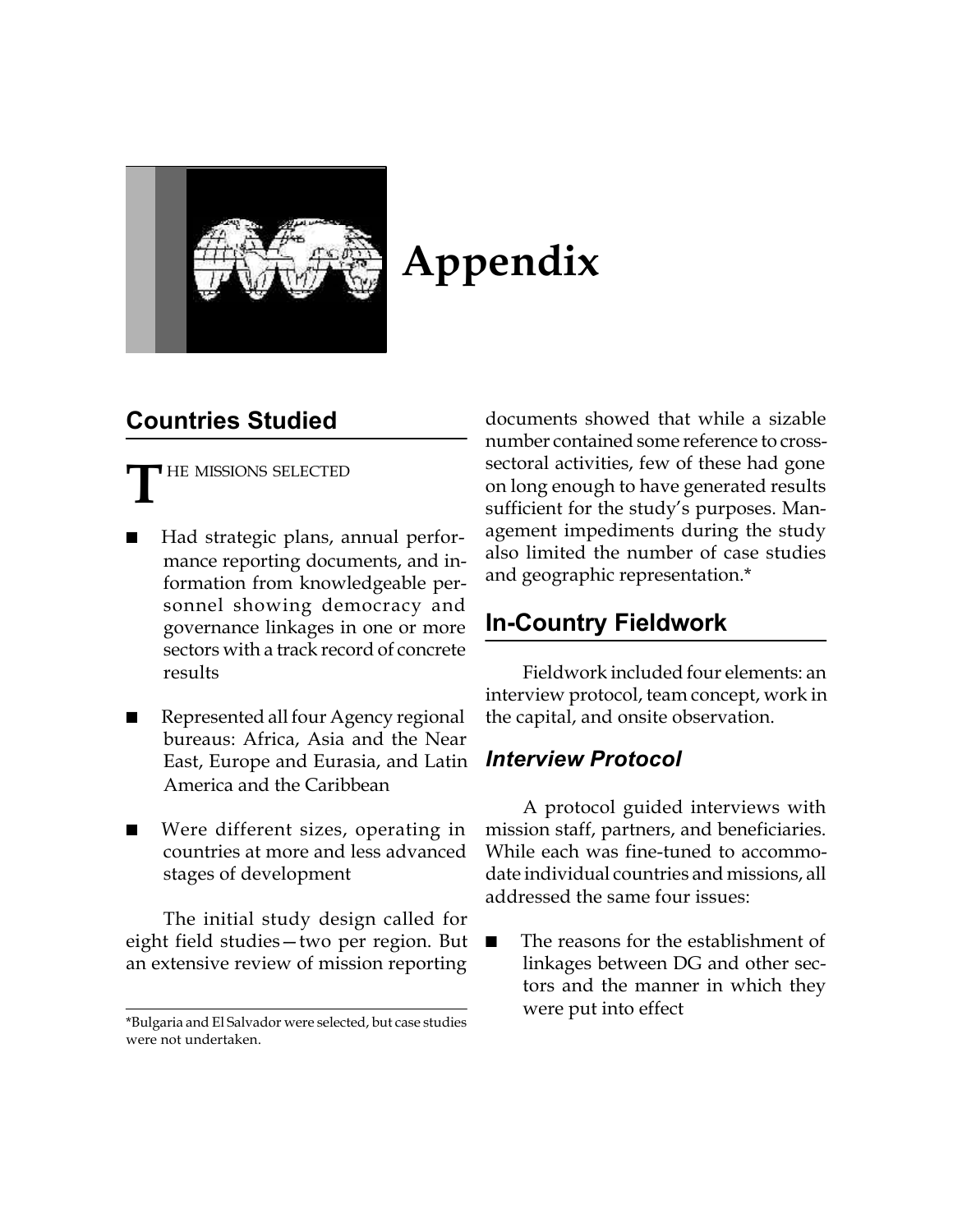- The role of the host-country context in the development and impact of linkages between DG and other sectors
- The effects of linkages between DG and other sectors
- The factors that hinder or promote linkages between DG and other sectors

#### *Team Concept*

Teams included a mix of expertise (such as anthropologist, economist, environmental specialist, and political scientist) to ensure knowledge of USAID democracy programs and the areas examined. Staff of the Democracy Center and the Office of Sustainable Development served on one or more teams. In some instances, team members wore more than one hat. For example, the environmental specialist, anthropologist, and political scientist on the Guinea team were also general authorities on that country or West Africa. Teams consisted of three or four members. In most circumstances, local consultants supported the team on substantive matters, logistical arrangements, and, where needed, interpretation.

#### *Work in the Capitals*

In capital cities, teams interviewed mission staff (managers, direct hires, and

foreign service nationals), contractors, NGO representatives, and government officials. The purpose of the interviews was to flesh out examples of cross-sectoral activities involving DG and other sectors, with emphasis on those a team intended to visit. The team also asked USAID staff about relevant Agency policies and procedures and about the mission's corporate culture (such as organizational values and management practices). Lastly, teams queried staff and partners about the relationship between cross-sectoral activities and host-country political, economic, and cultural considerations.

#### *Onsite Observation*

Outside the capital, the team went to considerable lengths to observe crosssectoral activities firsthand and to interview contractors, NGO activists, elected officials, and beneficiaries about their impact. Team members often made spontaneous arrangements to sit in on exercises such as planning meetings and training sessions. These unvarnished examples of real-world cross-sectoral linkages provided team members with invaluable insights. Moreover, by talking with key informants onsite and observing the style and substance of interactions between ordinary people and local authorities, teams gained insight into precisely how USAID activities in economic growth, education, environment, and health promoted democratic governance.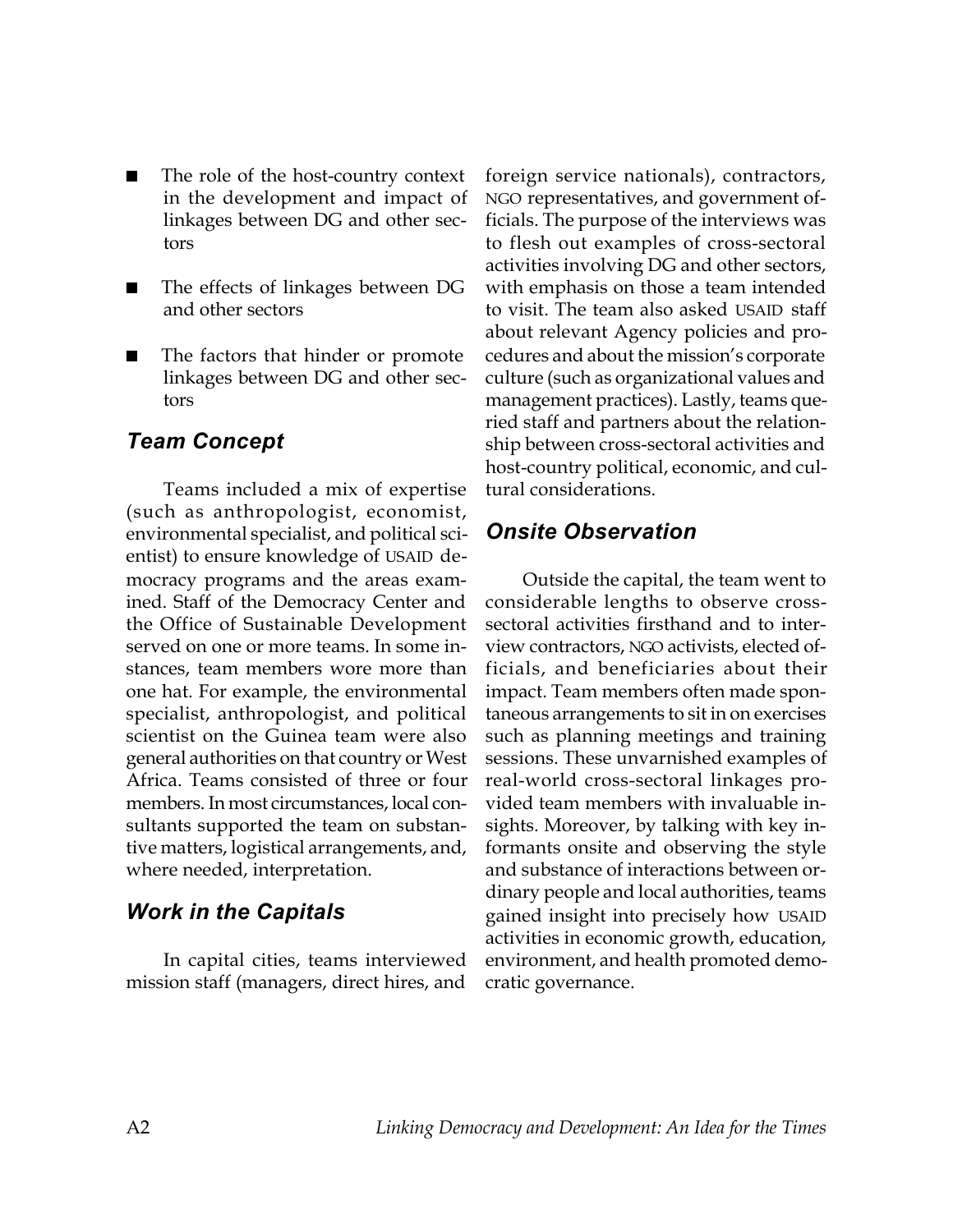# **Working Paper Summaries**

Teams wrote Working Paper summaries after completing fieldwork in each country, to serve as building blocks for the

final Synthesis. Given staff, budget, and time limitations, it was decided at the outset that the summaries would not be published.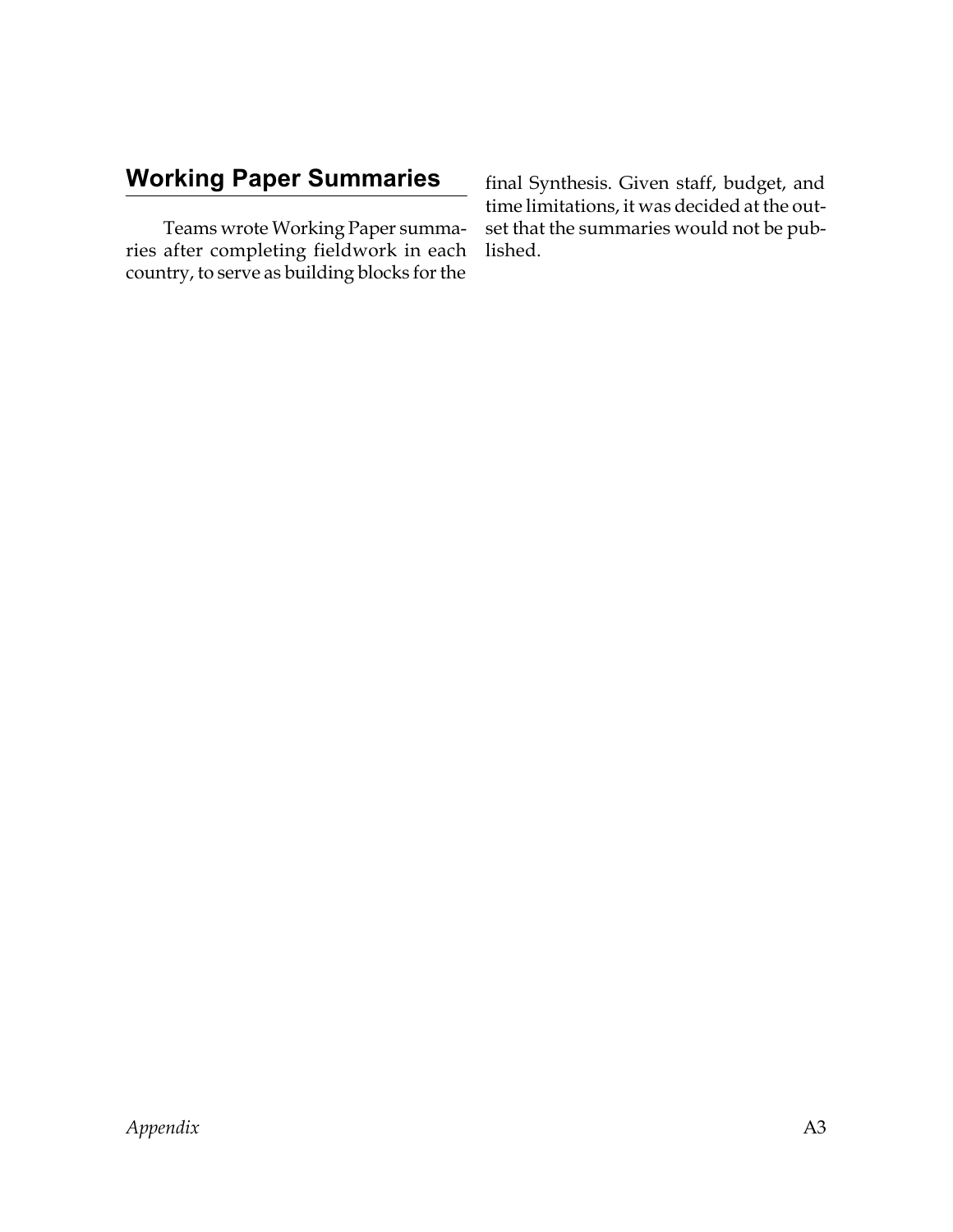

# **Bibliography**

- Bethune, Turra. 1996. *Country Experimental Laboratories: One Year Later*. CDIE Reengineering Best Practices No. 1. Washington: USAID.
- Blair, Harry. 1998. *Spreading Power to the Periphery: An Assessment of Democratic Local Governance*. CDIE Program and Operations Assessment Report No. 21. Washington: USAID.
- Blue, Richard. 1999. "Democracy and Governance and Cross-Sectoral Linkages: Washington Views and Issues." CDIE Working Paper No. 316 (PN–ACG–603). Washington: USAID.
- Brinkerhoff, Derick W. 1998. *Democratic Governance and Sectoral Policy Reform: Linkages, Complementarities, and Synergies*. Center for Democracy and Governance Implementing Policy Change Monograph No. 5. Washington: USAID.
- Brinkerhoff, Derick W.; and Peter G. Veit. 1999. *Links Between Democratic Governance and Environmental Policy in Africa: Guidance for NGOs and Donors*. Policy

Brief #5, Natural Resources Policy Consultative Group for Africa. Washington: World Resources Institute.

- Charlick, Robert; and Hal Lippman. 1999. "Democracy and Governance and Cross-Sectoral Linkages: Guinea Case Study." CDIE Working Paper No. 315 (PN–ACG–601). Washington: USAID.
- Diamond, Nancy K. 1999. *Exploring Linkages Between Governance, Democracy-Building, and Environment*. Environment Center Biodiversity Support Program. Washington: USAID.
- Goodin, Joan; and Hal Lippman. 1998. "Democracy and Governance and Cross-Sectoral Linkages: Dominican Republic Pilot Study." CDIE Working Paper No. 314 (PN–ACG–600). Washington: USAID.
- Groelsema, Robert; Don Muncy; and Dana Ott. 2000. *Synthesis of Democracy and Governance Cross-Sectoral Case Studies*. Washington: USAID/Africa Bureau Office of Sustainable Development.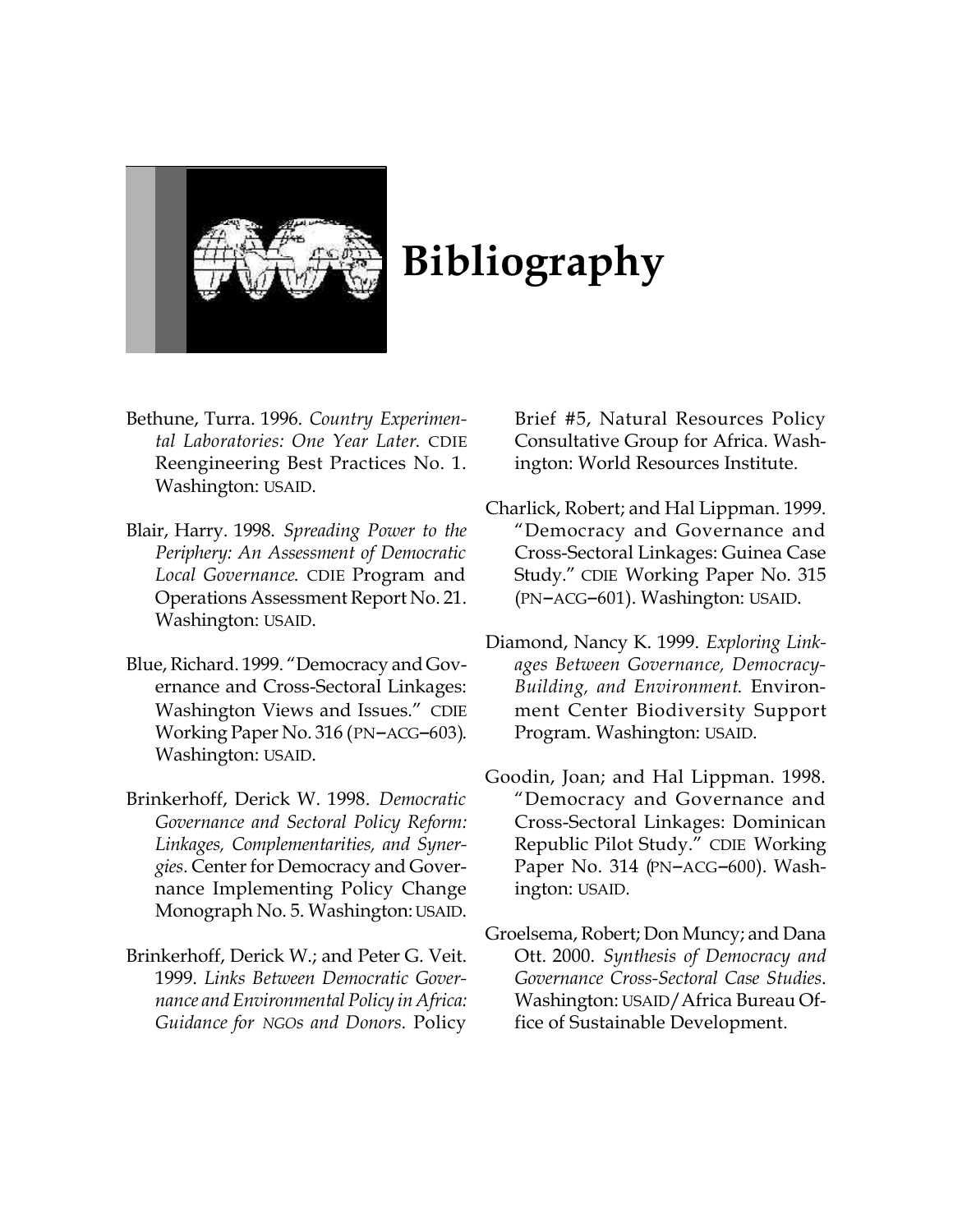- Hansen, Gary. 1996. *Constituencies for Reform: Strategic Approaches for Donor-Supported Civic Advocacy Programs*. CDIE Program and Operations Assessment Report No. 12. Washington: USAID.
- Hart, Liz. 1999. *Democracy and Governance and Cross-Sectoral Linkages: An Interim Report on AID/W Perspectives and Issues*. Washington: USAID/Center for Democracy and Governance.
- Isman–Fn'Piere, Pat. 1999. *Activities Across Sectors That Can Contribute to Democracy Building.* Washington: USAID/Center for Democracy and Governance.
- Lippman, Hal. 1998. "Scope of Work for Study of Democracy and Governance and Cross-Sectoral Linkages." Washington: USAID/CDIE.
- Lippman, Hal; and Harry Blair. 1997. "Democratic Local Governance in Ukraine." Impact Evaluation No. 2. Washington: USAID/CDIE.
- Lippman, Hal; and Richard Blue. 1999. "Democracy and Governance and Cross-Sectoral Linkages: Madagascar Case Study." Working Paper No. 318 (PN–ACG–613). Washington: USAID/ CDIE.
	- \_\_\_\_\_. 2000. "Democracy and Governance and Cross-Sectoral Linkages: Philippines Case Study." Working Paper No. 317 (PN–ACG–604). Washington: USAID/CDIE.
- Miller, David; and Gwen El Sawi. 1999. *Democracy and Governance and Cross-Sectoral Linkages: Mali Case Study.* PN– ACJ–164. Washington: USAID/Africa Bureau Office of Sustainable Development.
- Ostrom, Elinor. 1996. "Crossing the Great Divide: Coproduction, Synergy, and Development," *World Development*, Vol. 24, No. 6. Tarrytown: Elsevier Science Inc.
- Ott, Dana; Donald Muncy; and Patrick González. 2000. *Democracy and Governance and Cross-Sectoral Linkages: Zimbabwe Case Study.* Washington: USAID/ Africa Bureau Office of Sustainable Development.
- Ott, Dana; Anne O'Toole Salinas; and David Miller. 1999. *Democracy and Governance and Cross-Sectoral Linkages: Zambia Case Study.* PN–ACJ–165. Washington: USAID/Africa Bureau Office of Sustainable Development.
- Rood, Steven. 1998. "Decentralization, Democracy, and Development," in *New Directions in Domestic Policy and Foreign Relations*. David B. Timberman (ed.). New York: Asia Society. (USAID/Philippines Governance and Local Democracy Project reprint).
- USAID. 1991. *Democracy and Governance*. Directorate for Policy. Washington.
	- \_\_\_\_\_. 1994. *Strategies for Sustainable Development*. Washington.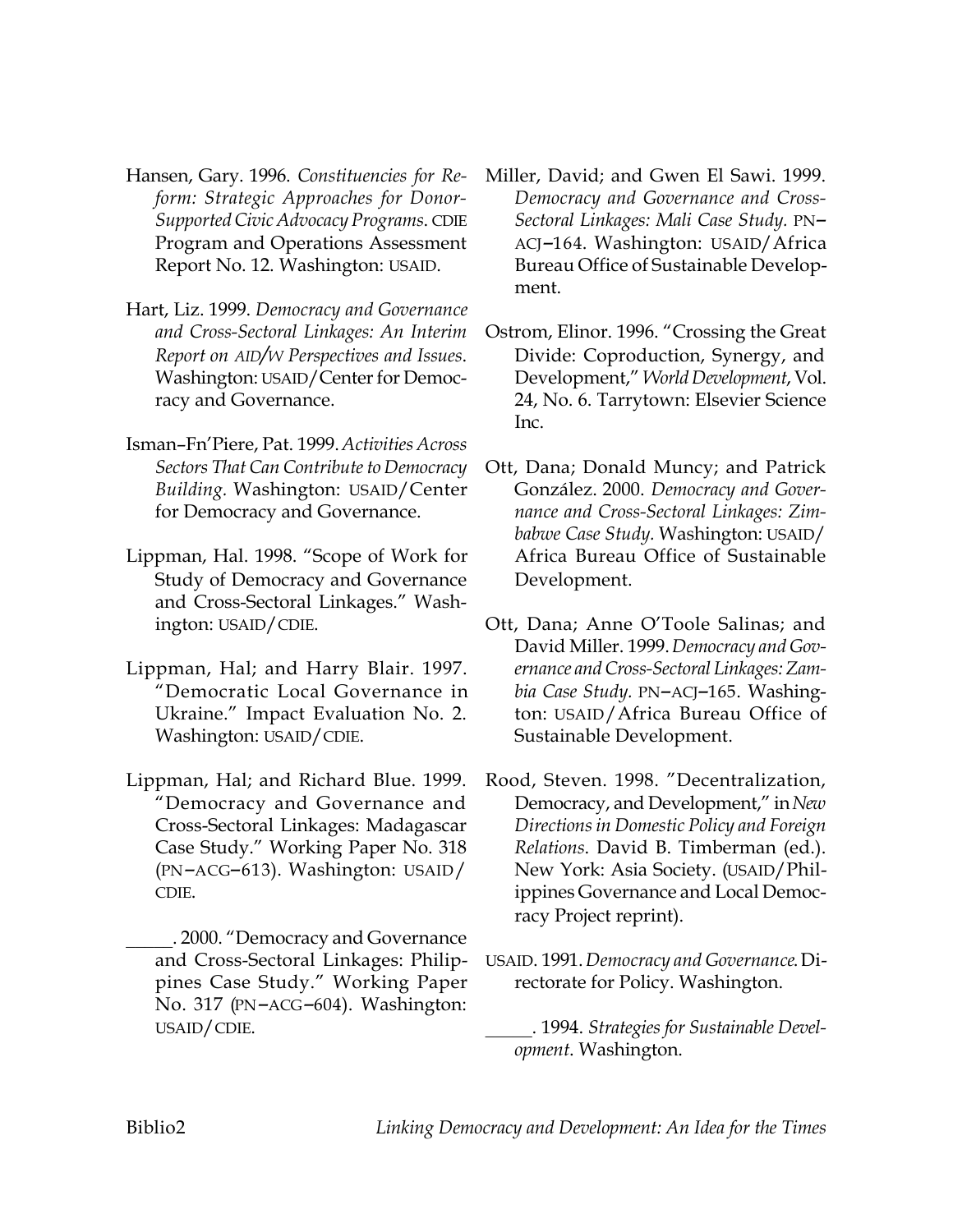\_\_\_\_\_. 1995. *Guidelines for Strategic Plans*. Washington.

\_\_\_\_\_. 1996. *Linking Relief and Development in the Greater Horn of Africa: USAID Constraints and Recommendations*. Interagency Team on Rapid Transitions From Relief to Development, President's Greater Horn of Africa Initiative. Washington.

\_\_\_\_\_. 1997a. *Strategic Plan*. Washington.

\_\_\_\_\_. 1997b. *Decentralization as a Means of Building Democracy: A Seminar to Study Experience and Prospects*. Center for Democracy and Governance. Washington.

\_\_\_\_\_. 1997c. *Center for Democracy and Governance Strategic Plan 1997–2002*. Washington.

\_\_\_\_\_. 1997d. *Agency Performance Report*. Washington.

\_\_\_\_\_. 1997e. *New Partnerships Initiative Resource Guide: A Strategic Approach to Development Partnering*. Vol. I. Washington.

\_\_\_\_\_. 1998a. *Partnering for Results: A User's Guide to Intersectoral Partnering*. Washington.

\_\_\_\_\_. 1998b. *Reform Roadmap*. Bureau for Policy and Program Coordination. Washington.

\_\_\_\_\_. 1998c. *Making Cities Work: USAID's Urban Strategy*. Washington.

\_\_\_\_\_. 1998d. *Agency Performance Report*. Washington.

\_\_\_\_\_. 1999a. *Africa Bureau Promotion of Cross-Sectoral Linkages: An Overview*. Africa Bureau Office of Sustainable Development. Washington.

- \_\_\_\_\_. 1999b. "Beyond Vision: Implementing Cross-Sectoral Programming." Africa Bureau Technical Note. Washington.
- USAID/Mali. 1995. *Strategic Plan: 1996– 2002.* Bamako.
- USAID/Philippines. 1995. *Partnership for Democracy and Development: Country Program Strategy for the Philippines, 1995.* Manila.

\_\_\_\_\_. 1999. *Revitalizing the Economy and Transforming Governance to Accelerate Sustainable Growth: An Addendum to the USAID/Philippines Strategy for FY 2000– FY 2004*. Manila.

\_\_\_\_\_. 2001. *Results Review and Resource Request FY 2001.* Manila.

Walker, Tjip S. 1995. *Democratic Governance and Sectoral Work: Toward Programmatic Integration*. Washington: USAID/Africa Bureau Office of Sustainable Development.